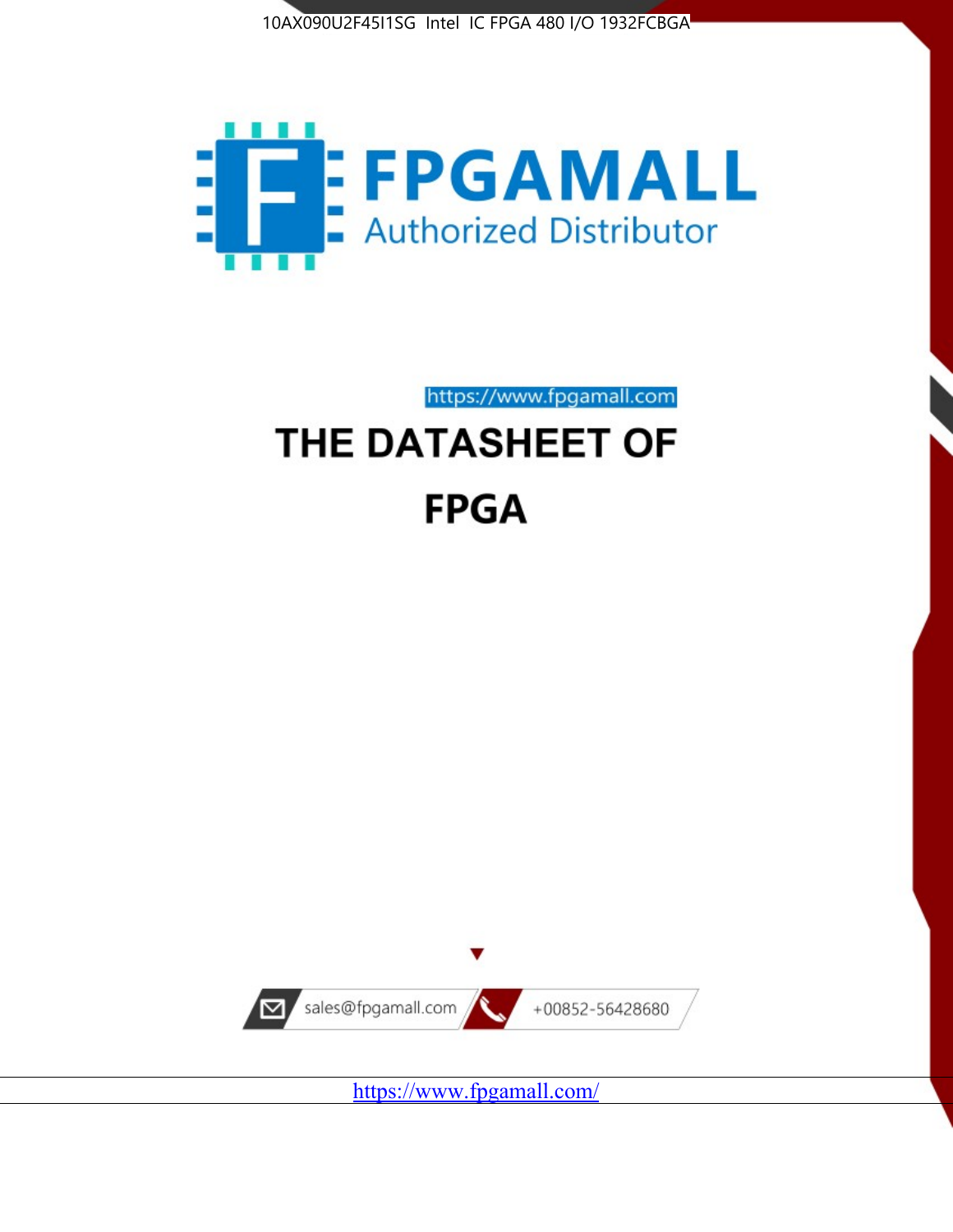10AX090U2F45I1SG Intel IC FPGA 480 I/O 1932FCBGA



# **Intel® Arria® 10 Device Overview**



**A10-OVERVIEW | 2018.12.06** Latest document on the web: **[PDF](https://www.intel.com/content/dam/www/programmable/us/en/pdfs/literature/hb/arria-10/a10_overview.pdf)** | **[HTML](https://www.intel.com/content/www/us/en/programmable/documentation/sam1403480274650.html)**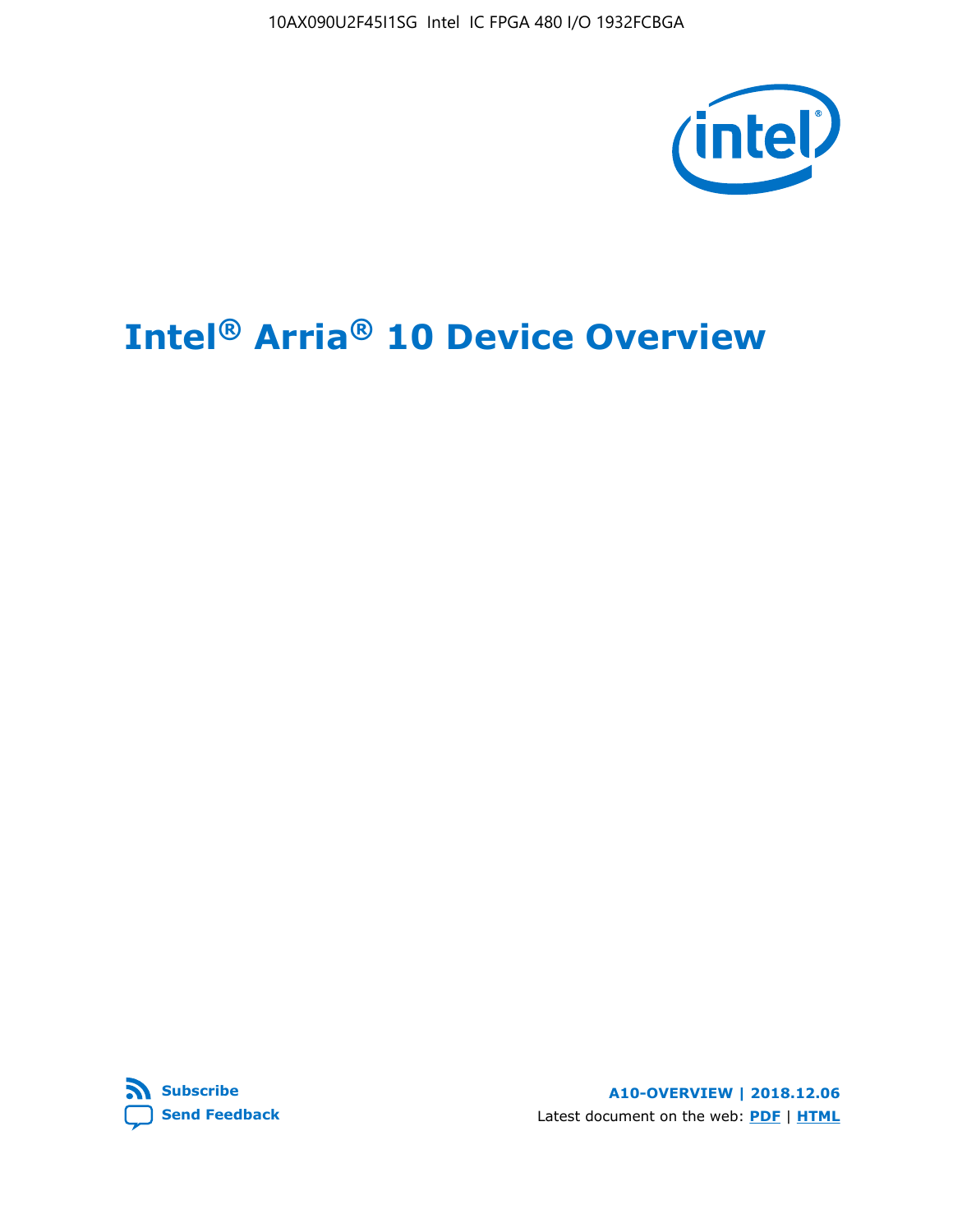

**Contents** 

# **Contents**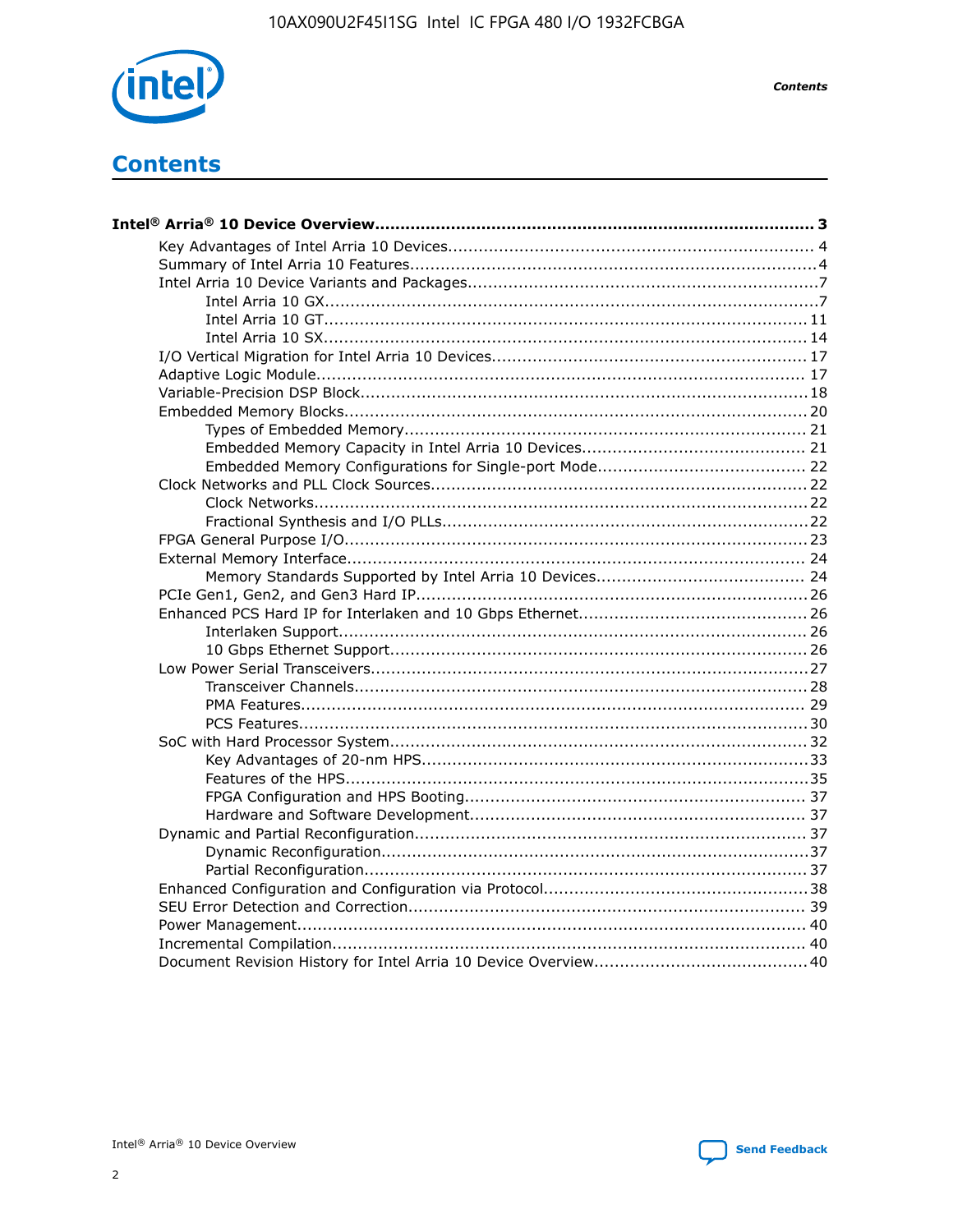**A10-OVERVIEW | 2018.12.06**

**[Send Feedback](mailto:FPGAtechdocfeedback@intel.com?subject=Feedback%20on%20Intel%20Arria%2010%20Device%20Overview%20(A10-OVERVIEW%202018.12.06)&body=We%20appreciate%20your%20feedback.%20In%20your%20comments,%20also%20specify%20the%20page%20number%20or%20paragraph.%20Thank%20you.)**



# **Intel® Arria® 10 Device Overview**

The Intel<sup>®</sup> Arria<sup>®</sup> 10 device family consists of high-performance and power-efficient 20 nm mid-range FPGAs and SoCs.

Intel Arria 10 device family delivers:

- Higher performance than the previous generation of mid-range and high-end FPGAs.
- Power efficiency attained through a comprehensive set of power-saving technologies.

The Intel Arria 10 devices are ideal for high performance, power-sensitive, midrange applications in diverse markets.

| <b>Market</b>         | <b>Applications</b>                                                                                               |
|-----------------------|-------------------------------------------------------------------------------------------------------------------|
| Wireless              | Channel and switch cards in remote radio heads<br>٠<br>Mobile backhaul<br>٠                                       |
| Wireline              | 40G/100G muxponders and transponders<br>٠<br>100G line cards<br>٠<br><b>Bridging</b><br>٠<br>Aggregation<br>٠     |
| <b>Broadcast</b>      | Studio switches<br>٠<br>Servers and transport<br>٠<br>Videoconferencing<br>٠<br>Professional audio and video<br>٠ |
| Computing and Storage | Flash cache<br>٠<br>Cloud computing servers<br>٠<br>Server acceleration<br>٠                                      |
| Medical               | Diagnostic scanners<br>٠<br>Diagnostic imaging<br>٠                                                               |
| Military              | Missile guidance and control<br>٠<br>Radar<br>٠<br>Electronic warfare<br>٠<br>Secure communications<br>٠          |

#### **Table 1. Sample Markets and Ideal Applications for Intel Arria 10 Devices**

#### **Related Information**

- [Intel Arria 10 Device Handbook: Known Issues](http://www.altera.com/support/kdb/solutions/rd07302013_646.html) Lists the planned updates to the *Intel Arria 10 Device Handbook* chapters.
- [Intel Arria 10 GX/GT Device Errata and Design Recommendations](https://www.intel.com/content/www/us/en/programmable/documentation/agz1493851706374.html#yqz1494433888646)
- [Intel Arria 10 SX Device Errata and Design Recommendations](https://www.intel.com/content/www/us/en/programmable/documentation/cru1462832385668.html#cru1462832558642)

Intel Corporation. All rights reserved. Intel, the Intel logo, Altera, Arria, Cyclone, Enpirion, MAX, Nios, Quartus and Stratix words and logos are trademarks of Intel Corporation or its subsidiaries in the U.S. and/or other countries. Intel warrants performance of its FPGA and semiconductor products to current specifications in accordance with Intel's standard warranty, but reserves the right to make changes to any products and services at any time without notice. Intel assumes no responsibility or liability arising out of the application or use of any information, product, or service described herein except as expressly agreed to in writing by Intel. Intel customers are advised to obtain the latest version of device specifications before relying on any published information and before placing orders for products or services. \*Other names and brands may be claimed as the property of others.

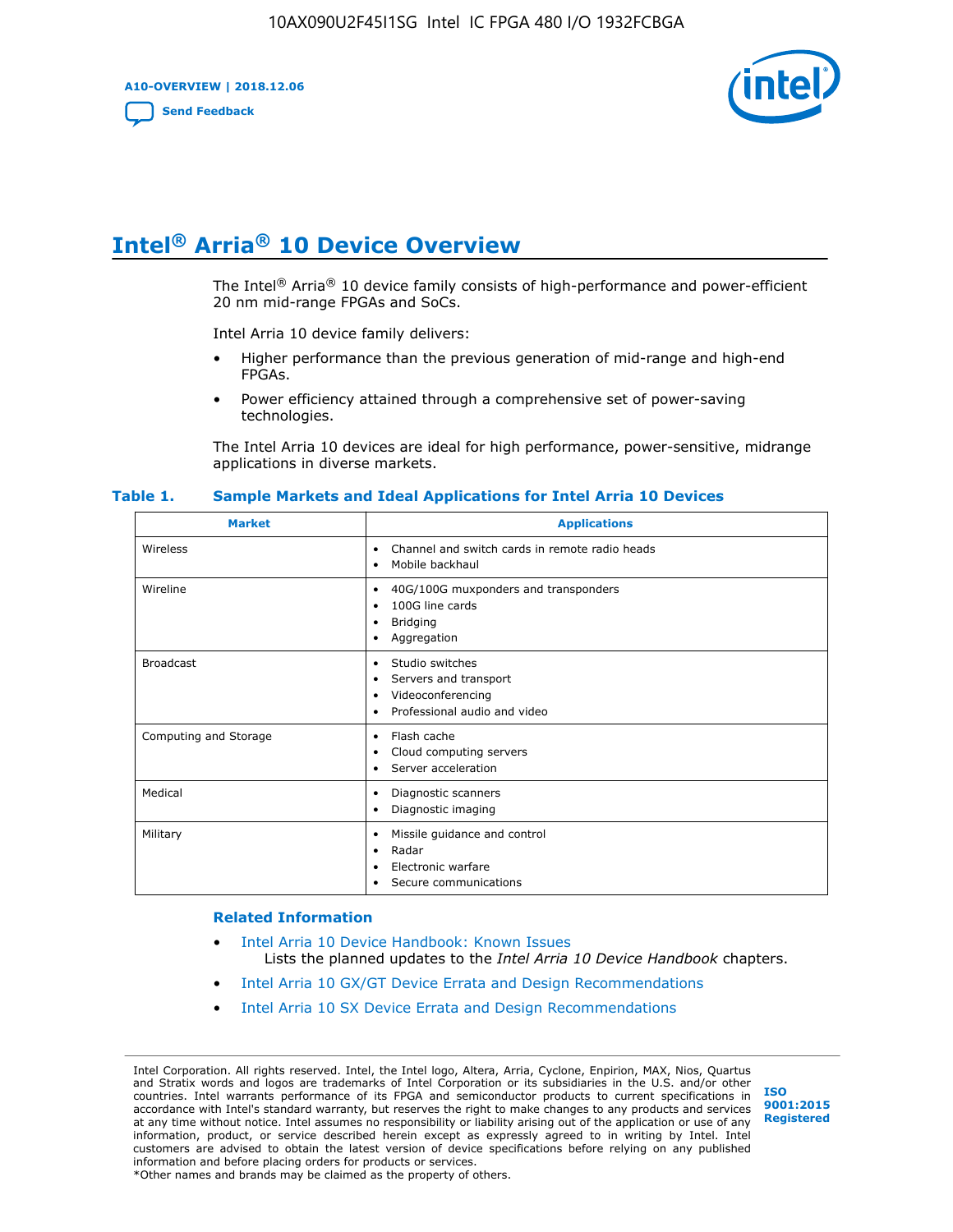

## **Key Advantages of Intel Arria 10 Devices**

## **Table 2. Key Advantages of the Intel Arria 10 Device Family**

| <b>Advantage</b>                                                                                          | <b>Supporting Feature</b>                                                                                                                                                                                                                                                                                                |
|-----------------------------------------------------------------------------------------------------------|--------------------------------------------------------------------------------------------------------------------------------------------------------------------------------------------------------------------------------------------------------------------------------------------------------------------------|
| Enhanced core architecture                                                                                | Built on TSMC's 20 nm process technology<br>٠<br>60% higher performance than the previous generation of mid-range FPGAs<br>٠<br>15% higher performance than the fastest previous-generation FPGA<br>٠                                                                                                                    |
| High-bandwidth integrated<br>transceivers                                                                 | Short-reach rates up to 25.8 Gigabits per second (Gbps)<br>٠<br>Backplane capability up to 12.5 Gbps<br>٠<br>Integrated 10GBASE-KR and 40GBASE-KR4 Forward Error Correction (FEC)<br>٠                                                                                                                                   |
| Improved logic integration and<br>hard IP blocks                                                          | 8-input adaptive logic module (ALM)<br>٠<br>Up to 65.6 megabits (Mb) of embedded memory<br>٠<br>Variable-precision digital signal processing (DSP) blocks<br>Fractional synthesis phase-locked loops (PLLs)<br>Hard PCI Express Gen3 IP blocks<br>Hard memory controllers and PHY up to 2,400 Megabits per second (Mbps) |
| Second generation hard<br>processor system (HPS) with<br>integrated ARM* Cortex*-A9*<br>MPCore* processor | Tight integration of a dual-core ARM Cortex-A9 MPCore processor, hard IP, and an<br>٠<br>FPGA in a single Intel Arria 10 system-on-a-chip (SoC)<br>Supports over 128 Gbps peak bandwidth with integrated data coherency between<br>$\bullet$<br>the processor and the FPGA fabric                                        |
| Advanced power savings                                                                                    | Comprehensive set of advanced power saving features<br>٠<br>Power-optimized MultiTrack routing and core architecture<br>٠<br>Up to 40% lower power compared to previous generation of mid-range FPGAs<br>٠<br>Up to 60% lower power compared to previous generation of high-end FPGAs<br>٠                               |

# **Summary of Intel Arria 10 Features**

## **Table 3. Summary of Features for Intel Arria 10 Devices**

| <b>Feature</b>                  | <b>Description</b>                                                                                                                                                                                                                                                                                                                                                                                       |
|---------------------------------|----------------------------------------------------------------------------------------------------------------------------------------------------------------------------------------------------------------------------------------------------------------------------------------------------------------------------------------------------------------------------------------------------------|
| Technology                      | TSMC's 20-nm SoC process technology<br>٠<br>Allows operation at a lower $V_{\text{CC}}$ level of 0.82 V instead of the 0.9 V standard $V_{\text{CC}}$ core voltage                                                                                                                                                                                                                                       |
| Packaging                       | 1.0 mm ball-pitch Fineline BGA packaging<br>0.8 mm ball-pitch Ultra Fineline BGA packaging<br>Multiple devices with identical package footprints for seamless migration between different<br><b>FPGA</b> densities<br>Devices with compatible package footprints allow migration to next generation high-end<br>Stratix $\mathcal{R}$ 10 devices<br>RoHS, leaded $(1)$ , and lead-free (Pb-free) options |
| High-performance<br>FPGA fabric | Enhanced 8-input ALM with four registers<br>٠<br>Improved multi-track routing architecture to reduce congestion and improve compilation time<br>Hierarchical core clocking architecture<br>Fine-grained partial reconfiguration                                                                                                                                                                          |
| Internal memory<br>blocks       | M20K-20-Kb memory blocks with hard error correction code (ECC)<br>Memory logic array block (MLAB)-640-bit memory                                                                                                                                                                                                                                                                                         |
|                                 | continued                                                                                                                                                                                                                                                                                                                                                                                                |



<sup>(1)</sup> Contact Intel for availability.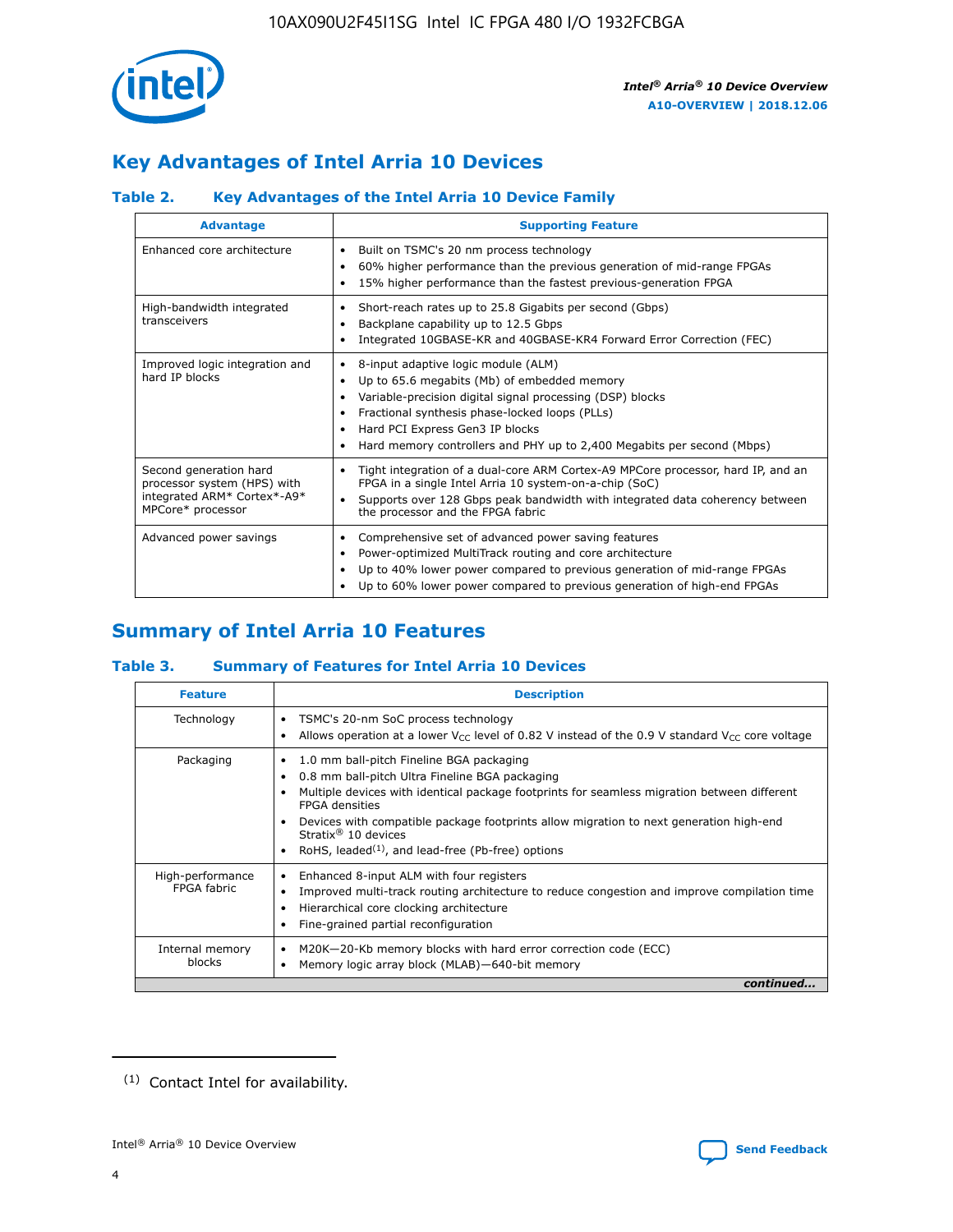$\mathbf{r}$ 



| <b>Feature</b>                         | <b>Description</b>                                                                                             |                                                                                                                                                                                                                                                                                                                                                                                                                                                                                                                                                                                                                                                                                                                                                                                                                                                                  |  |  |  |  |  |
|----------------------------------------|----------------------------------------------------------------------------------------------------------------|------------------------------------------------------------------------------------------------------------------------------------------------------------------------------------------------------------------------------------------------------------------------------------------------------------------------------------------------------------------------------------------------------------------------------------------------------------------------------------------------------------------------------------------------------------------------------------------------------------------------------------------------------------------------------------------------------------------------------------------------------------------------------------------------------------------------------------------------------------------|--|--|--|--|--|
| Embedded Hard IP<br>blocks             | Variable-precision DSP                                                                                         | Native support for signal processing precision levels from $18 \times 19$ to<br>$\bullet$<br>54 x 54<br>Native support for 27 x 27 multiplier mode<br>$\bullet$<br>64-bit accumulator and cascade for systolic finite impulse responses<br>(FIRs)<br>Internal coefficient memory banks<br>$\bullet$<br>Preadder/subtractor for improved efficiency<br>Additional pipeline register to increase performance and reduce<br>power<br>Supports floating point arithmetic:<br>- Perform multiplication, addition, subtraction, multiply-add,<br>multiply-subtract, and complex multiplication.<br>- Supports multiplication with accumulation capability, cascade<br>summation, and cascade subtraction capability.<br>- Dynamic accumulator reset control.<br>- Support direct vector dot and complex multiplication chaining<br>multiply floating point DSP blocks. |  |  |  |  |  |
|                                        | Memory controller                                                                                              | DDR4, DDR3, and DDR3L                                                                                                                                                                                                                                                                                                                                                                                                                                                                                                                                                                                                                                                                                                                                                                                                                                            |  |  |  |  |  |
|                                        | PCI Express*                                                                                                   | PCI Express (PCIe*) Gen3 (x1, x2, x4, or x8), Gen2 (x1, x2, x4, or x8)<br>and Gen1 (x1, x2, x4, or x8) hard IP with complete protocol stack,<br>endpoint, and root port                                                                                                                                                                                                                                                                                                                                                                                                                                                                                                                                                                                                                                                                                          |  |  |  |  |  |
|                                        | Transceiver I/O                                                                                                | 10GBASE-KR/40GBASE-KR4 Forward Error Correction (FEC)<br>PCS hard IPs that support:<br>- 10-Gbps Ethernet (10GbE)<br>- PCIe PIPE interface<br>- Interlaken<br>- Gbps Ethernet (GbE)<br>- Common Public Radio Interface (CPRI) with deterministic latency<br>support<br>- Gigabit-capable passive optical network (GPON) with fast lock-<br>time support<br>13.5G JESD204b<br>$\bullet$<br>8B/10B, 64B/66B, 64B/67B encoders and decoders<br>Custom mode support for proprietary protocols                                                                                                                                                                                                                                                                                                                                                                        |  |  |  |  |  |
| Core clock networks                    | $\bullet$                                                                                                      | Up to 800 MHz fabric clocking, depending on the application:<br>- 667 MHz external memory interface clocking with 2,400 Mbps DDR4 interface<br>- 800 MHz LVDS interface clocking with 1,600 Mbps LVDS interface<br>Global, regional, and peripheral clock networks<br>Clock networks that are not used can be gated to reduce dynamic power                                                                                                                                                                                                                                                                                                                                                                                                                                                                                                                      |  |  |  |  |  |
| Phase-locked loops<br>(PLLs)           | High-resolution fractional synthesis PLLs:<br>$\bullet$<br>Integer PLLs:<br>- Adjacent to general purpose I/Os | - Precision clock synthesis, clock delay compensation, and zero delay buffering (ZDB)<br>- Support integer mode and fractional mode<br>- Fractional mode support with third-order delta-sigma modulation<br>- Support external memory and LVDS interfaces                                                                                                                                                                                                                                                                                                                                                                                                                                                                                                                                                                                                        |  |  |  |  |  |
| FPGA General-purpose<br>$I/Os$ (GPIOs) | On-chip termination (OCT)<br>$\bullet$                                                                         | 1.6 Gbps LVDS-every pair can be configured as receiver or transmitter<br>1.2 V to 3.0 V single-ended LVTTL/LVCMOS interfacing                                                                                                                                                                                                                                                                                                                                                                                                                                                                                                                                                                                                                                                                                                                                    |  |  |  |  |  |
| <b>External Memory</b><br>Interface    | $\bullet$                                                                                                      | Hard memory controller- DDR4, DDR3, and DDR3L support<br>$-$ DDR4-speeds up to 1,200 MHz/2,400 Mbps<br>- DDR3-speeds up to 1,067 MHz/2,133 Mbps<br>Soft memory controller—provides support for RLDRAM $3^{(2)}$ , QDR IV $^{(2)}$ , and QDR II+<br>continued                                                                                                                                                                                                                                                                                                                                                                                                                                                                                                                                                                                                     |  |  |  |  |  |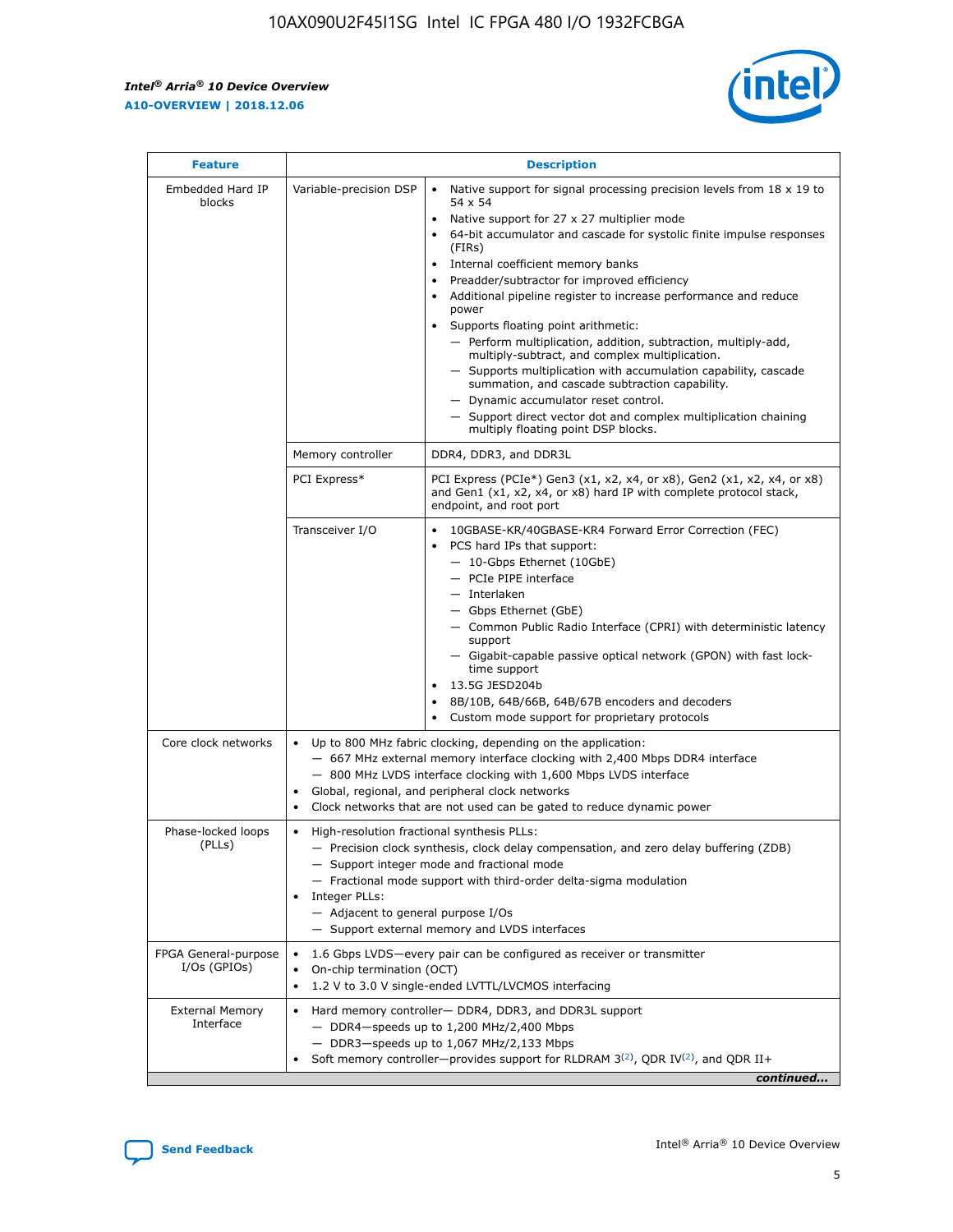

| <b>Feature</b>                                    | <b>Description</b>                                                                                                                                                                                                                                                                                                                                                                                                                                                                                                                                                                                                                             |
|---------------------------------------------------|------------------------------------------------------------------------------------------------------------------------------------------------------------------------------------------------------------------------------------------------------------------------------------------------------------------------------------------------------------------------------------------------------------------------------------------------------------------------------------------------------------------------------------------------------------------------------------------------------------------------------------------------|
| Low-power serial<br>transceivers                  | • Continuous operating range:<br>- Intel Arria 10 GX-1 Gbps to 17.4 Gbps<br>- Intel Arria 10 GT-1 Gbps to 25.8 Gbps<br>Backplane support:<br>$-$ Intel Arria 10 GX-up to 12.5<br>$-$ Intel Arria 10 GT-up to 12.5<br>Extended range down to 125 Mbps with oversampling<br>ATX transmit PLLs with user-configurable fractional synthesis capability<br>• Electronic Dispersion Compensation (EDC) support for XFP, SFP+, QSFP, and CFP optical<br>module<br>• Adaptive linear and decision feedback equalization<br>Transmitter pre-emphasis and de-emphasis<br>$\bullet$<br>Dynamic partial reconfiguration of individual transceiver channels |
| <b>HPS</b><br>(Intel Arria 10 SX<br>devices only) | Processor and system<br>Dual-core ARM Cortex-A9 MPCore processor-1.2 GHz CPU with<br>$\bullet$<br>1.5 GHz overdrive capability<br>256 KB on-chip RAM and 64 KB on-chip ROM<br>$\bullet$<br>System peripherals-general-purpose timers, watchdog timers, direct<br>memory access (DMA) controller, FPGA configuration manager, and<br>clock and reset managers<br>• Security features—anti-tamper, secure boot, Advanced Encryption<br>Standard (AES) and authentication (SHA)<br>ARM CoreSight* JTAG debug access port, trace port, and on-chip<br>trace storage                                                                                |
|                                                   | <b>External interfaces</b><br>Hard memory interface—Hard memory controller (2,400 Mbps DDR4,<br>$\bullet$<br>and 2,133 Mbps DDR3), Quad serial peripheral interface (QSPI) flash<br>controller, NAND flash controller, direct memory access (DMA)<br>controller, Secure Digital/MultiMediaCard (SD/MMC) controller<br>Communication interface-10/100/1000 Ethernet media access<br>control (MAC), USB On-The-GO (OTG) controllers, I <sup>2</sup> C controllers,<br>UART 16550, serial peripheral interface (SPI), and up to 62<br>HPS GPIO interfaces (48 direct-share I/Os)                                                                  |
|                                                   | High-performance ARM AMBA* AXI bus bridges that support<br>Interconnects to core<br>$\bullet$<br>simultaneous read and write<br>HPS-FPGA bridges—include the FPGA-to-HPS, HPS-to-FPGA, and<br>$\bullet$<br>lightweight HPS-to-FPGA bridges that allow the FPGA fabric to issue<br>transactions to slaves in the HPS, and vice versa<br>Configuration bridge that allows HPS configuration manager to<br>configure the core logic via dedicated 32-bit configuration port<br>FPGA-to-HPS SDRAM controller bridge-provides configuration<br>interfaces for the multiport front end (MPFE) of the HPS SDRAM<br>controller                         |
| Configuration                                     | Tamper protection—comprehensive design protection to protect your valuable IP investments<br>Enhanced 256-bit advanced encryption standard (AES) design security with authentication<br>$\bullet$<br>Configuration via protocol (CvP) using PCIe Gen1, Gen2, or Gen3<br>continued                                                                                                                                                                                                                                                                                                                                                              |

<sup>(2)</sup> Intel Arria 10 devices support this external memory interface using hard PHY with soft memory controller.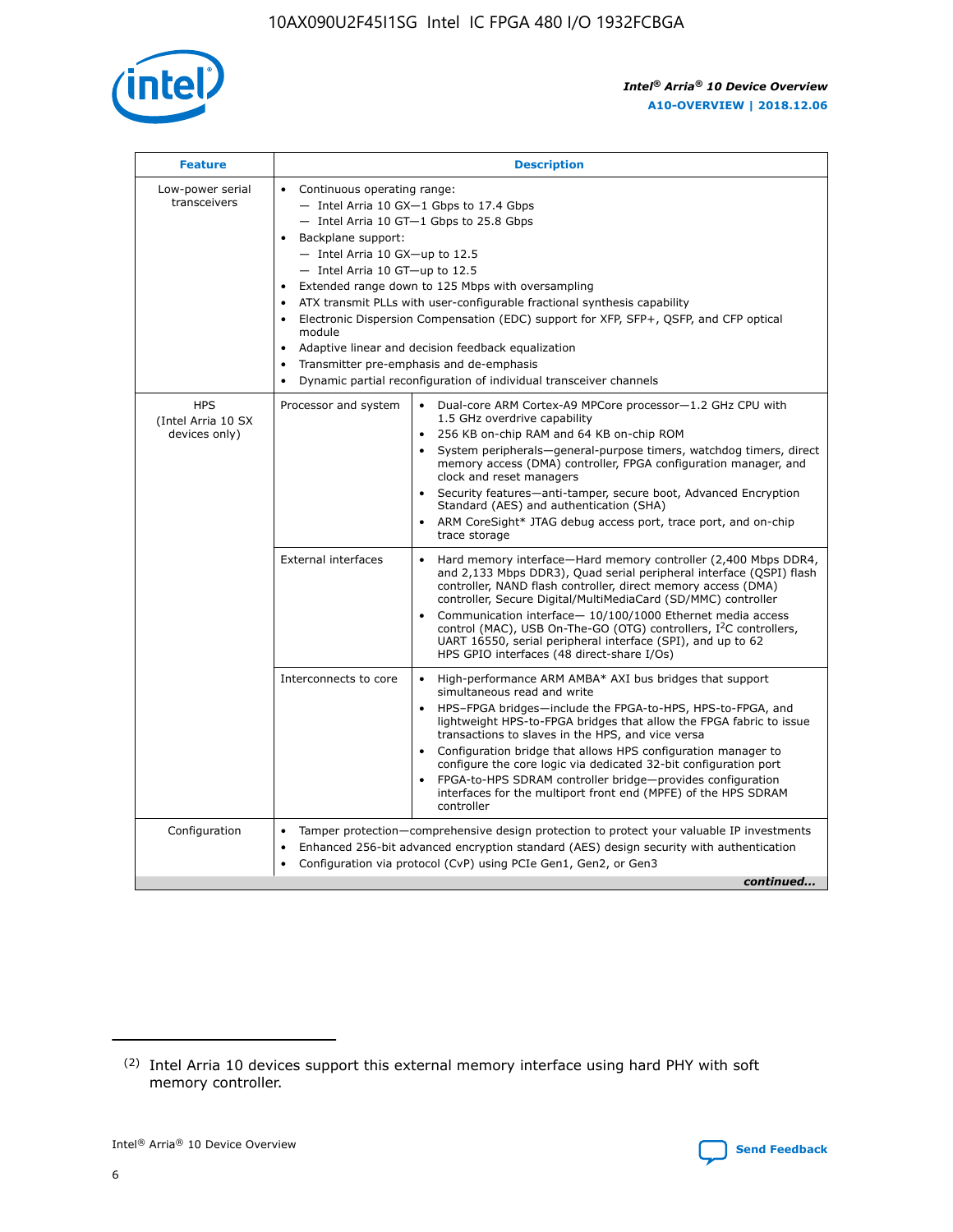

| <b>Feature</b>     | <b>Description</b>                                                                                                                                                                                               |
|--------------------|------------------------------------------------------------------------------------------------------------------------------------------------------------------------------------------------------------------|
|                    | Dynamic reconfiguration of the transceivers and PLLs<br>Fine-grained partial reconfiguration of the core fabric<br>Active Serial x4 Interface<br>$\bullet$                                                       |
| Power management   | SmartVID<br>Low static power device options<br>Programmable Power Technology<br>Intel Quartus <sup>®</sup> Prime integrated power analysis                                                                       |
| Software and tools | Intel Quartus Prime design suite<br>Transceiver toolkit<br>Platform Designer system integration tool<br>DSP Builder for Intel FPGAs<br>OpenCL <sup>™</sup> support<br>Intel SoC FPGA Embedded Design Suite (EDS) |

## **Related Information**

[Intel Arria 10 Transceiver PHY Overview](https://www.intel.com/content/www/us/en/programmable/documentation/nik1398707230472.html#nik1398706768037) Provides details on Intel Arria 10 transceivers.

## **Intel Arria 10 Device Variants and Packages**

#### **Table 4. Device Variants for the Intel Arria 10 Device Family**

| <b>Variant</b>    | <b>Description</b>                                                                                                                                                                                                     |
|-------------------|------------------------------------------------------------------------------------------------------------------------------------------------------------------------------------------------------------------------|
| Intel Arria 10 GX | FPGA featuring 17.4 Gbps transceivers for short reach applications with 12.5 backplane driving<br>capability.                                                                                                          |
| Intel Arria 10 GT | FPGA featuring:<br>17.4 Gbps transceivers for short reach applications with 12.5 backplane driving capability.<br>25.8 Gbps transceivers for supporting CAUI-4 and CEI-25G applications with CFP2 and CFP4<br>modules. |
| Intel Arria 10 SX | SoC integrating ARM-based HPS and FPGA featuring 17.4 Gbps transceivers for short reach<br>applications with 12.5 backplane driving capability.                                                                        |

## **Intel Arria 10 GX**

This section provides the available options, maximum resource counts, and package plan for the Intel Arria 10 GX devices.

The information in this section is correct at the time of publication. For the latest information and to get more details, refer to the Intel FPGA Product Selector.

#### **Related Information**

#### [Intel FPGA Product Selector](http://www.altera.com/products/selector/psg-selector.html) Provides the latest information on Intel products.

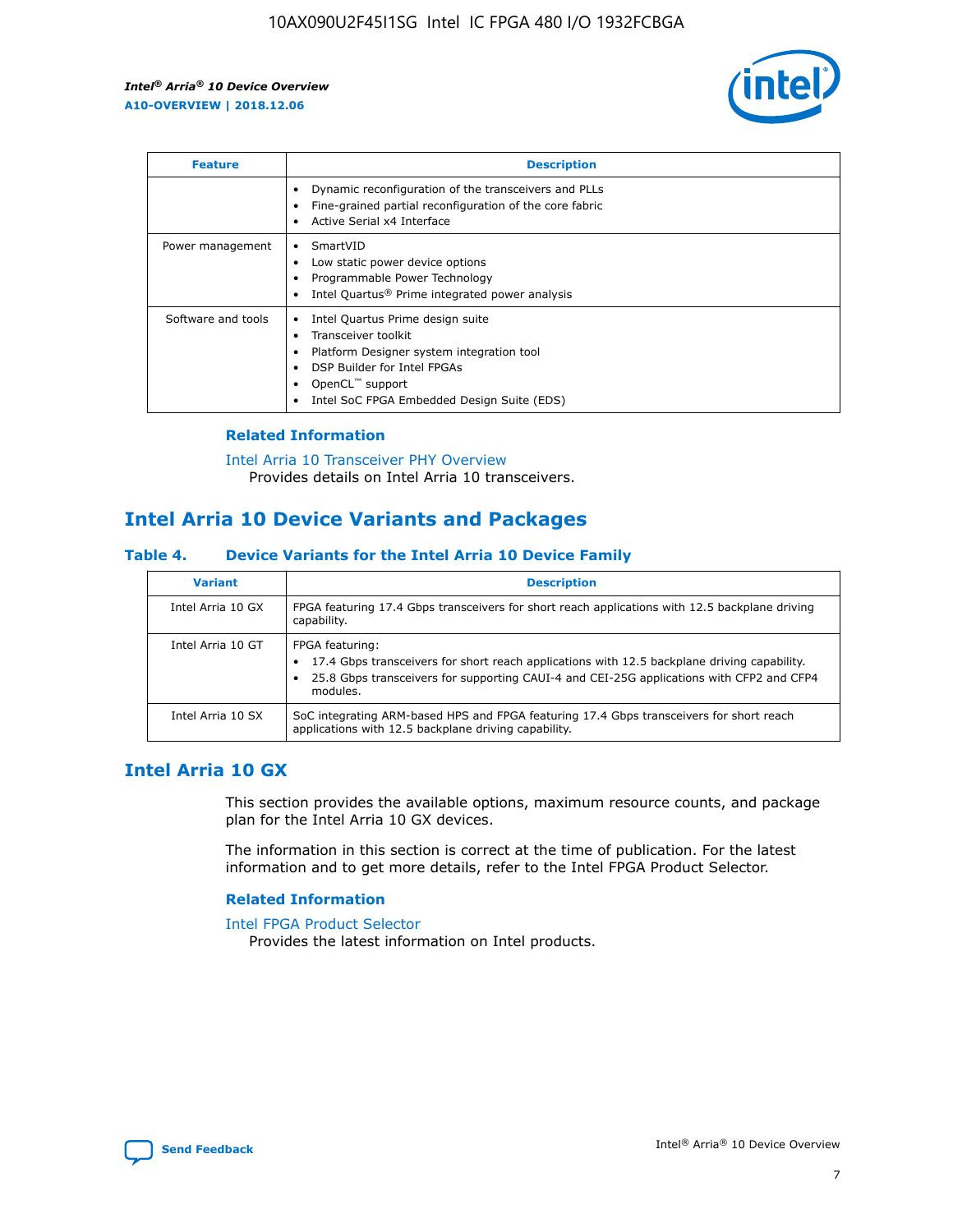

## **Available Options**





#### **Related Information**

[Transceiver Performance for Intel Arria 10 GX/SX Devices](https://www.intel.com/content/www/us/en/programmable/documentation/mcn1413182292568.html#mcn1413213965502) Provides more information about the transceiver speed grade.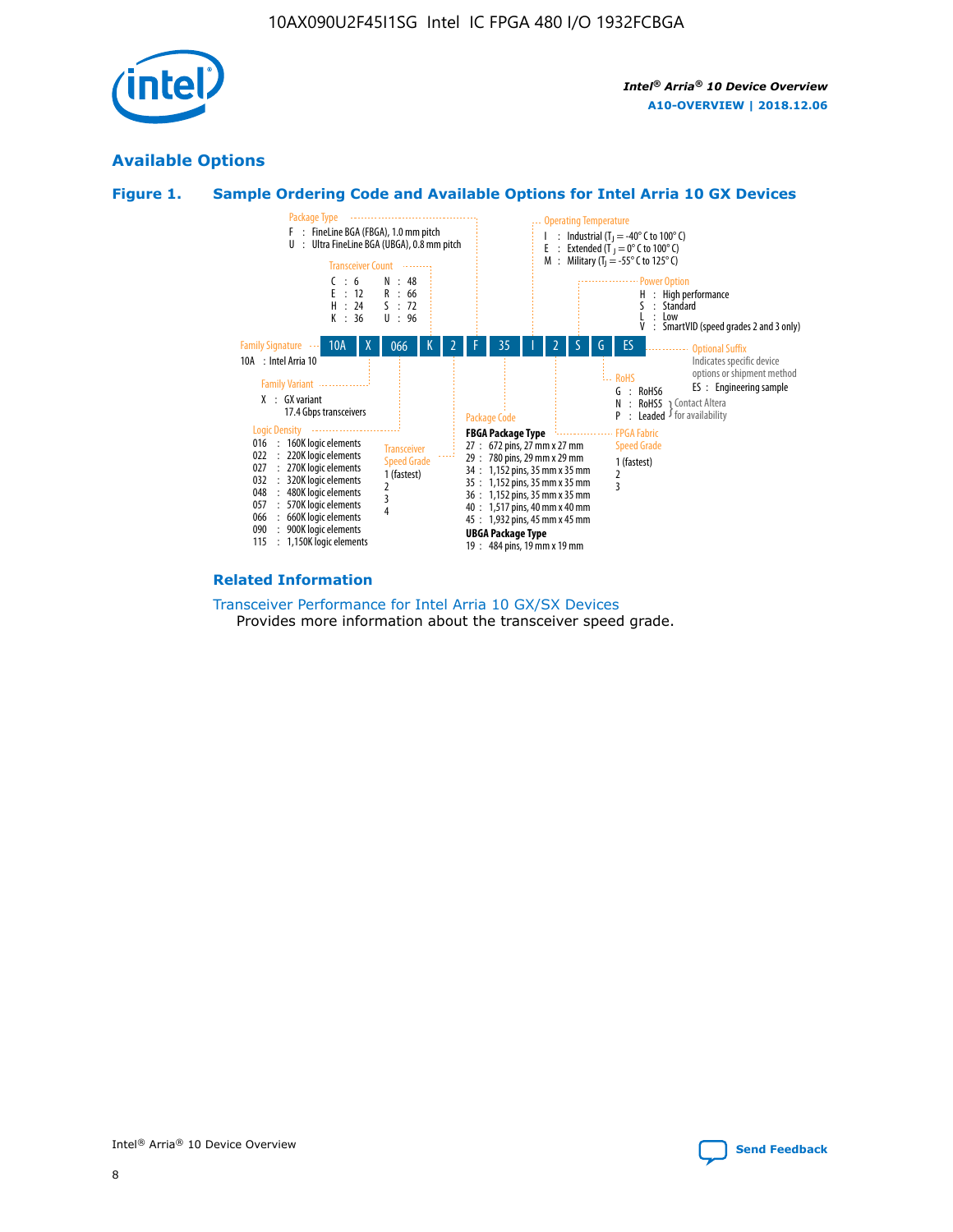

## **Maximum Resources**

#### **Table 5. Maximum Resource Counts for Intel Arria 10 GX Devices (GX 160, GX 220, GX 270, GX 320, and GX 480)**

| <b>Resource</b>              |                         | <b>Product Line</b>      |                                                 |                |                |                |  |  |  |
|------------------------------|-------------------------|--------------------------|-------------------------------------------------|----------------|----------------|----------------|--|--|--|
|                              |                         | <b>GX 160</b>            | <b>GX 220</b><br><b>GX 270</b><br><b>GX 320</b> |                |                | <b>GX 480</b>  |  |  |  |
| Logic Elements (LE) (K)      |                         | 160                      | 220                                             | 270            | 320            | 480            |  |  |  |
| <b>ALM</b>                   |                         | 61,510                   | 80,330                                          | 101,620        | 119,900        | 183,590        |  |  |  |
| Register                     |                         | 246,040                  | 321,320                                         | 406,480        | 479,600        | 734,360        |  |  |  |
| Memory (Kb)                  | M <sub>20</sub> K       | 8,800                    | 11,740                                          | 15,000         | 17,820         | 28,620         |  |  |  |
| <b>MLAB</b>                  |                         | 1,050                    | 1,690                                           | 2,452          | 2,727          | 4,164          |  |  |  |
| Variable-precision DSP Block |                         | 156<br>192<br>830<br>985 |                                                 |                |                | 1,368          |  |  |  |
| 18 x 19 Multiplier           |                         | 312                      | 384                                             | 1,970<br>1,660 |                | 2,736          |  |  |  |
| PLL                          | Fractional<br>Synthesis | 6                        | 6                                               | 8              | 8              | 12             |  |  |  |
|                              | I/O                     | 6                        | 6                                               | 8              | 8              | 12             |  |  |  |
| 17.4 Gbps Transceiver        |                         | 12                       | 12                                              | 24             | 24             | 36             |  |  |  |
| GPIO <sup>(3)</sup>          |                         | 288                      | 288                                             | 384            | 384            | 492            |  |  |  |
| LVDS Pair $(4)$              |                         | 120                      | 120                                             | 168            | 168            | 222            |  |  |  |
| PCIe Hard IP Block           |                         | 1                        | 1                                               | 2              | $\overline{2}$ | $\overline{2}$ |  |  |  |
| Hard Memory Controller       |                         | 6                        | 6                                               | 8              | 8              | 12             |  |  |  |

<sup>(4)</sup> Each LVDS I/O pair can be used as differential input or output.



<sup>(3)</sup> The number of GPIOs does not include transceiver I/Os. In the Intel Quartus Prime software, the number of user I/Os includes transceiver I/Os.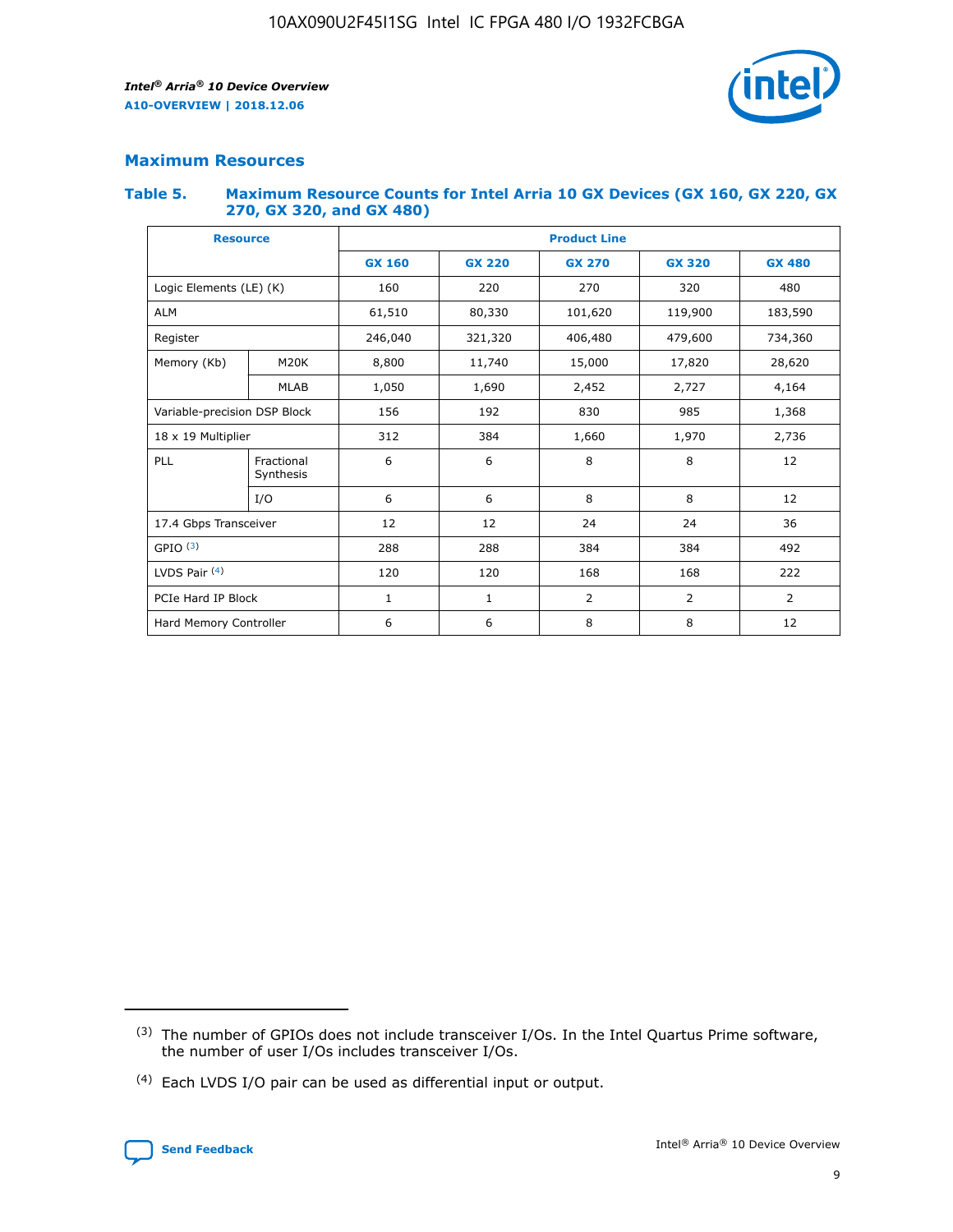

## **Table 6. Maximum Resource Counts for Intel Arria 10 GX Devices (GX 570, GX 660, GX 900, and GX 1150)**

|                              | <b>Resource</b>         | <b>Product Line</b> |                |                |                |  |  |  |
|------------------------------|-------------------------|---------------------|----------------|----------------|----------------|--|--|--|
|                              |                         | <b>GX 570</b>       | <b>GX 660</b>  | <b>GX 900</b>  | <b>GX 1150</b> |  |  |  |
| Logic Elements (LE) (K)      |                         | 570                 | 660            | 900            | 1,150          |  |  |  |
| <b>ALM</b>                   |                         | 217,080             | 251,680        | 339,620        | 427,200        |  |  |  |
| Register                     |                         | 868,320             | 1,006,720      | 1,358,480      | 1,708,800      |  |  |  |
| Memory (Kb)                  | <b>M20K</b>             | 36,000              | 42,620         | 48,460         | 54,260         |  |  |  |
|                              | <b>MLAB</b>             | 5,096               | 5,788          |                | 12,984         |  |  |  |
| Variable-precision DSP Block |                         | 1,523               | 1,687          | 1,518          | 1,518          |  |  |  |
|                              | 18 x 19 Multiplier      |                     | 3,374          | 3,036          | 3,036          |  |  |  |
| PLL                          | Fractional<br>Synthesis | 16                  | 16             | 32             | 32             |  |  |  |
|                              | I/O                     | 16                  | 16             | 16             | 16             |  |  |  |
| 17.4 Gbps Transceiver        |                         | 48                  | 48             | 96             | 96             |  |  |  |
| GPIO <sup>(3)</sup>          |                         | 696                 | 696            | 768            | 768            |  |  |  |
| LVDS Pair $(4)$              |                         | 324                 | 324            | 384            | 384            |  |  |  |
| PCIe Hard IP Block           |                         | 2                   | $\overline{2}$ | $\overline{4}$ | $\overline{4}$ |  |  |  |
| Hard Memory Controller       |                         | 16                  | 16             | 16             | 16             |  |  |  |

## **Package Plan**

## **Table 7. Package Plan for Intel Arria 10 GX Devices (U19, F27, and F29)**

Refer to I/O and High Speed I/O in Intel Arria 10 Devices chapter for the number of 3 V I/O, LVDS I/O, and LVDS channels in each device package.

| <b>Product Line</b> | U <sub>19</sub><br>$(19 \text{ mm} \times 19 \text{ mm})$<br>484-pin UBGA) |          |             |         | <b>F27</b><br>(27 mm × 27 mm,<br>672-pin FBGA) |             | <b>F29</b><br>(29 mm × 29 mm,<br>780-pin FBGA) |          |             |  |
|---------------------|----------------------------------------------------------------------------|----------|-------------|---------|------------------------------------------------|-------------|------------------------------------------------|----------|-------------|--|
|                     | 3 V I/O                                                                    | LVDS I/O | <b>XCVR</b> | 3 V I/O | <b>LVDS I/O</b>                                | <b>XCVR</b> | 3 V I/O                                        | LVDS I/O | <b>XCVR</b> |  |
| GX 160              | 48                                                                         | 192      | 6           | 48      | 192                                            | 12          | 48                                             | 240      | 12          |  |
| GX 220              | 48                                                                         | 192      | 6           | 48      | 192                                            | 12          | 48                                             | 240      | 12          |  |
| GX 270              |                                                                            |          |             | 48      | 192                                            | 12          | 48                                             | 312      | 12          |  |
| GX 320              |                                                                            |          |             | 48      | 192                                            | 12          | 48                                             | 312      | 12          |  |
| GX 480              |                                                                            |          |             |         |                                                |             | 48                                             | 312      | 12          |  |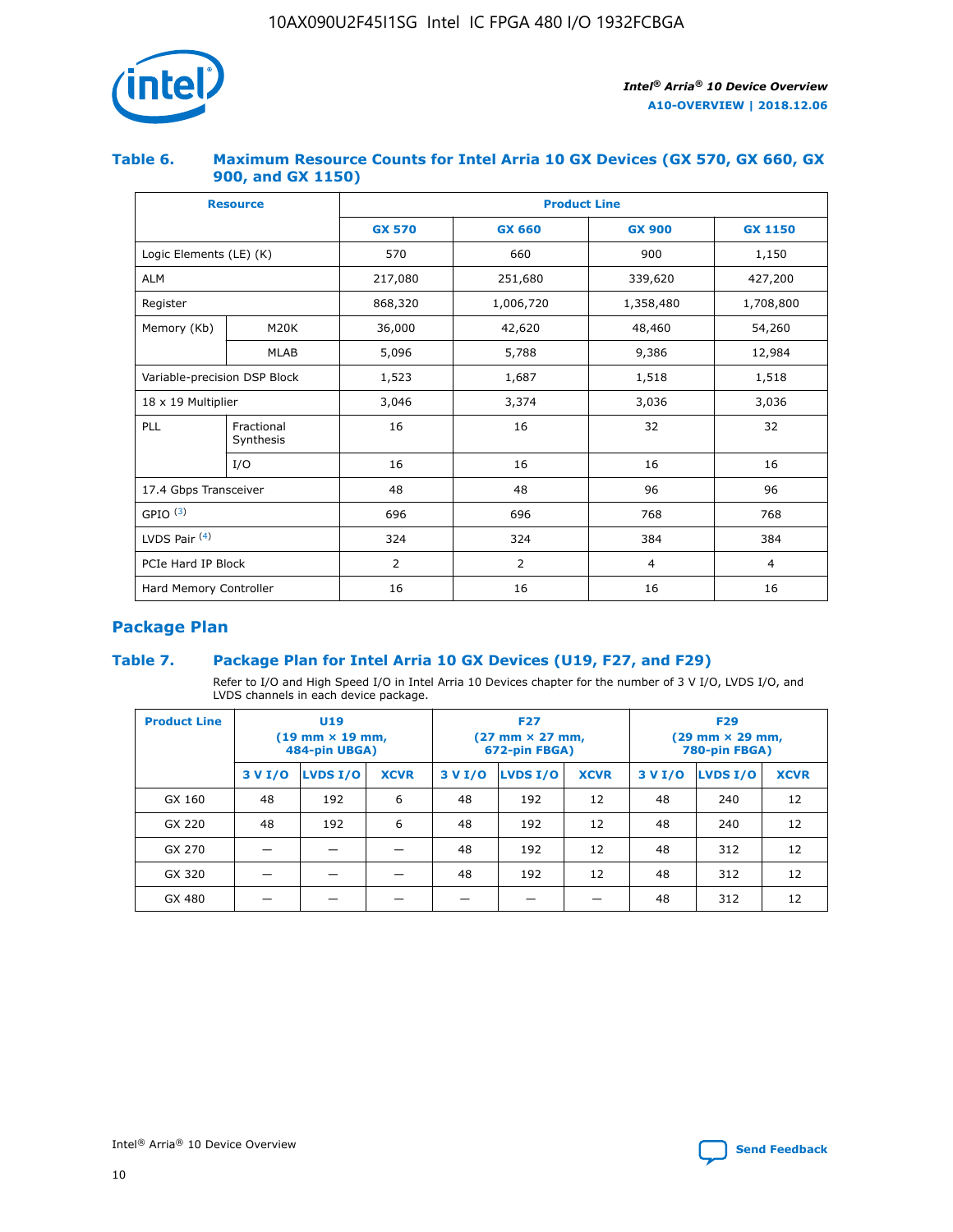

#### **Table 8. Package Plan for Intel Arria 10 GX Devices (F34, F35, NF40, and KF40)**

Refer to I/O and High Speed I/O in Intel Arria 10 Devices chapter for the number of 3 V I/O, LVDS I/O, and LVDS channels in each device package.

| <b>Product Line</b> | <b>F34</b><br>$(35 \text{ mm} \times 35 \text{ mm})$<br>1152-pin FBGA) |                    | <b>F35</b><br>$(35 \text{ mm} \times 35 \text{ mm})$<br><b>1152-pin FBGA)</b> |           | <b>KF40</b><br>$(40$ mm $\times$ 40 mm,<br>1517-pin FBGA) |             |           | <b>NF40</b><br>$(40$ mm $\times$ 40 mm,<br><b>1517-pin FBGA)</b> |             |            |                    |             |
|---------------------|------------------------------------------------------------------------|--------------------|-------------------------------------------------------------------------------|-----------|-----------------------------------------------------------|-------------|-----------|------------------------------------------------------------------|-------------|------------|--------------------|-------------|
|                     | 3V<br>I/O                                                              | <b>LVDS</b><br>I/O | <b>XCVR</b>                                                                   | 3V<br>I/O | <b>LVDS</b><br>I/O                                        | <b>XCVR</b> | 3V<br>I/O | <b>LVDS</b><br>I/O                                               | <b>XCVR</b> | 3 V<br>I/O | <b>LVDS</b><br>I/O | <b>XCVR</b> |
| GX 270              | 48                                                                     | 336                | 24                                                                            | 48        | 336                                                       | 24          |           |                                                                  |             |            |                    |             |
| GX 320              | 48                                                                     | 336                | 24                                                                            | 48        | 336                                                       | 24          |           |                                                                  |             |            |                    |             |
| GX 480              | 48                                                                     | 444                | 24                                                                            | 48        | 348                                                       | 36          |           |                                                                  |             |            |                    |             |
| GX 570              | 48                                                                     | 444                | 24                                                                            | 48        | 348                                                       | 36          | 96        | 600                                                              | 36          | 48         | 540                | 48          |
| GX 660              | 48                                                                     | 444                | 24                                                                            | 48        | 348                                                       | 36          | 96        | 600                                                              | 36          | 48         | 540                | 48          |
| GX 900              |                                                                        | 504                | 24                                                                            | –         |                                                           |             |           |                                                                  |             |            | 600                | 48          |
| GX 1150             |                                                                        | 504                | 24                                                                            |           |                                                           |             |           |                                                                  |             |            | 600                | 48          |

#### **Table 9. Package Plan for Intel Arria 10 GX Devices (RF40, NF45, SF45, and UF45)**

Refer to I/O and High Speed I/O in Intel Arria 10 Devices chapter for the number of 3 V I/O, LVDS I/O, and LVDS channels in each device package.

| <b>Product Line</b> | <b>RF40</b><br>$(40$ mm $\times$ 40 mm,<br>1517-pin FBGA) |                    |             | <b>NF45</b><br>$(45 \text{ mm} \times 45 \text{ mm})$<br><b>1932-pin FBGA)</b> |                    |             | <b>SF45</b><br>$(45 \text{ mm} \times 45 \text{ mm})$<br><b>1932-pin FBGA)</b> |                    |             | <b>UF45</b><br>$(45 \text{ mm} \times 45 \text{ mm})$<br><b>1932-pin FBGA)</b> |                    |             |
|---------------------|-----------------------------------------------------------|--------------------|-------------|--------------------------------------------------------------------------------|--------------------|-------------|--------------------------------------------------------------------------------|--------------------|-------------|--------------------------------------------------------------------------------|--------------------|-------------|
|                     | 3V<br>I/O                                                 | <b>LVDS</b><br>I/O | <b>XCVR</b> | 3 V<br>I/O                                                                     | <b>LVDS</b><br>I/O | <b>XCVR</b> | 3 V<br>I/O                                                                     | <b>LVDS</b><br>I/O | <b>XCVR</b> | 3V<br>I/O                                                                      | <b>LVDS</b><br>I/O | <b>XCVR</b> |
| GX 900              |                                                           | 342                | 66          | _                                                                              | 768                | 48          |                                                                                | 624                | 72          |                                                                                | 480                | 96          |
| GX 1150             |                                                           | 342                | 66          | _                                                                              | 768                | 48          |                                                                                | 624                | 72          |                                                                                | 480                | 96          |

#### **Related Information**

[I/O and High-Speed Differential I/O Interfaces in Intel Arria 10 Devices chapter, Intel](https://www.intel.com/content/www/us/en/programmable/documentation/sam1403482614086.html#sam1403482030321) [Arria 10 Device Handbook](https://www.intel.com/content/www/us/en/programmable/documentation/sam1403482614086.html#sam1403482030321)

Provides the number of 3 V and LVDS I/Os, and LVDS channels for each Intel Arria 10 device package.

## **Intel Arria 10 GT**

This section provides the available options, maximum resource counts, and package plan for the Intel Arria 10 GT devices.

The information in this section is correct at the time of publication. For the latest information and to get more details, refer to the Intel FPGA Product Selector.

#### **Related Information**

#### [Intel FPGA Product Selector](http://www.altera.com/products/selector/psg-selector.html)

Provides the latest information on Intel products.

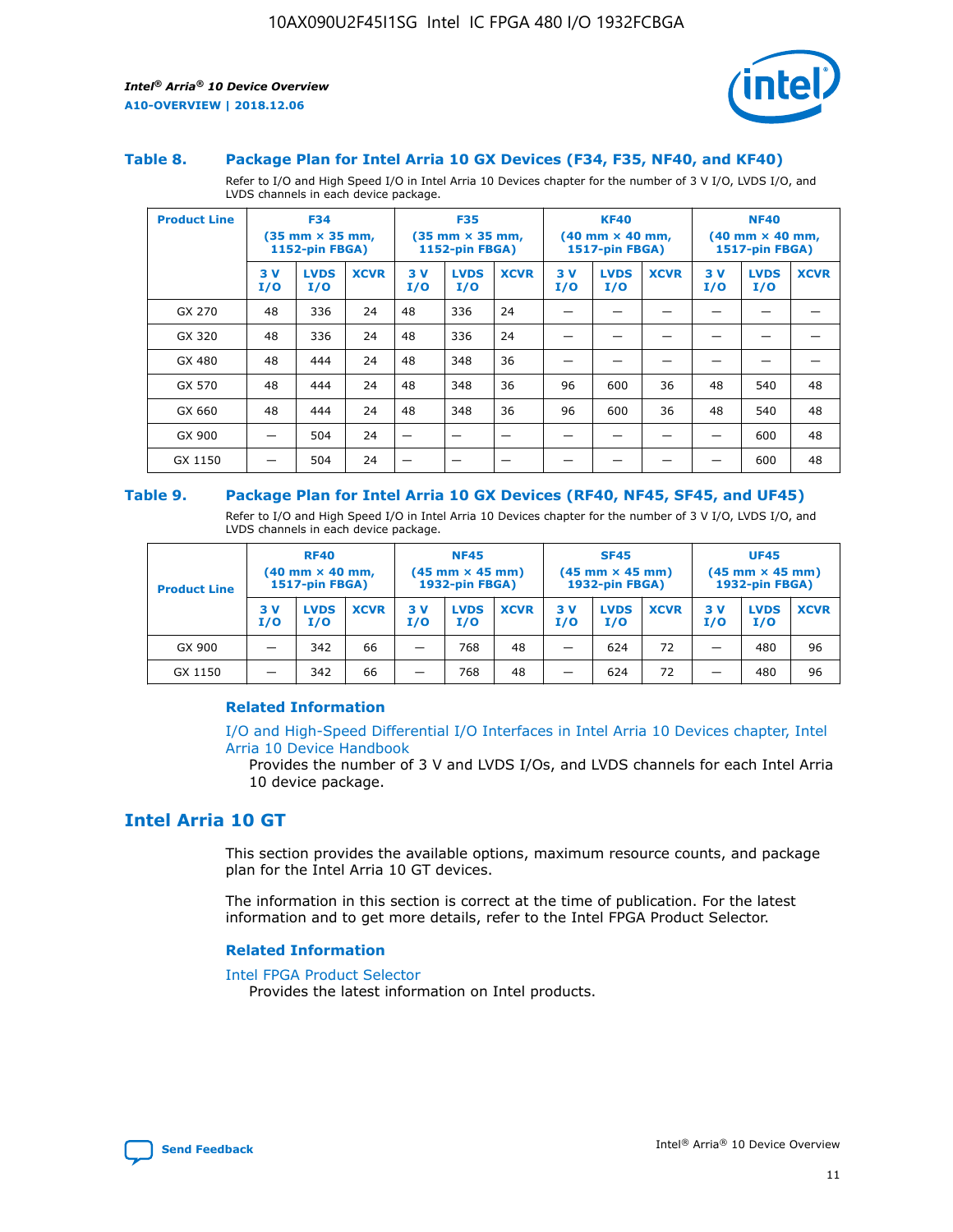

## **Available Options**

## **Figure 2. Sample Ordering Code and Available Options for Intel Arria 10 GT Devices**

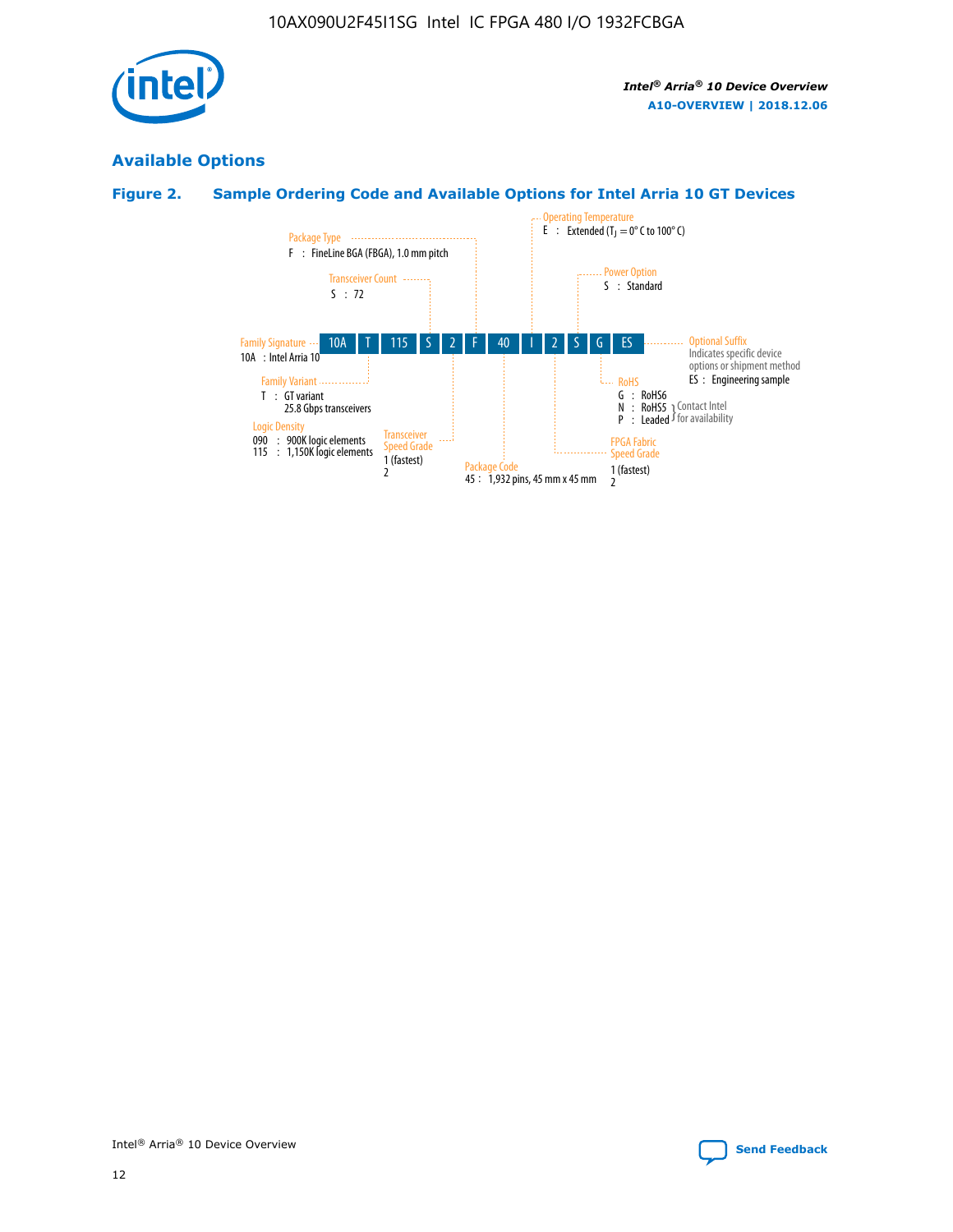

## **Maximum Resources**

#### **Table 10. Maximum Resource Counts for Intel Arria 10 GT Devices**

| <b>Resource</b>              |                      | <b>Product Line</b> |                |  |
|------------------------------|----------------------|---------------------|----------------|--|
|                              |                      | <b>GT 900</b>       | <b>GT 1150</b> |  |
| Logic Elements (LE) (K)      |                      | 900                 | 1,150          |  |
| <b>ALM</b>                   |                      | 339,620             | 427,200        |  |
| Register                     |                      | 1,358,480           | 1,708,800      |  |
| Memory (Kb)                  | M20K                 | 48,460              | 54,260         |  |
|                              | <b>MLAB</b>          | 9,386               | 12,984         |  |
| Variable-precision DSP Block |                      | 1,518               | 1,518          |  |
| 18 x 19 Multiplier           |                      | 3,036               | 3,036          |  |
| PLL                          | Fractional Synthesis | 32                  | 32             |  |
|                              | I/O                  | 16                  | 16             |  |
| Transceiver                  | 17.4 Gbps            | 72(5)               | 72(5)          |  |
|                              | 25.8 Gbps            | 6                   | 6              |  |
| GPIO <sup>(6)</sup>          |                      | 624                 | 624            |  |
| LVDS Pair $(7)$              |                      | 312                 | 312            |  |
| PCIe Hard IP Block           |                      | $\overline{4}$      | $\overline{4}$ |  |
| Hard Memory Controller       |                      | 16                  | 16             |  |

#### **Related Information**

#### [Intel Arria 10 GT Channel Usage](https://www.intel.com/content/www/us/en/programmable/documentation/nik1398707230472.html#nik1398707008178)

Configuring GT/GX channels in Intel Arria 10 GT devices.

## **Package Plan**

#### **Table 11. Package Plan for Intel Arria 10 GT Devices**

Refer to I/O and High Speed I/O in Intel Arria 10 Devices chapter for the number of 3 V I/O, LVDS I/O, and LVDS channels in each device package.

| <b>Product Line</b> | <b>SF45</b><br>(45 mm × 45 mm, 1932-pin FBGA) |                 |             |  |  |  |
|---------------------|-----------------------------------------------|-----------------|-------------|--|--|--|
|                     | 3 V I/O                                       | <b>LVDS I/O</b> | <b>XCVR</b> |  |  |  |
| GT 900              |                                               | 624             | 72          |  |  |  |
| GT 1150             |                                               | 624             | 72          |  |  |  |

<sup>(7)</sup> Each LVDS I/O pair can be used as differential input or output.



 $(5)$  If all 6 GT channels are in use, 12 of the GX channels are not usable.

<sup>(6)</sup> The number of GPIOs does not include transceiver I/Os. In the Intel Quartus Prime software, the number of user I/Os includes transceiver I/Os.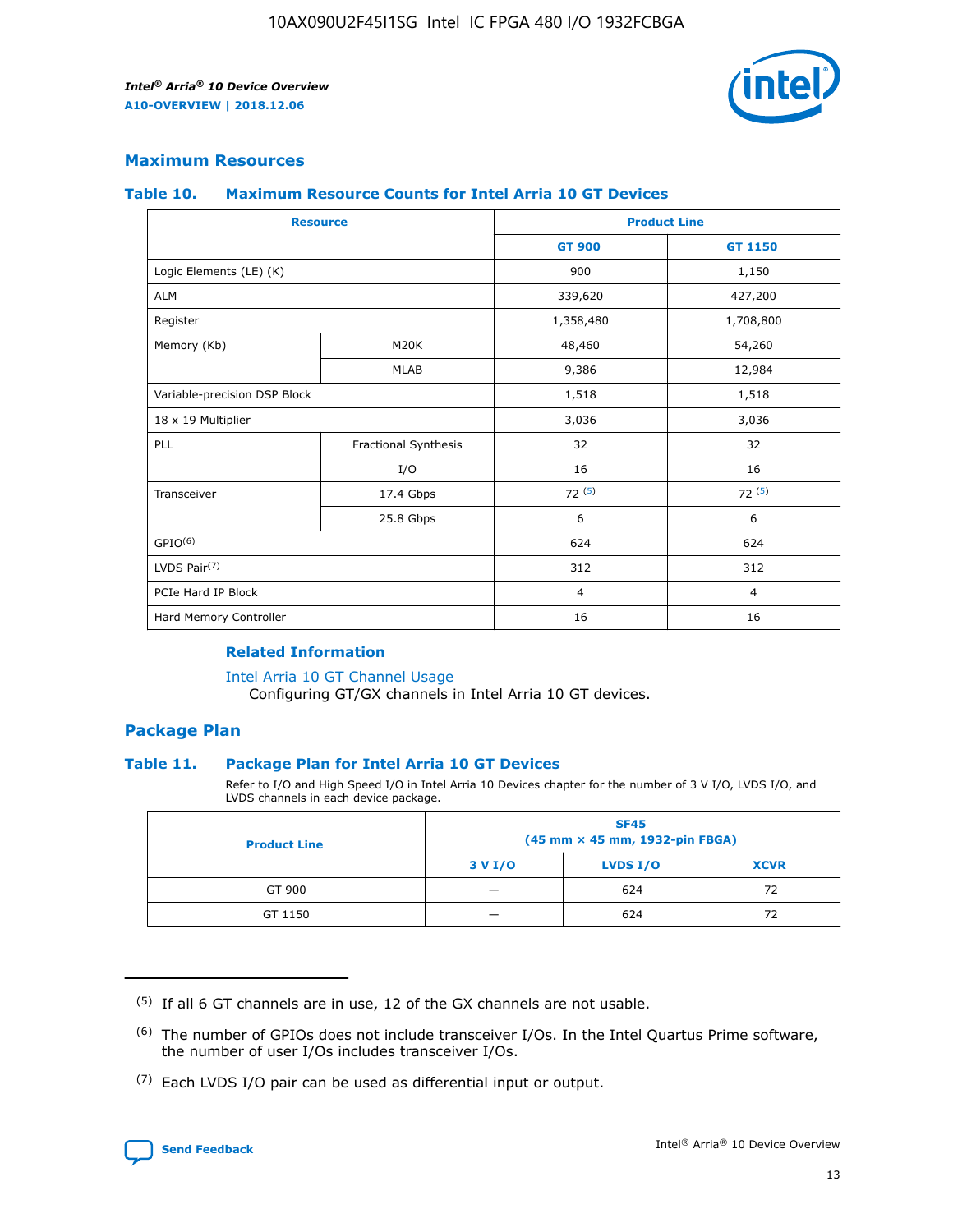

#### **Related Information**

[I/O and High-Speed Differential I/O Interfaces in Intel Arria 10 Devices chapter, Intel](https://www.intel.com/content/www/us/en/programmable/documentation/sam1403482614086.html#sam1403482030321) [Arria 10 Device Handbook](https://www.intel.com/content/www/us/en/programmable/documentation/sam1403482614086.html#sam1403482030321)

Provides the number of 3 V and LVDS I/Os, and LVDS channels for each Intel Arria 10 device package.

## **Intel Arria 10 SX**

This section provides the available options, maximum resource counts, and package plan for the Intel Arria 10 SX devices.

The information in this section is correct at the time of publication. For the latest information and to get more details, refer to the Intel FPGA Product Selector.

#### **Related Information**

[Intel FPGA Product Selector](http://www.altera.com/products/selector/psg-selector.html) Provides the latest information on Intel products.

#### **Available Options**

#### **Figure 3. Sample Ordering Code and Available Options for Intel Arria 10 SX Devices**



#### **Related Information**

[Transceiver Performance for Intel Arria 10 GX/SX Devices](https://www.intel.com/content/www/us/en/programmable/documentation/mcn1413182292568.html#mcn1413213965502) Provides more information about the transceiver speed grade.

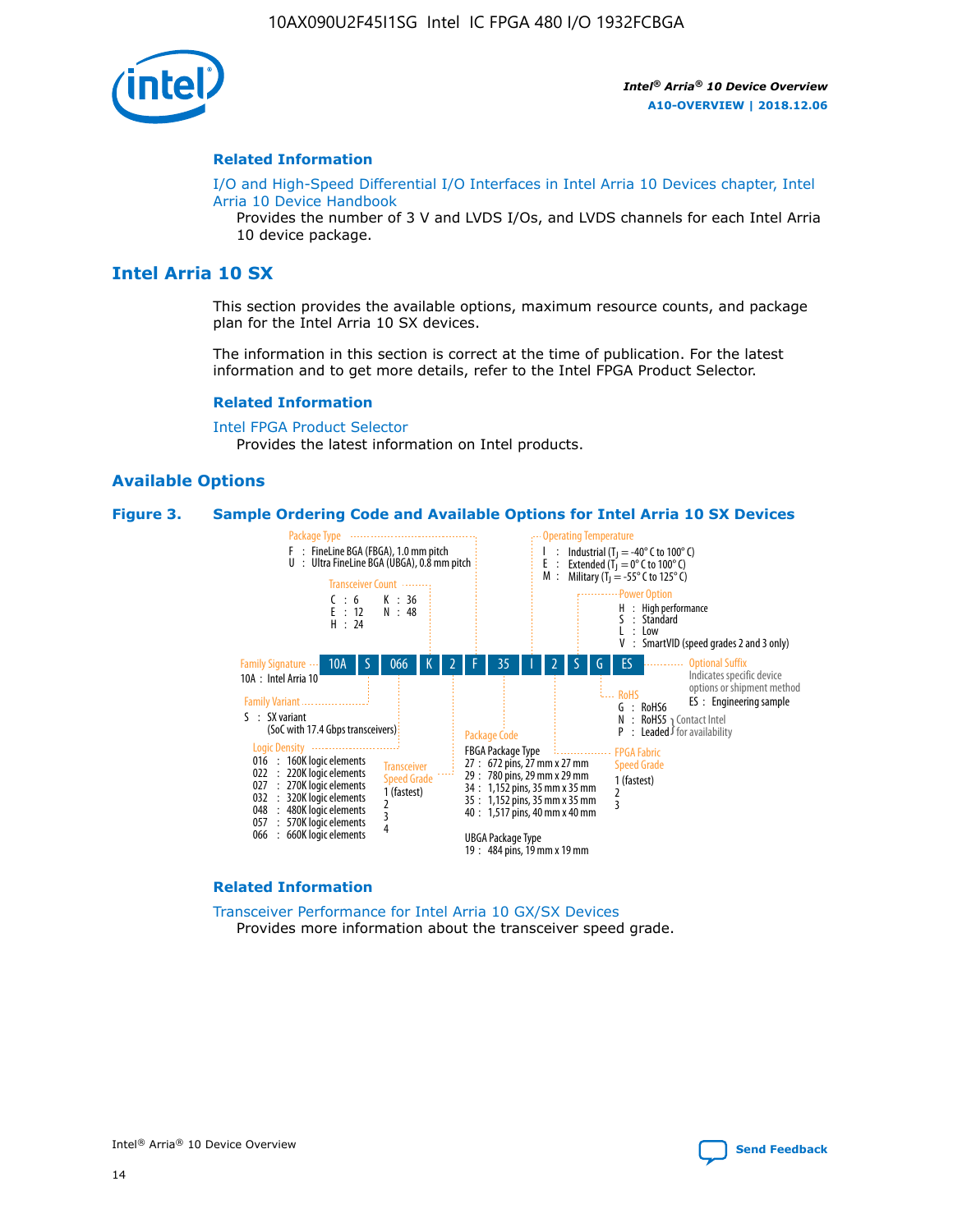

## **Maximum Resources**

#### **Table 12. Maximum Resource Counts for Intel Arria 10 SX Devices**

| <b>Resource</b>                   |                         |               |               |                | <b>Product Line</b> |                |                |                |
|-----------------------------------|-------------------------|---------------|---------------|----------------|---------------------|----------------|----------------|----------------|
|                                   |                         | <b>SX 160</b> | <b>SX 220</b> | <b>SX 270</b>  | <b>SX 320</b>       | <b>SX 480</b>  | <b>SX 570</b>  | <b>SX 660</b>  |
| Logic Elements (LE) (K)           |                         | 160           | 220           | 270            | 320                 | 480            | 570            | 660            |
| <b>ALM</b>                        |                         | 61,510        | 80,330        | 101,620        | 119,900             | 183,590        | 217,080        | 251,680        |
| Register                          |                         | 246,040       | 321,320       | 406,480        | 479,600             | 734,360        | 868,320        | 1,006,720      |
| Memory (Kb)                       | M <sub>20</sub> K       | 8,800         | 11,740        | 15,000         | 17,820              | 28,620         | 36,000         | 42,620         |
|                                   | <b>MLAB</b>             | 1,050         | 1,690         | 2,452          | 2,727               | 4,164          | 5,096          | 5,788          |
| Variable-precision DSP Block      |                         | 156           | 192           | 830            | 985                 | 1,368          | 1,523          | 1,687          |
| 18 x 19 Multiplier                |                         | 312           | 384           | 1,660          | 1,970               | 2,736          | 3,046          | 3,374          |
| PLL                               | Fractional<br>Synthesis | 6             | 6             | 8              | 8                   | 12             | 16             | 16             |
|                                   | I/O                     | 6             | 6             | 8              | 8                   | 12             | 16             | 16             |
| 17.4 Gbps Transceiver             |                         | 12            | 12            | 24             | 24                  | 36             | 48             | 48             |
| GPIO <sup>(8)</sup>               |                         | 288           | 288           | 384            | 384                 | 492            | 696            | 696            |
| LVDS Pair $(9)$                   |                         | 120           | 120           | 168            | 168                 | 174            | 324            | 324            |
| PCIe Hard IP Block                |                         | $\mathbf{1}$  | $\mathbf{1}$  | $\overline{2}$ | $\overline{2}$      | $\overline{2}$ | $\overline{2}$ | $\overline{2}$ |
| Hard Memory Controller            |                         | 6             | 6             | 8              | 8                   | 12             | 16             | 16             |
| ARM Cortex-A9 MPCore<br>Processor |                         | Yes           | Yes           | Yes            | Yes                 | Yes            | Yes            | Yes            |

## **Package Plan**

#### **Table 13. Package Plan for Intel Arria 10 SX Devices (U19, F27, F29, and F34)**

Refer to I/O and High Speed I/O in Intel Arria 10 Devices chapter for the number of 3 V I/O, LVDS I/O, and LVDS channels in each device package.

| <b>Product Line</b> | <b>U19</b><br>$(19 \text{ mm} \times 19 \text{ mm})$<br>484-pin UBGA) |                    | <b>F27</b><br>$(27 \text{ mm} \times 27 \text{ mm})$<br>672-pin FBGA) |           | <b>F29</b><br>$(29$ mm $\times$ 29 mm,<br>780-pin FBGA) |             |            | <b>F34</b><br>$(35 \text{ mm} \times 35 \text{ mm})$<br>1152-pin FBGA) |             |           |                    |             |
|---------------------|-----------------------------------------------------------------------|--------------------|-----------------------------------------------------------------------|-----------|---------------------------------------------------------|-------------|------------|------------------------------------------------------------------------|-------------|-----------|--------------------|-------------|
|                     | 3V<br>I/O                                                             | <b>LVDS</b><br>I/O | <b>XCVR</b>                                                           | 3V<br>I/O | <b>LVDS</b><br>I/O                                      | <b>XCVR</b> | 3 V<br>I/O | <b>LVDS</b><br>I/O                                                     | <b>XCVR</b> | 3V<br>I/O | <b>LVDS</b><br>I/O | <b>XCVR</b> |
| SX 160              | 48                                                                    | 144                | 6                                                                     | 48        | 192                                                     | 12          | 48         | 240                                                                    | 12          | –         |                    |             |
| SX 220              | 48                                                                    | 144                | 6                                                                     | 48        | 192                                                     | 12          | 48         | 240                                                                    | 12          |           |                    |             |
| SX 270              |                                                                       |                    |                                                                       | 48        | 192                                                     | 12          | 48         | 312                                                                    | 12          | 48        | 336                | 24          |
| SX 320              |                                                                       |                    |                                                                       | 48        | 192                                                     | 12          | 48         | 312                                                                    | 12          | 48        | 336                | 24          |
|                     | continued                                                             |                    |                                                                       |           |                                                         |             |            |                                                                        |             |           |                    |             |

 $(8)$  The number of GPIOs does not include transceiver I/Os. In the Intel Quartus Prime software, the number of user I/Os includes transceiver I/Os.

 $(9)$  Each LVDS I/O pair can be used as differential input or output.

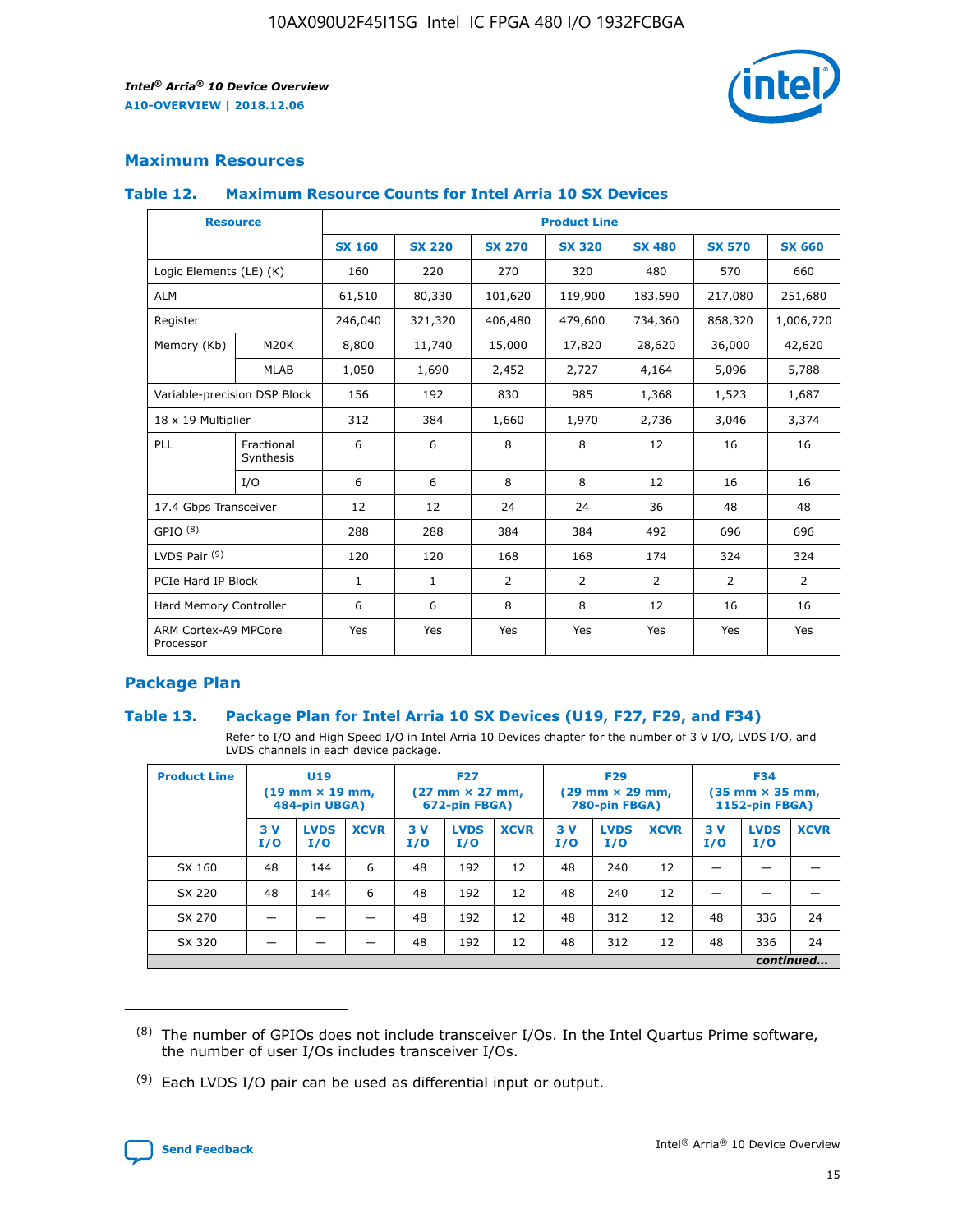

| <b>Product Line</b> | U <sub>19</sub><br>$(19 \text{ mm} \times 19 \text{ mm})$<br>484-pin UBGA) |                    | <b>F27</b><br>$(27 \text{ mm} \times 27 \text{ mm})$<br>672-pin FBGA) |           |                    | <b>F29</b><br>$(29 \text{ mm} \times 29 \text{ mm})$<br>780-pin FBGA) |           |                    | <b>F34</b><br>$(35$ mm $\times$ 35 mm,<br><b>1152-pin FBGA)</b> |           |                    |             |
|---------------------|----------------------------------------------------------------------------|--------------------|-----------------------------------------------------------------------|-----------|--------------------|-----------------------------------------------------------------------|-----------|--------------------|-----------------------------------------------------------------|-----------|--------------------|-------------|
|                     | 3 V<br>I/O                                                                 | <b>LVDS</b><br>I/O | <b>XCVR</b>                                                           | 3V<br>I/O | <b>LVDS</b><br>I/O | <b>XCVR</b>                                                           | 3V<br>I/O | <b>LVDS</b><br>I/O | <b>XCVR</b>                                                     | 3V<br>I/O | <b>LVDS</b><br>I/O | <b>XCVR</b> |
| SX 480              |                                                                            |                    |                                                                       |           |                    |                                                                       | 48        | 312                | 12                                                              | 48        | 444                | 24          |
| SX 570              |                                                                            |                    |                                                                       |           |                    |                                                                       |           |                    |                                                                 | 48        | 444                | 24          |
| SX 660              |                                                                            |                    |                                                                       |           |                    |                                                                       |           |                    |                                                                 | 48        | 444                | 24          |

## **Table 14. Package Plan for Intel Arria 10 SX Devices (F35, KF40, and NF40)**

Refer to I/O and High Speed I/O in Intel Arria 10 Devices chapter for the number of 3 V I/O, LVDS I/O, and LVDS channels in each device package.

| <b>Product Line</b> | <b>F35</b><br>(35 mm × 35 mm,<br><b>1152-pin FBGA)</b> |          |             |                                           | <b>KF40</b><br>(40 mm × 40 mm,<br>1517-pin FBGA) |    | <b>NF40</b><br>$(40 \text{ mm} \times 40 \text{ mm})$<br>1517-pin FBGA) |          |             |  |
|---------------------|--------------------------------------------------------|----------|-------------|-------------------------------------------|--------------------------------------------------|----|-------------------------------------------------------------------------|----------|-------------|--|
|                     | 3 V I/O                                                | LVDS I/O | <b>XCVR</b> | <b>LVDS I/O</b><br>3 V I/O<br><b>XCVR</b> |                                                  |    | 3 V I/O                                                                 | LVDS I/O | <b>XCVR</b> |  |
| SX 270              | 48                                                     | 336      | 24          |                                           |                                                  |    |                                                                         |          |             |  |
| SX 320              | 48                                                     | 336      | 24          |                                           |                                                  |    |                                                                         |          |             |  |
| SX 480              | 48                                                     | 348      | 36          |                                           |                                                  |    |                                                                         |          |             |  |
| SX 570              | 48                                                     | 348      | 36          | 96<br>36<br>600                           |                                                  |    | 48                                                                      | 540      | 48          |  |
| SX 660              | 48                                                     | 348      | 36          | 96                                        | 600                                              | 36 | 48                                                                      | 540      | 48          |  |

## **Related Information**

[I/O and High-Speed Differential I/O Interfaces in Intel Arria 10 Devices chapter, Intel](https://www.intel.com/content/www/us/en/programmable/documentation/sam1403482614086.html#sam1403482030321) [Arria 10 Device Handbook](https://www.intel.com/content/www/us/en/programmable/documentation/sam1403482614086.html#sam1403482030321)

Provides the number of 3 V and LVDS I/Os, and LVDS channels for each Intel Arria 10 device package.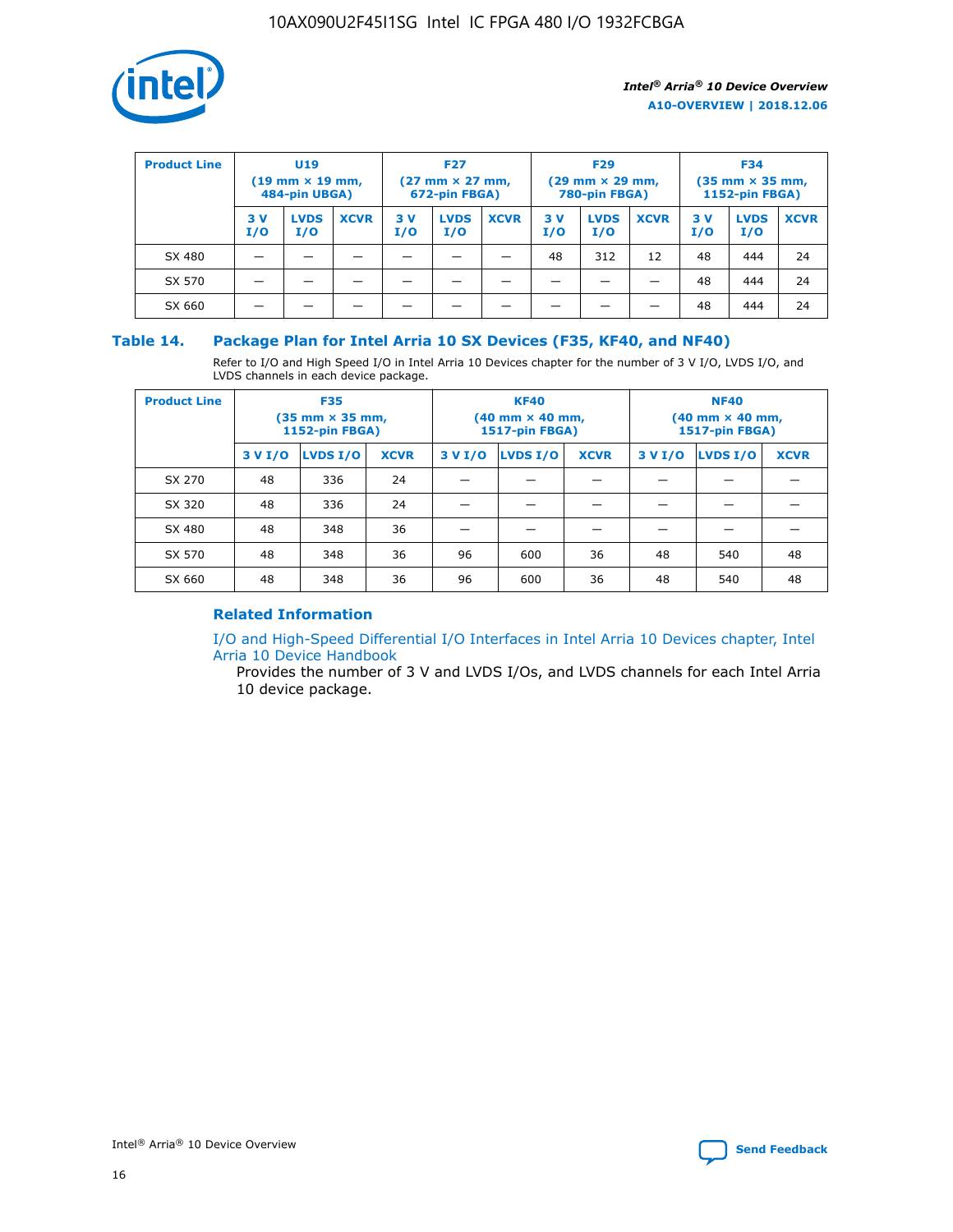

## **I/O Vertical Migration for Intel Arria 10 Devices**

#### **Figure 4. Migration Capability Across Intel Arria 10 Product Lines**

- The arrows indicate the migration paths. The devices included in each vertical migration path are shaded. Devices with fewer resources in the same path have lighter shades.
- To achieve the full I/O migration across product lines in the same migration path, restrict I/Os and transceivers usage to match the product line with the lowest I/O and transceiver counts.
- An LVDS I/O bank in the source device may be mapped to a 3 V I/O bank in the target device. To use memory interface clock frequency higher than 533 MHz, assign external memory interface pins only to banks that are LVDS I/O in both devices.
- There may be nominal 0.15 mm package height difference between some product lines in the same package type.
	- **Variant Product Line Package U19 F27 F29 F34 F35 KF40 NF40 RF40 NF45 SF45 UF45** Intel® Arria® 10 GX GX 160 GX 220 GX 270 GX 320 GX 480 GX 570 GX 660 GX 900 GX 1150 Intel Arria 10 GT GT 900 GT 1150 Intel Arria 10 SX SX 160 SX 220 SX 270 SX 320 SX 480 SX 570 SX 660
- Some migration paths are not shown in the Intel Quartus Prime software **Pin Migration View**.

*Note:* To verify the pin migration compatibility, use the **Pin Migration View** window in the Intel Quartus Prime software Pin Planner.

## **Adaptive Logic Module**

Intel Arria 10 devices use a 20 nm ALM as the basic building block of the logic fabric.

The ALM architecture is the same as the previous generation FPGAs, allowing for efficient implementation of logic functions and easy conversion of IP between the device generations.

The ALM, as shown in following figure, uses an 8-input fracturable look-up table (LUT) with four dedicated registers to help improve timing closure in register-rich designs and achieve an even higher design packing capability than the traditional two-register per LUT architecture.

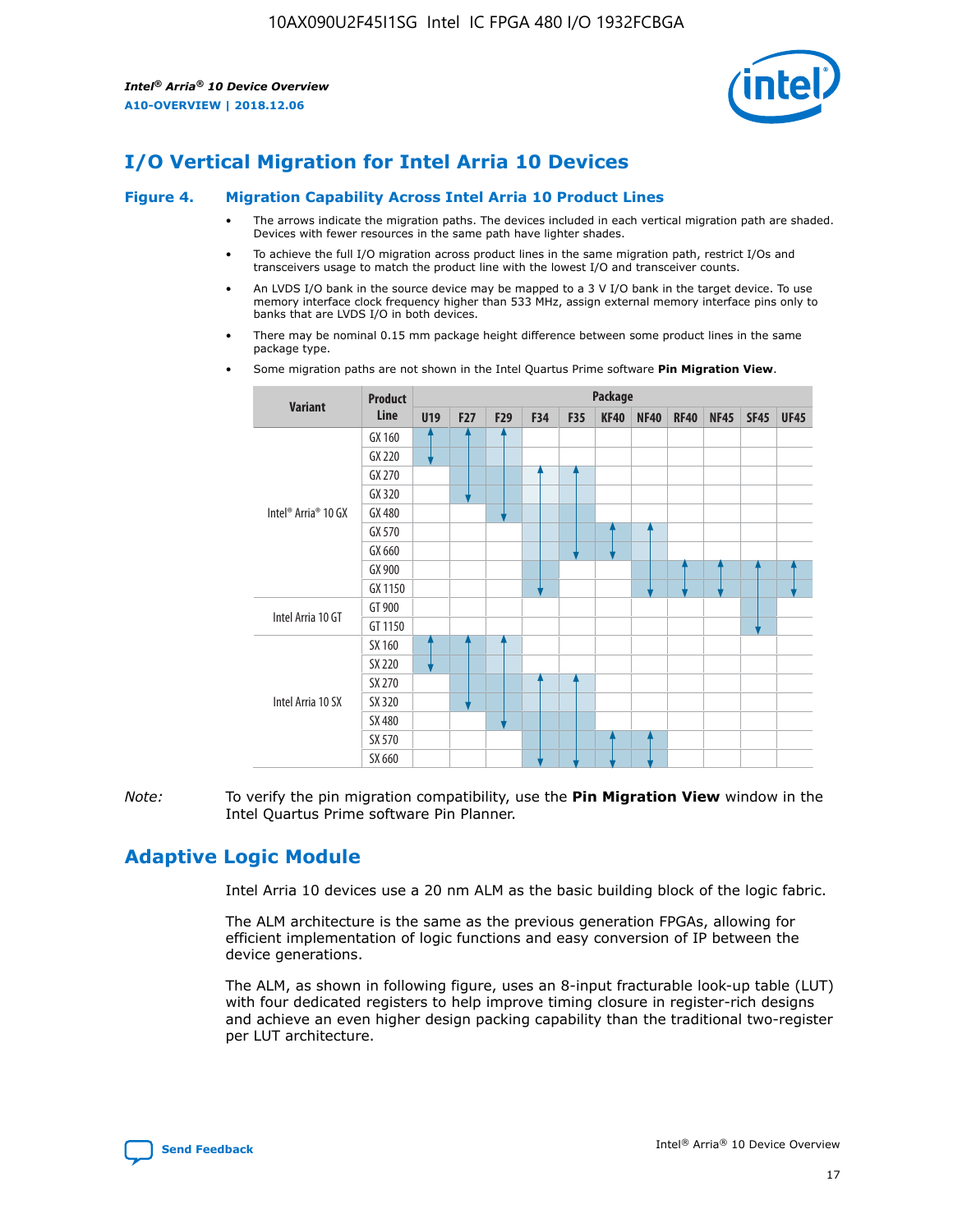

**Figure 5. ALM for Intel Arria 10 Devices**



The Intel Quartus Prime software optimizes your design according to the ALM logic structure and automatically maps legacy designs into the Intel Arria 10 ALM architecture.

## **Variable-Precision DSP Block**

The Intel Arria 10 variable precision DSP blocks support fixed-point arithmetic and floating-point arithmetic.

Features for fixed-point arithmetic:

- High-performance, power-optimized, and fully registered multiplication operations
- 18-bit and 27-bit word lengths
- Two 18 x 19 multipliers or one 27 x 27 multiplier per DSP block
- Built-in addition, subtraction, and 64-bit double accumulation register to combine multiplication results
- Cascading 19-bit or 27-bit when pre-adder is disabled and cascading 18-bit when pre-adder is used to form the tap-delay line for filtering applications
- Cascading 64-bit output bus to propagate output results from one block to the next block without external logic support
- Hard pre-adder supported in 19-bit and 27-bit modes for symmetric filters
- Internal coefficient register bank in both 18-bit and 27-bit modes for filter implementation
- 18-bit and 27-bit systolic finite impulse response (FIR) filters with distributed output adder
- Biased rounding support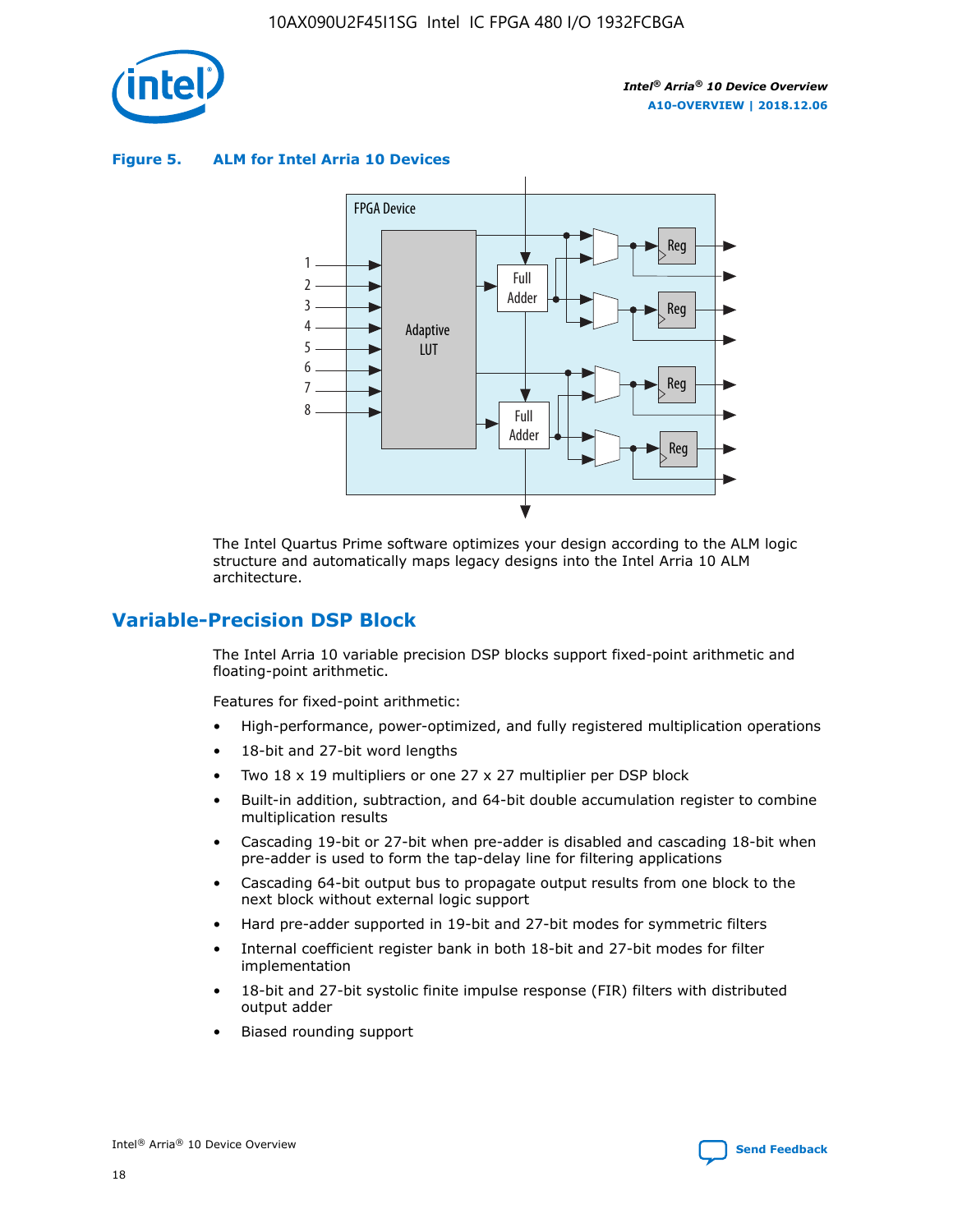

Features for floating-point arithmetic:

- A completely hardened architecture that supports multiplication, addition, subtraction, multiply-add, and multiply-subtract
- Multiplication with accumulation capability and a dynamic accumulator reset control
- Multiplication with cascade summation capability
- Multiplication with cascade subtraction capability
- Complex multiplication
- Direct vector dot product
- Systolic FIR filter

#### **Table 15. Variable-Precision DSP Block Configurations for Intel Arria 10 Devices**

| <b>Usage Example</b>                                       | <b>Multiplier Size (Bit)</b>    | <b>DSP Block Resources</b> |
|------------------------------------------------------------|---------------------------------|----------------------------|
| Medium precision fixed point                               | Two 18 x 19                     |                            |
| High precision fixed or Single precision<br>floating point | One 27 x 27                     |                            |
| Fixed point FFTs                                           | One 19 x 36 with external adder |                            |
| Very high precision fixed point                            | One 36 x 36 with external adder |                            |
| Double precision floating point                            | One 54 x 54 with external adder | 4                          |

#### **Table 16. Resources for Fixed-Point Arithmetic in Intel Arria 10 Devices**

The table lists the variable-precision DSP resources by bit precision for each Intel Arria 10 device.

| <b>Variant</b>  | <b>Product Line</b> | <b>Variable-</b><br>precision<br><b>DSP Block</b> | <b>Independent Input and Output</b><br><b>Multiplications Operator</b> |                                     | 18 x 19<br><b>Multiplier</b><br><b>Adder Sum</b> | $18 \times 18$<br><b>Multiplier</b><br><b>Adder</b> |
|-----------------|---------------------|---------------------------------------------------|------------------------------------------------------------------------|-------------------------------------|--------------------------------------------------|-----------------------------------------------------|
|                 |                     |                                                   | 18 x 19<br><b>Multiplier</b>                                           | $27 \times 27$<br><b>Multiplier</b> | <b>Mode</b>                                      | <b>Summed with</b><br>36 bit Input                  |
| AIntel Arria 10 | GX 160              | 156                                               | 312                                                                    | 156                                 | 156                                              | 156                                                 |
| GX              | GX 220              | 192                                               | 384                                                                    | 192                                 | 192                                              | 192                                                 |
|                 | GX 270              | 830                                               | 1,660                                                                  | 830                                 | 830                                              | 830                                                 |
|                 | GX 320              | 984                                               | 1,968                                                                  | 984                                 | 984                                              | 984                                                 |
|                 | GX 480              | 1,368                                             | 2,736                                                                  | 1,368                               | 1,368                                            | 1,368                                               |
|                 | GX 570              | 1,523                                             | 3,046                                                                  | 1,523                               | 1,523                                            | 1,523                                               |
|                 | GX 660              | 1,687                                             | 3,374                                                                  | 1,687                               | 1,687                                            | 1,687                                               |
|                 | GX 900              | 1,518                                             | 3,036                                                                  | 1,518                               | 1,518                                            | 1,518                                               |
|                 | GX 1150             | 1,518                                             | 3,036                                                                  | 1,518                               | 1,518                                            | 1,518                                               |
| Intel Arria 10  | GT 900              | 1,518                                             | 3,036                                                                  | 1,518                               | 1,518                                            | 1,518                                               |
| GT              | GT 1150             | 1,518                                             | 3,036                                                                  | 1,518                               | 1,518                                            | 1,518                                               |
| Intel Arria 10  | SX 160              | 156                                               | 312                                                                    | 156                                 | 156                                              | 156                                                 |
| <b>SX</b>       | SX 220              | 192                                               | 384                                                                    | 192                                 | 192                                              | 192                                                 |
|                 | SX 270              | 830                                               | 830<br>1,660                                                           |                                     | 830                                              | 830                                                 |
|                 |                     |                                                   |                                                                        |                                     |                                                  | continued                                           |

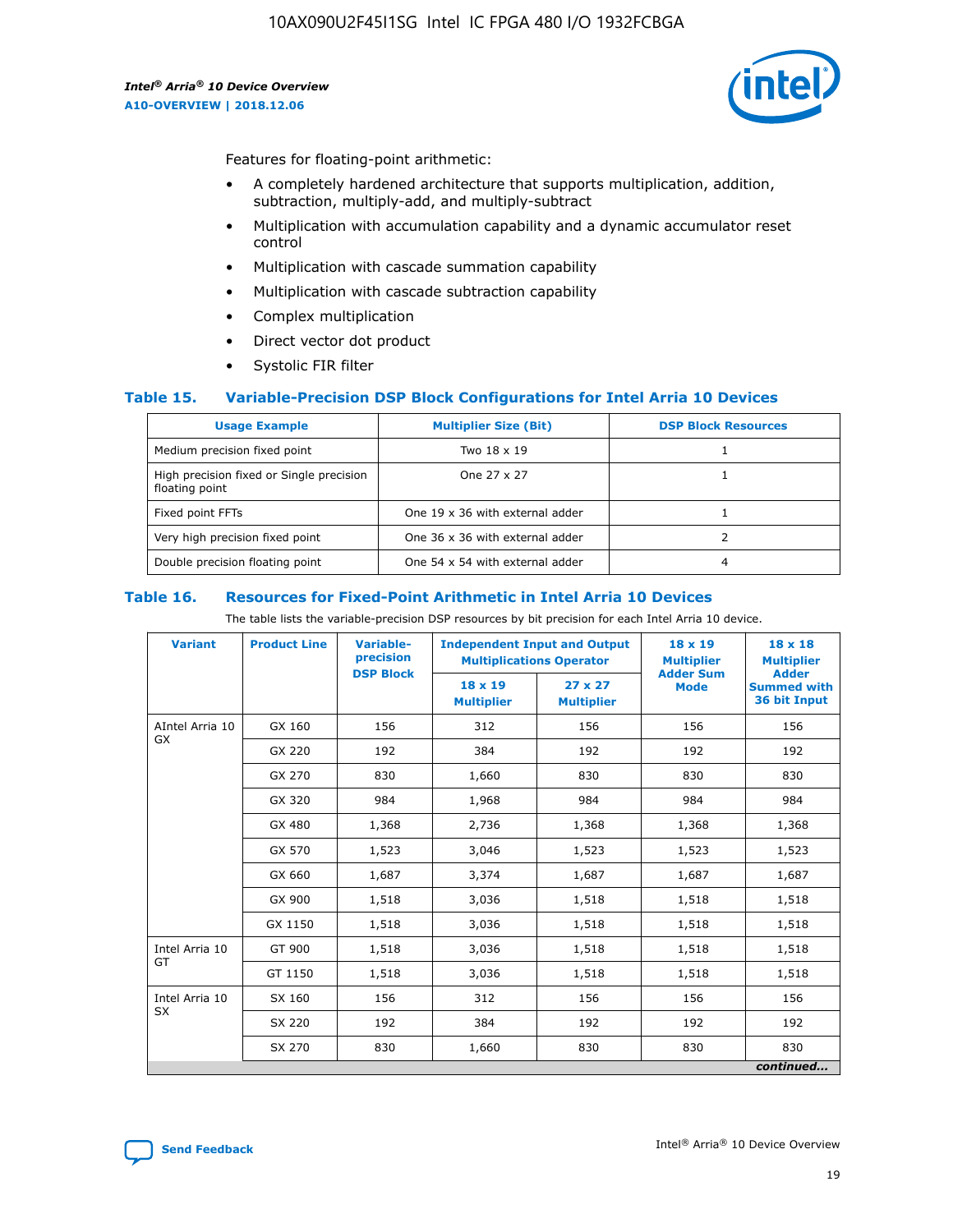

| <b>Variant</b> | <b>Product Line</b> | <b>Variable-</b><br>precision<br><b>DSP Block</b> | <b>Independent Input and Output</b><br><b>Multiplications Operator</b> |                                     | $18 \times 19$<br><b>Multiplier</b><br><b>Adder Sum</b> | $18 \times 18$<br><b>Multiplier</b><br><b>Adder</b> |  |
|----------------|---------------------|---------------------------------------------------|------------------------------------------------------------------------|-------------------------------------|---------------------------------------------------------|-----------------------------------------------------|--|
|                |                     |                                                   | $18 \times 19$<br><b>Multiplier</b>                                    | $27 \times 27$<br><b>Multiplier</b> | <b>Mode</b>                                             | <b>Summed with</b><br>36 bit Input                  |  |
|                | SX 320              | 984                                               | 1,968                                                                  | 984                                 | 984                                                     | 984                                                 |  |
|                | SX 480              | 1,368                                             | 2,736                                                                  | 1,368                               | 1,368                                                   | 1,368                                               |  |
|                | SX 570              | 1,523                                             | 3,046                                                                  | 1,523                               | 1,523                                                   | 1,523                                               |  |
|                | SX 660              | 1,687                                             | 3,374                                                                  | 1,687                               | 1,687                                                   | 1,687                                               |  |

## **Table 17. Resources for Floating-Point Arithmetic in Intel Arria 10 Devices**

The table lists the variable-precision DSP resources by bit precision for each Intel Arria 10 device.

| <b>Variant</b> | <b>Product Line</b> | <b>Variable-</b><br>precision<br><b>DSP Block</b> | <b>Single</b><br><b>Precision</b><br><b>Floating-Point</b><br><b>Multiplication</b><br><b>Mode</b> | <b>Single-Precision</b><br><b>Floating-Point</b><br><b>Adder Mode</b> | Single-<br><b>Precision</b><br><b>Floating-Point</b><br><b>Multiply</b><br><b>Accumulate</b><br><b>Mode</b> | <b>Peak</b><br><b>Giga Floating-</b><br><b>Point</b><br><b>Operations</b><br>per Second<br>(GFLOPs) |
|----------------|---------------------|---------------------------------------------------|----------------------------------------------------------------------------------------------------|-----------------------------------------------------------------------|-------------------------------------------------------------------------------------------------------------|-----------------------------------------------------------------------------------------------------|
| Intel Arria 10 | GX 160              | 156                                               | 156                                                                                                | 156                                                                   | 156                                                                                                         | 140                                                                                                 |
| GX             | GX 220              | 192                                               | 192                                                                                                | 192                                                                   | 192                                                                                                         | 173                                                                                                 |
|                | GX 270              | 830                                               | 830                                                                                                | 830                                                                   | 830                                                                                                         | 747                                                                                                 |
|                | GX 320              | 984                                               | 984                                                                                                | 984                                                                   | 984                                                                                                         | 886                                                                                                 |
|                | GX 480              | 1,369                                             | 1,368                                                                                              | 1,368                                                                 | 1,368                                                                                                       | 1,231                                                                                               |
|                | GX 570              | 1,523                                             | 1,523                                                                                              | 1,523                                                                 | 1,523                                                                                                       | 1,371                                                                                               |
|                | GX 660              | 1,687                                             | 1,687                                                                                              | 1,687                                                                 | 1,687                                                                                                       | 1,518                                                                                               |
|                | GX 900              | 1,518                                             | 1,518                                                                                              | 1,518                                                                 | 1,518                                                                                                       | 1,366                                                                                               |
|                | GX 1150             | 1,518                                             | 1,518                                                                                              | 1,518                                                                 | 1,518                                                                                                       | 1,366                                                                                               |
| Intel Arria 10 | GT 900              | 1,518                                             | 1,518                                                                                              | 1,518                                                                 | 1,518                                                                                                       | 1,366                                                                                               |
| GT             | GT 1150             | 1,518                                             | 1,518                                                                                              | 1,518                                                                 | 1,518                                                                                                       | 1,366                                                                                               |
| Intel Arria 10 | SX 160              | 156                                               | 156                                                                                                | 156                                                                   | 156                                                                                                         | 140                                                                                                 |
| <b>SX</b>      | SX 220              | 192                                               | 192                                                                                                | 192                                                                   | 192                                                                                                         | 173                                                                                                 |
|                | SX 270              | 830                                               | 830                                                                                                | 830                                                                   | 830                                                                                                         | 747                                                                                                 |
|                | SX 320              | 984                                               | 984                                                                                                | 984                                                                   | 984                                                                                                         | 886                                                                                                 |
|                | SX 480              | 1,369                                             | 1,368                                                                                              | 1,368                                                                 | 1,368                                                                                                       | 1,231                                                                                               |
|                | SX 570              | 1,523                                             | 1,523                                                                                              | 1,523                                                                 | 1,523                                                                                                       | 1,371                                                                                               |
|                | SX 660              | 1,687                                             | 1,687                                                                                              | 1,687                                                                 | 1,687                                                                                                       | 1,518                                                                                               |

# **Embedded Memory Blocks**

The embedded memory blocks in the devices are flexible and designed to provide an optimal amount of small- and large-sized memory arrays to fit your design requirements.

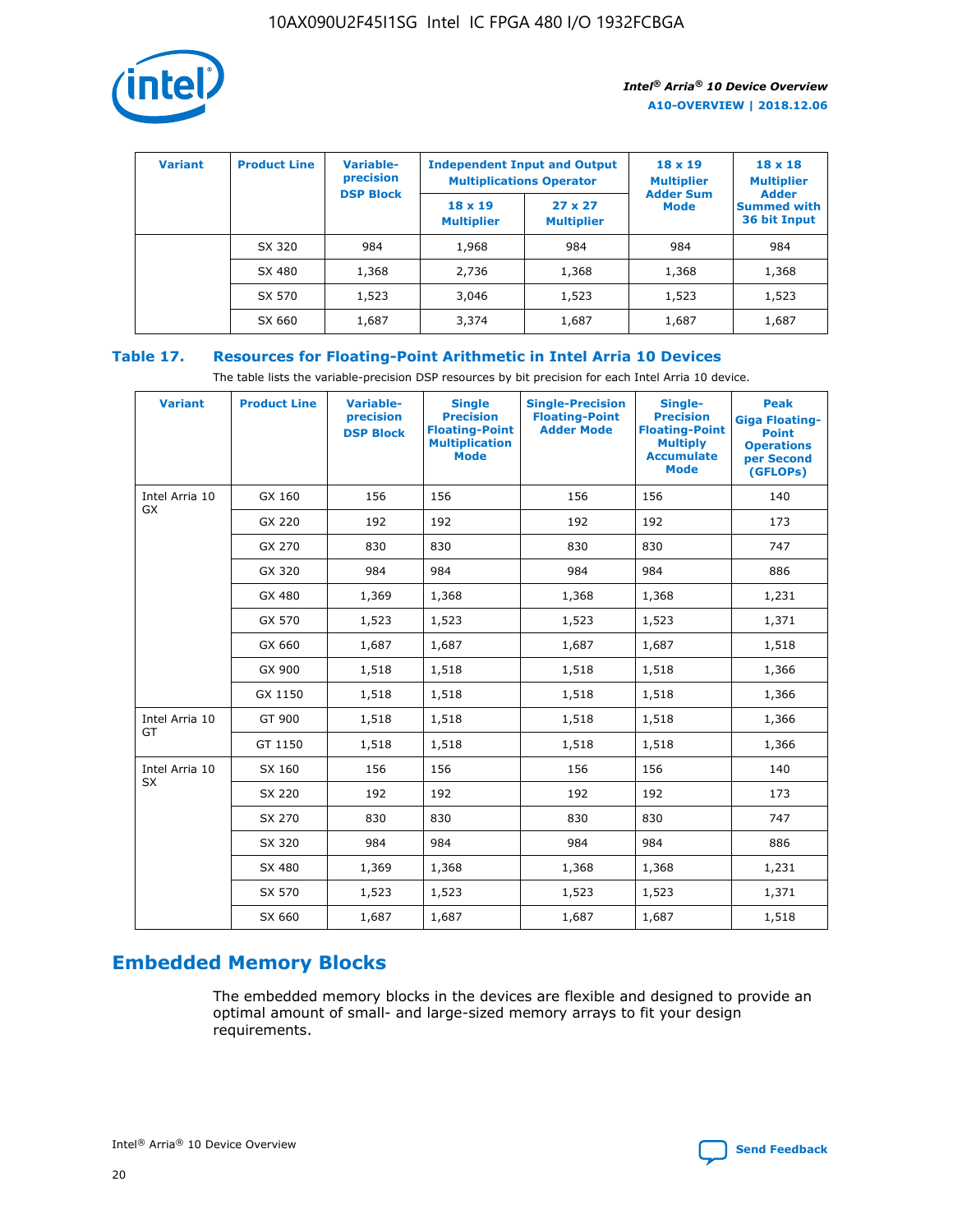

## **Types of Embedded Memory**

The Intel Arria 10 devices contain two types of memory blocks:

- 20 Kb M20K blocks—blocks of dedicated memory resources. The M20K blocks are ideal for larger memory arrays while still providing a large number of independent ports.
- 640 bit memory logic array blocks (MLABs)—enhanced memory blocks that are configured from dual-purpose logic array blocks (LABs). The MLABs are ideal for wide and shallow memory arrays. The MLABs are optimized for implementation of shift registers for digital signal processing (DSP) applications, wide and shallow FIFO buffers, and filter delay lines. Each MLAB is made up of ten adaptive logic modules (ALMs). In the Intel Arria 10 devices, you can configure these ALMs as ten 32 x 2 blocks, giving you one 32 x 20 simple dual-port SRAM block per MLAB.

## **Embedded Memory Capacity in Intel Arria 10 Devices**

|                   | <b>Product</b> |              | <b>M20K</b>         | <b>MLAB</b>  |                     | <b>Total RAM Bit</b> |
|-------------------|----------------|--------------|---------------------|--------------|---------------------|----------------------|
| <b>Variant</b>    | <b>Line</b>    | <b>Block</b> | <b>RAM Bit (Kb)</b> | <b>Block</b> | <b>RAM Bit (Kb)</b> | (Kb)                 |
| Intel Arria 10 GX | GX 160         | 440          | 8,800               | 1,680        | 1,050               | 9,850                |
|                   | GX 220         | 587          | 11,740              | 2,703        | 1,690               | 13,430               |
|                   | GX 270         | 750          | 15,000              | 3,922        | 2,452               | 17,452               |
|                   | GX 320         | 891          | 17,820              | 4,363        | 2,727               | 20,547               |
|                   | GX 480         | 1,431        | 28,620              | 6,662        | 4,164               | 32,784               |
|                   | GX 570         | 1,800        | 36,000              | 8,153        | 5,096               | 41,096               |
|                   | GX 660         | 2,131        | 42,620              | 9,260        | 5,788               | 48,408               |
|                   | GX 900         | 2,423        | 48,460              | 15,017       | 9,386               | 57,846               |
|                   | GX 1150        | 2,713        | 54,260              | 20,774       | 12,984              | 67,244               |
| Intel Arria 10 GT | GT 900         | 2,423        | 48,460              | 15,017       | 9,386               | 57,846               |
|                   | GT 1150        | 2,713        | 54,260              | 20,774       | 12,984              | 67,244               |
| Intel Arria 10 SX | SX 160         | 440          | 8,800               | 1,680        | 1,050               | 9,850                |
|                   | SX 220         | 587          | 11,740              | 2,703        | 1,690               | 13,430               |
|                   | SX 270         | 750          | 15,000              | 3,922        | 2,452               | 17,452               |
|                   | SX 320         | 891          | 17,820              | 4,363        | 2,727               | 20,547               |
|                   | SX 480         | 1,431        | 28,620              | 6,662        | 4,164               | 32,784               |
|                   | SX 570         | 1,800        | 36,000              | 8,153        | 5,096               | 41,096               |
|                   | SX 660         | 2,131        | 42,620              | 9,260        | 5,788               | 48,408               |

#### **Table 18. Embedded Memory Capacity and Distribution in Intel Arria 10 Devices**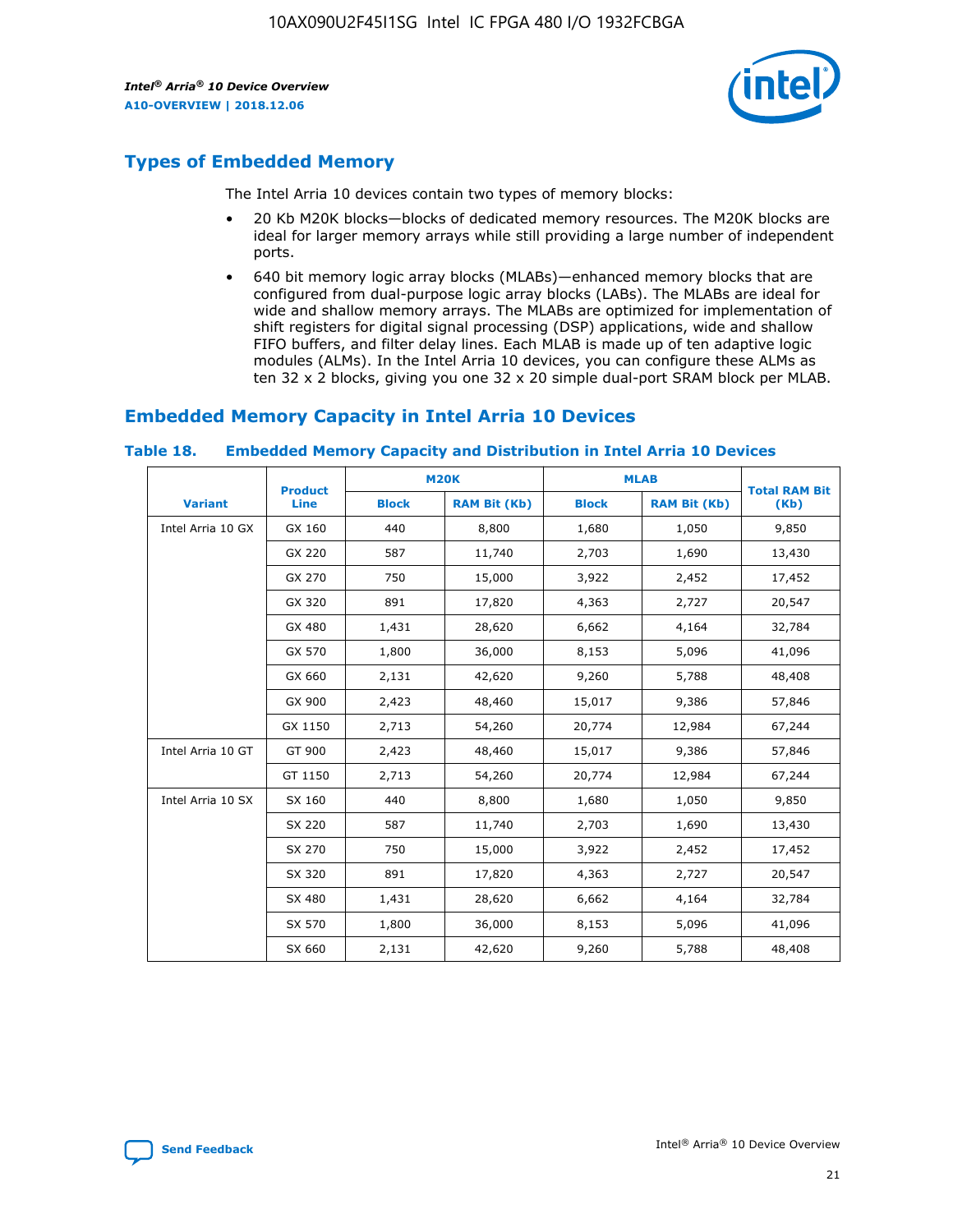

## **Embedded Memory Configurations for Single-port Mode**

#### **Table 19. Single-port Embedded Memory Configurations for Intel Arria 10 Devices**

This table lists the maximum configurations supported for single-port RAM and ROM modes.

| <b>Memory Block</b> | Depth (bits) | <b>Programmable Width</b> |
|---------------------|--------------|---------------------------|
| MLAB                | 32           | x16, x18, or x20          |
|                     | 64(10)       | x8, x9, x10               |
| M20K                | 512          | x40, x32                  |
|                     | 1K           | x20, x16                  |
|                     | 2K           | x10, x8                   |
|                     | 4K           | x5, x4                    |
|                     | 8K           | x2                        |
|                     | 16K          | x1                        |

## **Clock Networks and PLL Clock Sources**

The clock network architecture is based on Intel's global, regional, and peripheral clock structure. This clock structure is supported by dedicated clock input pins, fractional clock synthesis PLLs, and integer I/O PLLs.

## **Clock Networks**

The Intel Arria 10 core clock networks are capable of up to 800 MHz fabric operation across the full industrial temperature range. For the external memory interface, the clock network supports the hard memory controller with speeds up to 2,400 Mbps in a quarter-rate transfer.

To reduce power consumption, the Intel Quartus Prime software identifies all unused sections of the clock network and powers them down.

## **Fractional Synthesis and I/O PLLs**

Intel Arria 10 devices contain up to 32 fractional synthesis PLLs and up to 16 I/O PLLs that are available for both specific and general purpose uses in the core:

- Fractional synthesis PLLs—located in the column adjacent to the transceiver blocks
- I/O PLLs—located in each bank of the 48 I/Os

#### **Fractional Synthesis PLLs**

You can use the fractional synthesis PLLs to:

- Reduce the number of oscillators that are required on your board
- Reduce the number of clock pins that are used in the device by synthesizing multiple clock frequencies from a single reference clock source

<sup>(10)</sup> Supported through software emulation and consumes additional MLAB blocks.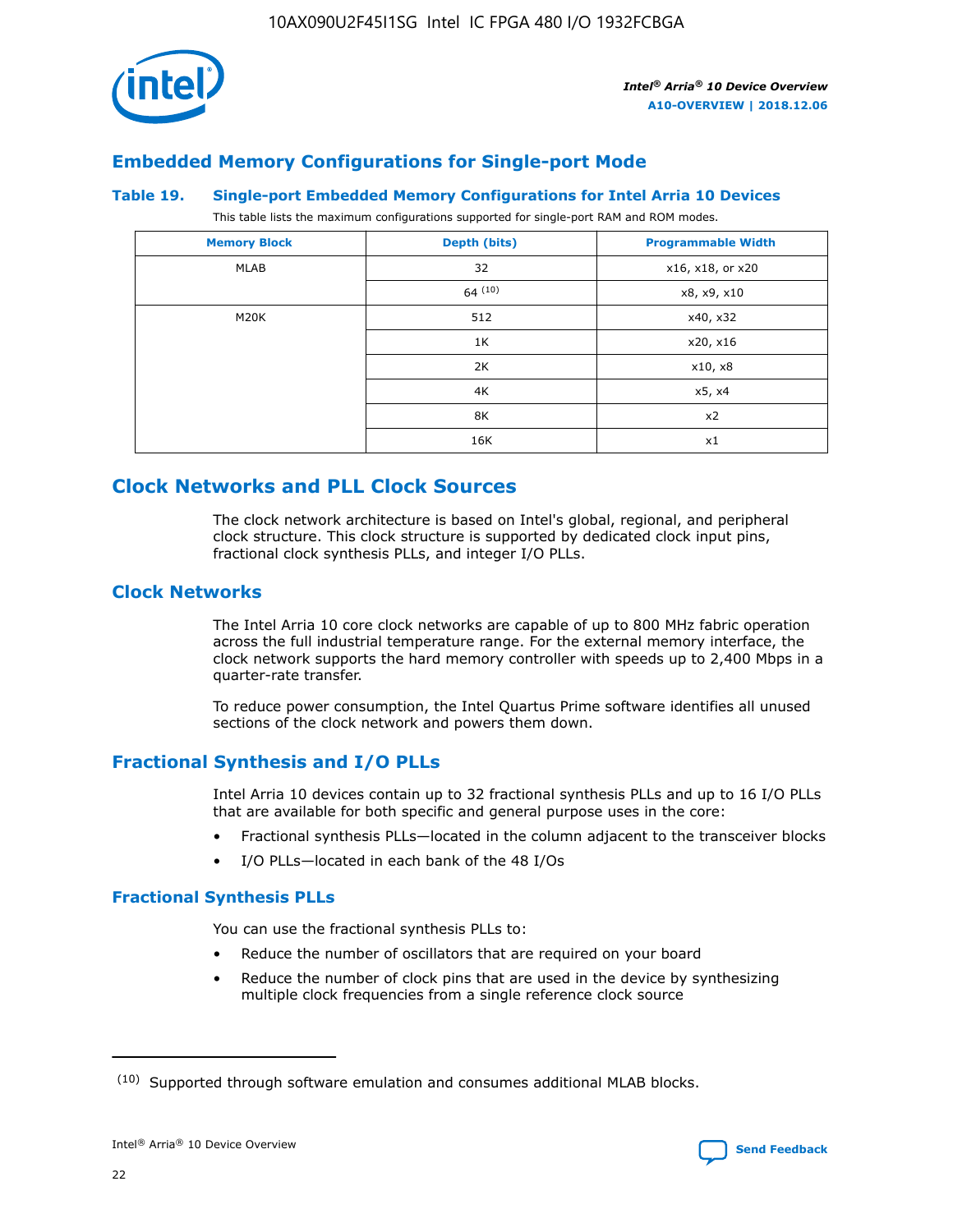

The fractional synthesis PLLs support the following features:

- Reference clock frequency synthesis for transceiver CMU and Advanced Transmit (ATX) PLLs
- Clock network delay compensation
- Zero-delay buffering
- Direct transmit clocking for transceivers
- Independently configurable into two modes:
	- Conventional integer mode equivalent to the general purpose PLL
	- Enhanced fractional mode with third order delta-sigma modulation
- PLL cascading

#### **I/O PLLs**

The integer mode I/O PLLs are located in each bank of 48 I/Os. You can use the I/O PLLs to simplify the design of external memory and high-speed LVDS interfaces.

In each I/O bank, the I/O PLLs are adjacent to the hard memory controllers and LVDS SERDES. Because these PLLs are tightly coupled with the I/Os that need to use them, it makes it easier to close timing.

You can use the I/O PLLs for general purpose applications in the core such as clock network delay compensation and zero-delay buffering.

Intel Arria 10 devices support PLL-to-PLL cascading.

## **FPGA General Purpose I/O**

Intel Arria 10 devices offer highly configurable GPIOs. Each I/O bank contains 48 general purpose I/Os and a high-efficiency hard memory controller.

The following list describes the features of the GPIOs:

- Consist of 3 V I/Os for high-voltage application and LVDS I/Os for differential signaling
	- Up to two 3 V I/O banks, available in some devices, that support up to 3 V I/O standards
	- LVDS I/O banks that support up to 1.8 V I/O standards
- Support a wide range of single-ended and differential I/O interfaces
- LVDS speeds up to 1.6 Gbps
- Each LVDS pair of pins has differential input and output buffers, allowing you to configure the LVDS direction for each pair.
- Programmable bus hold and weak pull-up
- Programmable differential output voltage  $(V_{OD})$  and programmable pre-emphasis

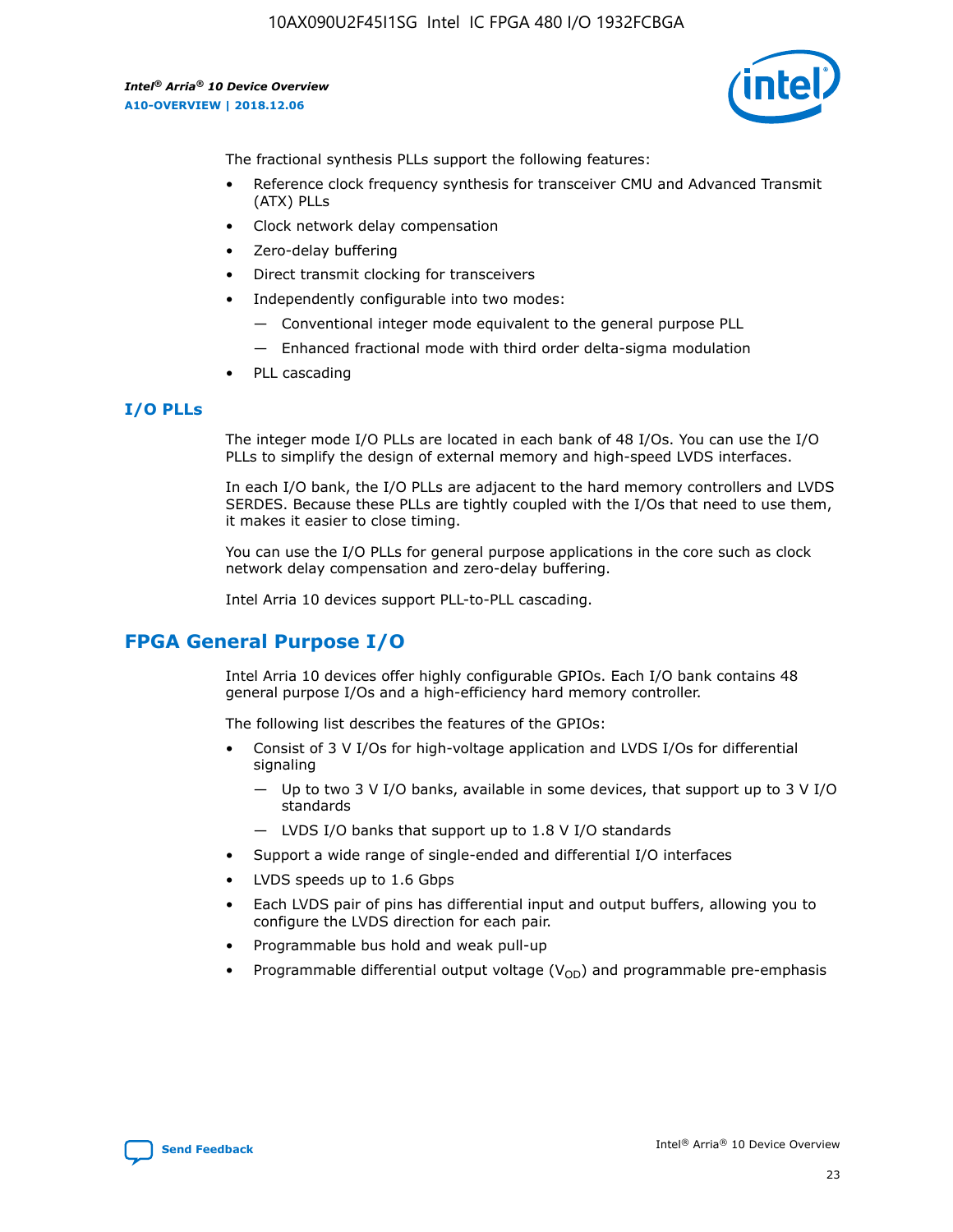

- Series (R<sub>S</sub>) and parallel (R<sub>T</sub>) on-chip termination (OCT) for all I/O banks with OCT calibration to limit the termination impedance variation
- On-chip dynamic termination that has the ability to swap between series and parallel termination, depending on whether there is read or write on a common bus for signal integrity
- Easy timing closure support using the hard read FIFO in the input register path, and delay-locked loop (DLL) delay chain with fine and coarse architecture

## **External Memory Interface**

Intel Arria 10 devices offer massive external memory bandwidth, with up to seven 32 bit DDR4 memory interfaces running at up to 2,400 Mbps. This bandwidth provides additional ease of design, lower power, and resource efficiencies of hardened highperformance memory controllers.

The memory interface within Intel Arria 10 FPGAs and SoCs delivers the highest performance and ease of use. You can configure up to a maximum width of 144 bits when using the hard or soft memory controllers. If required, you can bypass the hard memory controller and use a soft controller implemented in the user logic.

Each I/O contains a hardened DDR read/write path (PHY) capable of performing key memory interface functionality such as read/write leveling, FIFO buffering to lower latency and improve margin, timing calibration, and on-chip termination.

The timing calibration is aided by the inclusion of hard microcontrollers based on Intel's Nios® II technology, specifically tailored to control the calibration of multiple memory interfaces. This calibration allows the Intel Arria 10 device to compensate for any changes in process, voltage, or temperature either within the Intel Arria 10 device itself, or within the external memory device. The advanced calibration algorithms ensure maximum bandwidth and robust timing margin across all operating conditions.

In addition to parallel memory interfaces, Intel Arria 10 devices support serial memory technologies such as the Hybrid Memory Cube (HMC). The HMC is supported by the Intel Arria 10 high-speed serial transceivers which connect up to four HMC links, with each link running at data rates up to 15 Gbps.

#### **Related Information**

#### [External Memory Interface Spec Estimator](http://www.altera.com/technology/memory/estimator/mem-emif-index.html)

Provides a parametric tool that allows you to find and compare the performance of the supported external memory interfaces in IntelFPGAs.

## **Memory Standards Supported by Intel Arria 10 Devices**

The I/Os are designed to provide high performance support for existing and emerging external memory standards.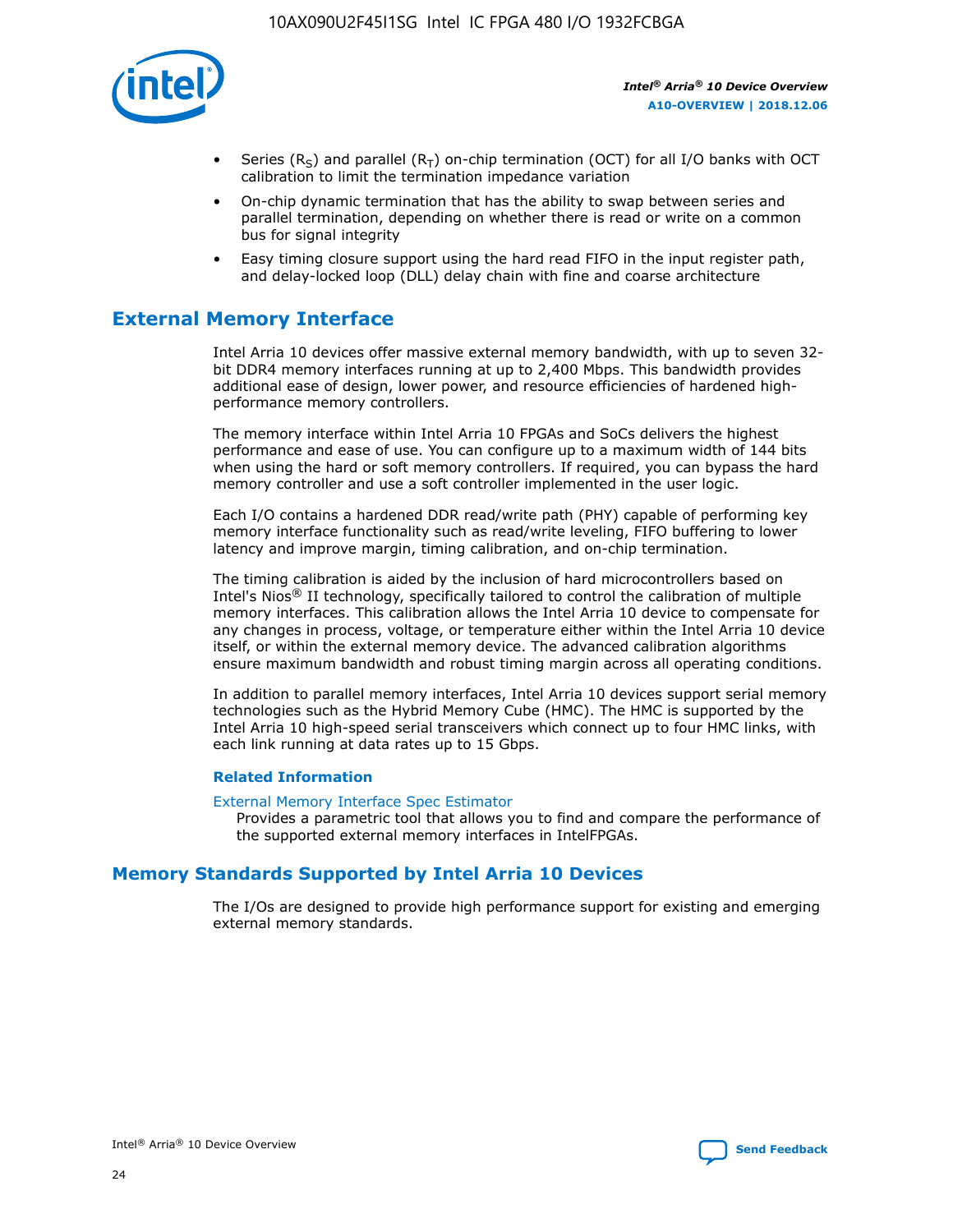

#### **Table 20. Memory Standards Supported by the Hard Memory Controller**

This table lists the overall capability of the hard memory controller. For specific details, refer to the External Memory Interface Spec Estimator and Intel Arria 10 Device Datasheet.

| <b>Memory Standard</b> | <b>Rate Support</b> | <b>Ping Pong PHY Support</b> | <b>Maximum Frequency</b><br>(MHz) |
|------------------------|---------------------|------------------------------|-----------------------------------|
| <b>DDR4 SDRAM</b>      | Quarter rate        | Yes                          | 1,067                             |
|                        |                     |                              | 1,200                             |
| DDR3 SDRAM             | Half rate           | Yes                          | 533                               |
|                        |                     |                              | 667                               |
|                        | Quarter rate        | Yes                          | 1,067                             |
|                        |                     |                              | 1,067                             |
| <b>DDR3L SDRAM</b>     | Half rate           | Yes                          | 533                               |
|                        |                     |                              | 667                               |
|                        | Quarter rate        | Yes                          | 933                               |
|                        |                     |                              | 933                               |
| LPDDR3 SDRAM           | Half rate           |                              | 533                               |
|                        | Quarter rate        |                              | 800                               |

#### **Table 21. Memory Standards Supported by the Soft Memory Controller**

| <b>Memory Standard</b>      | <b>Rate Support</b> | <b>Maximum Frequency</b><br>(MHz) |
|-----------------------------|---------------------|-----------------------------------|
| <b>RLDRAM 3 (11)</b>        | Quarter rate        | 1,200                             |
| ODR IV SRAM <sup>(11)</sup> | Quarter rate        | 1,067                             |
| <b>ODR II SRAM</b>          | Full rate           | 333                               |
|                             | Half rate           | 633                               |
| <b>ODR II+ SRAM</b>         | Full rate           | 333                               |
|                             | Half rate           | 633                               |
| <b>ODR II+ Xtreme SRAM</b>  | Full rate           | 333                               |
|                             | Half rate           | 633                               |

#### **Table 22. Memory Standards Supported by the HPS Hard Memory Controller**

The hard processor system (HPS) is available in Intel Arria 10 SoC devices only.

| <b>Memory Standard</b> | <b>Rate Support</b> | <b>Maximum Frequency</b><br>(MHz) |
|------------------------|---------------------|-----------------------------------|
| <b>DDR4 SDRAM</b>      | Half rate           | 1,200                             |
| DDR3 SDRAM             | Half rate           | 1,067                             |
| <b>DDR3L SDRAM</b>     | Half rate           | 933                               |

<sup>(11)</sup> Intel Arria 10 devices support this external memory interface using hard PHY with soft memory controller.

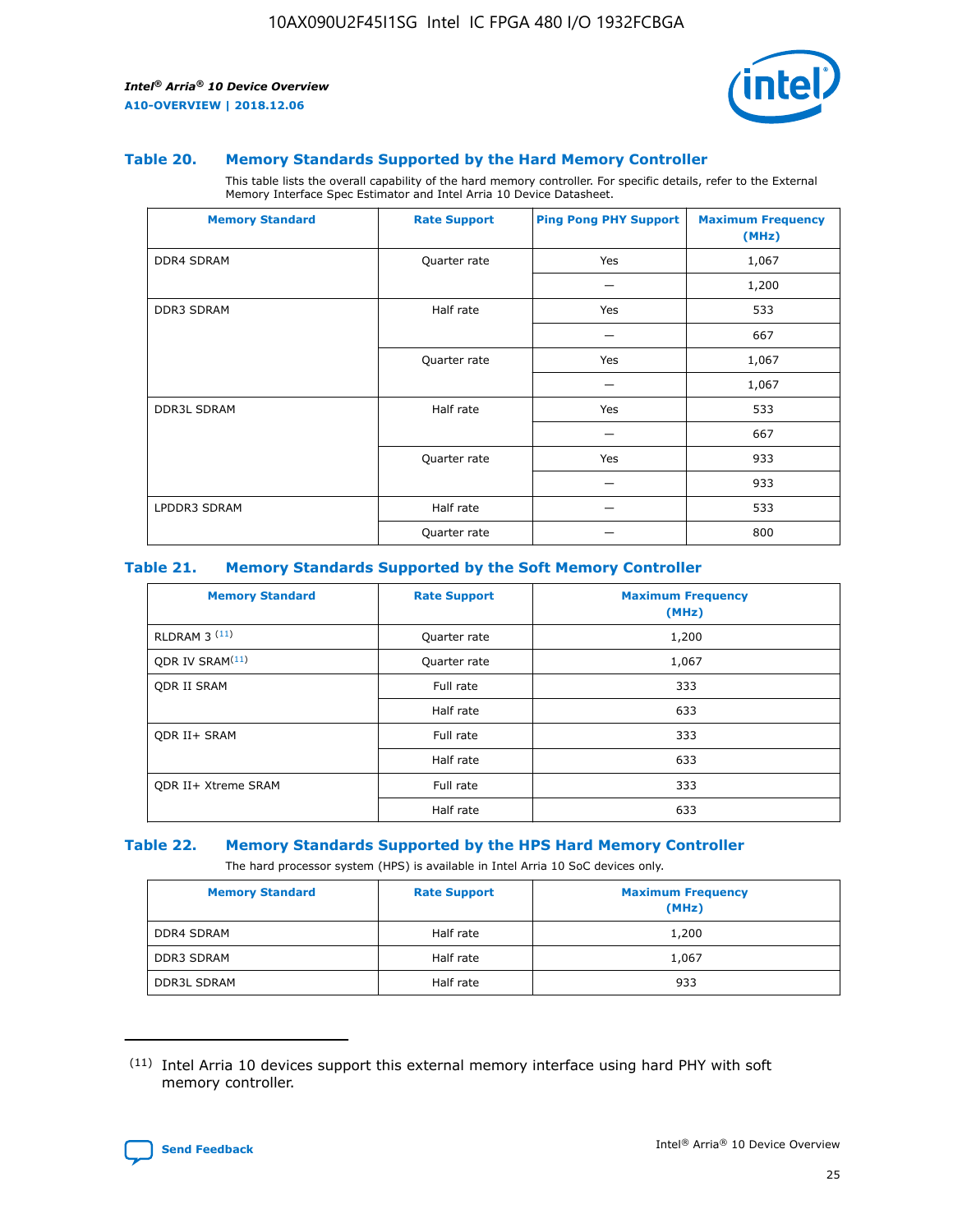

#### **Related Information**

#### [Intel Arria 10 Device Datasheet](https://www.intel.com/content/www/us/en/programmable/documentation/mcn1413182292568.html#mcn1413182153340)

Lists the memory interface performance according to memory interface standards, rank or chip select configurations, and Intel Arria 10 device speed grades.

## **PCIe Gen1, Gen2, and Gen3 Hard IP**

Intel Arria 10 devices contain PCIe hard IP that is designed for performance and ease-of-use:

- Includes all layers of the PCIe stack—transaction, data link and physical layers.
- Supports PCIe Gen3, Gen2, and Gen1 Endpoint and Root Port in x1, x2, x4, or x8 lane configuration.
- Operates independently from the core logic—optional configuration via protocol (CvP) allows the PCIe link to power up and complete link training in less than 100 ms while the Intel Arria 10 device completes loading the programming file for the rest of the FPGA.
- Provides added functionality that makes it easier to support emerging features such as Single Root I/O Virtualization (SR-IOV) and optional protocol extensions.
- Provides improved end-to-end datapath protection using ECC.
- Supports FPGA configuration via protocol (CvP) using PCIe at Gen3, Gen2, or Gen1 speed.

#### **Related Information**

PCS Features on page 30

## **Enhanced PCS Hard IP for Interlaken and 10 Gbps Ethernet**

## **Interlaken Support**

The Intel Arria 10 enhanced PCS hard IP provides integrated Interlaken PCS supporting rates up to 25.8 Gbps per lane.

The Interlaken PCS is based on the proven functionality of the PCS developed for Intel's previous generation FPGAs, which demonstrated interoperability with Interlaken ASSP vendors and third-party IP suppliers. The Interlaken PCS is present in every transceiver channel in Intel Arria 10 devices.

#### **Related Information**

PCS Features on page 30

## **10 Gbps Ethernet Support**

The Intel Arria 10 enhanced PCS hard IP supports 10GBASE-R PCS compliant with IEEE 802.3 10 Gbps Ethernet (10GbE). The integrated hard IP support for 10GbE and the 10 Gbps transceivers save external PHY cost, board space, and system power.

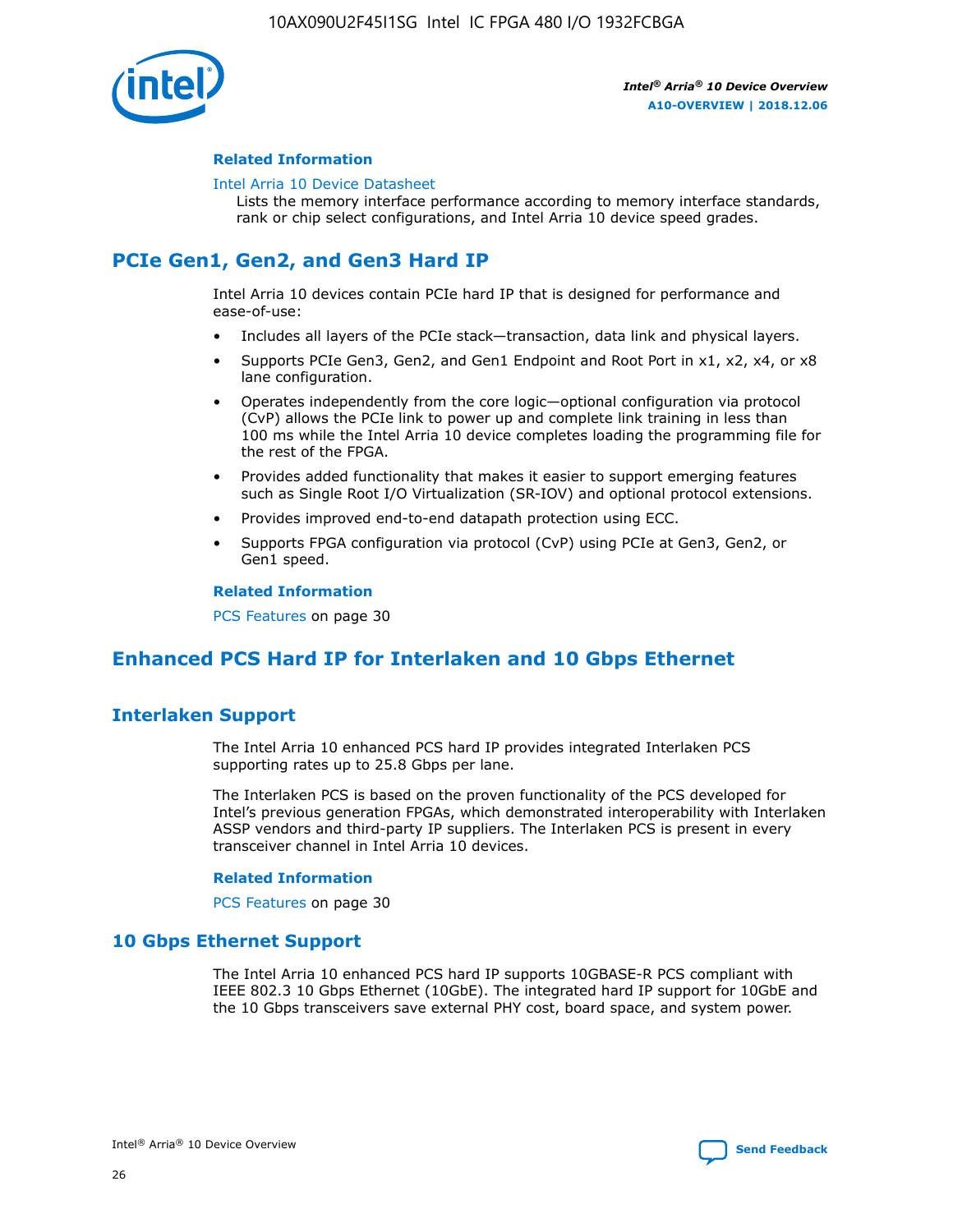

The scalable hard IP supports multiple independent 10GbE ports while using a single PLL for all the 10GBASE-R PCS instantiations, which saves on core logic resources and clock networks:

- Simplifies multiport 10GbE systems compared to XAUI interfaces that require an external XAUI-to-10G PHY.
- Incorporates Electronic Dispersion Compensation (EDC), which enables direct connection to standard 10 Gbps XFP and SFP+ pluggable optical modules.
- Supports backplane Ethernet applications and includes a hard 10GBASE-KR Forward Error Correction (FEC) circuit that you can use for 10 Gbps and 40 Gbps applications.

The 10 Gbps Ethernet PCS hard IP and 10GBASE-KR FEC are present in every transceiver channel.

#### **Related Information**

PCS Features on page 30

## **Low Power Serial Transceivers**

Intel Arria 10 FPGAs and SoCs include lowest power transceivers that deliver high bandwidth, throughput and low latency.

Intel Arria 10 devices deliver the industry's lowest power consumption per transceiver channel:

- 12.5 Gbps transceivers at as low as 242 mW
- 10 Gbps transceivers at as low as 168 mW
- 6 Gbps transceivers at as low as 117 mW

Intel Arria 10 transceivers support various data rates according to application:

- Chip-to-chip and chip-to-module applications—from 1 Gbps up to 25.8 Gbps
- Long reach and backplane applications—from 1 Gbps up to 12.5 with advanced adaptive equalization
- Critical power sensitive applications—from 1 Gbps up to 11.3 Gbps using lower power modes

The combination of 20 nm process technology and architectural advances provide the following benefits:

- Significant reduction in die area and power consumption
- Increase of up to two times in transceiver I/O density compared to previous generation devices while maintaining optimal signal integrity
- Up to 72 total transceiver channels—you can configure up to 6 of these channels to run as fast as 25.8 Gbps
- All channels feature continuous data rate support up to the maximum rated speed

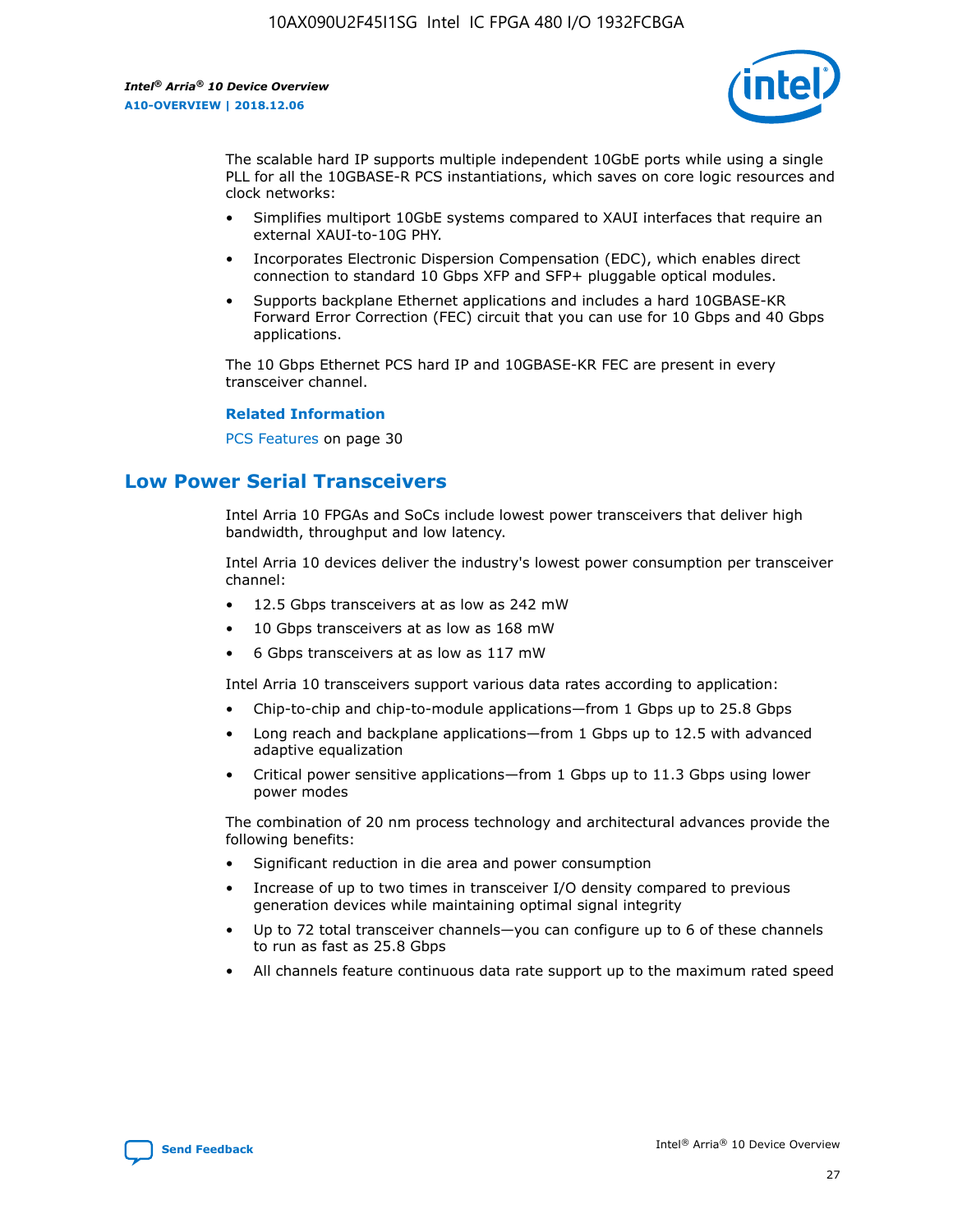

## Transceiver PMA TX/RX PCS ATX PLL Transceiver PMA TX/RX PCS fPLL Network Flexible Clock Distribution Network PCS Transceiver PMA TX/RX FPGA **Clock Distribution** Fabric PCS Transceiver PMA TX/RX ATX Flexible PLL PCS Transceiver PMA TX/RX ▲ fPLL Transceiver PMA TX/RX PCS 4

## **Figure 6. Intel Arria 10 Transceiver Block Architecture**

## **Transceiver Channels**

All transceiver channels feature a dedicated Physical Medium Attachment (PMA) and a hardened Physical Coding Sublayer (PCS).

- The PMA provides primary interfacing capabilities to physical channels.
- The PCS typically handles encoding/decoding, word alignment, and other preprocessing functions before transferring data to the FPGA core fabric.

A transceiver channel consists of a PMA and a PCS block. Most transceiver banks have 6 channels. There are some transceiver banks that contain only 3 channels.

A wide variety of bonded and non-bonded data rate configurations is possible using a highly configurable clock distribution network. Up to 80 independent transceiver data rates can be configured.

The following figures are graphical representations of top views of the silicon die, which correspond to reverse views for flip chip packages. Different Intel Arria 10 devices may have different floorplans than the ones shown in the figures.

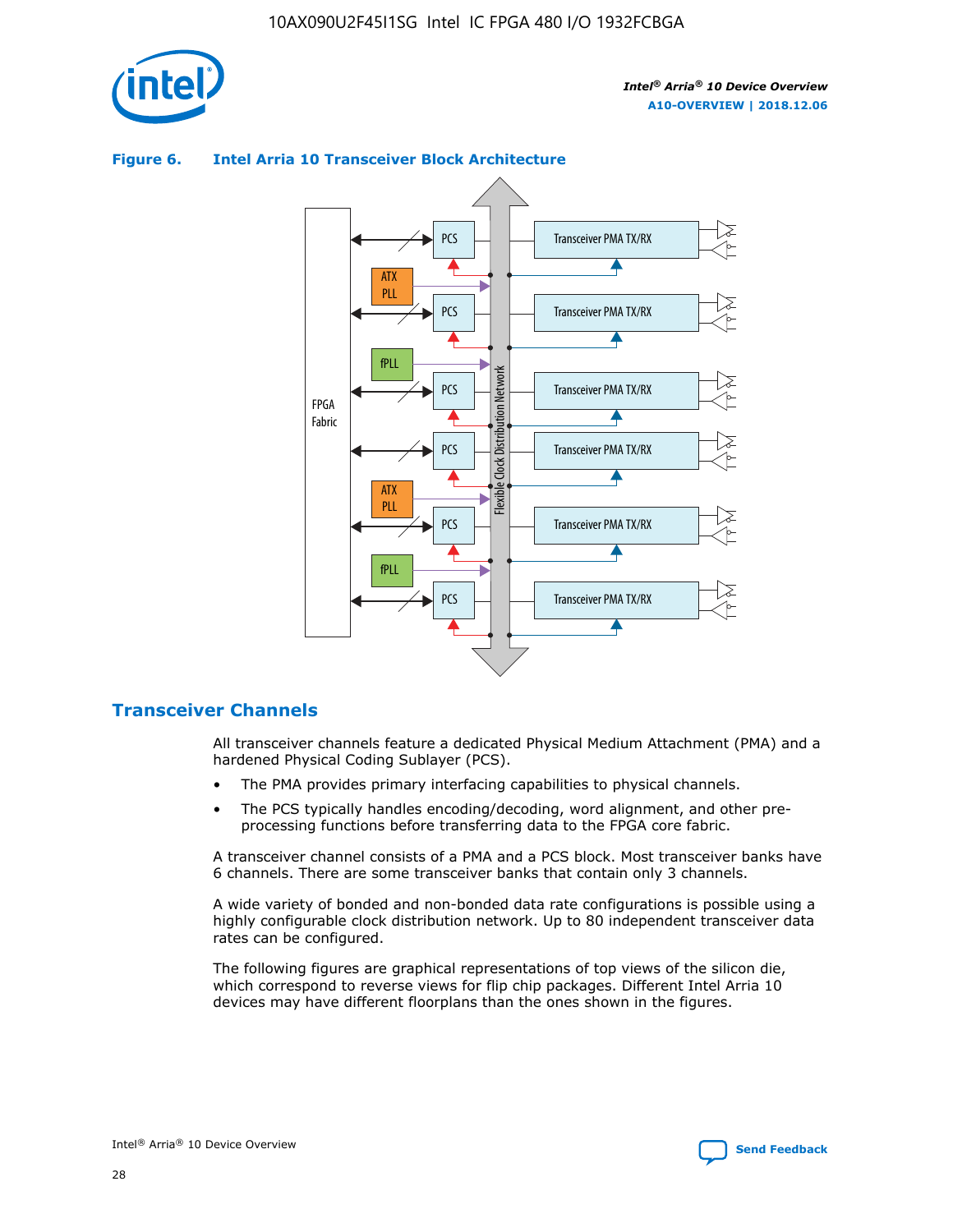

## **Figure 7. Device Chip Overview for Intel Arria 10 GX and GT Devices**



M20K Internal Memory Blocks Core Logic Fabric Transceiver Channels Hard IP Per Transceiver: Standard PCS and Enhanced PCS Hard IPs PCI Express Gen3 Hard IP Fractional PLLs M20K Internal Memory Blocks PCI Express Gen3 Hard IP Variable Precision DSP Blocks I/O PLLs Hard Memory Controllers, General-Purpose I/O Cells, LVDS Hard Processor Subsystem, Dual-Core ARM Cortex A9 M20K Internal Memory Blocks Variable Precision DSP Blocks M20K Internal Memory Blocks Core Logic Fabric I/O PLLs Hard Memory Controllers, General-Purpose I/O Cells, LVDS M20K Internal Memory Blocks Variable Precision DSP Blocks M20K Internal Memory Blocks Transceiver Channels Hard IP Per Transceiver: Standard PCS and Enhanced PCS Hard IPs PCI Express Gen3 Hard IP Fractional PLLs PCI Express Gen3 Hard IP  $\ddot{\cdot}$ Hard PCS Transceiver PMA fPLL ATX (LC) Hard PCS Transceiver PMA **Transmit** Hard PCS Transceiver PMA PLL fPLL Hard PCS Transceiver PMA Transceiver Clock Networks ATX (LC) Hard PCS Transceiver PMA Transmi Hard PCS Transceiver PMA PLL fPLL Hard PCS Transceiver PMA Transceiver PMA Hard PCS ATX (LC) **Transmit** Hard PCS Transceiver PMA PLL Unused transceiver chann can be used as additional transceiver transmit PLLs

## **PMA Features**

Intel Arria 10 transceivers provide exceptional signal integrity at data rates up to 25.8 Gbps. Clocking options include ultra-low jitter ATX PLLs (LC tank based), clock multiplier unit (CMU) PLLs, and fractional PLLs.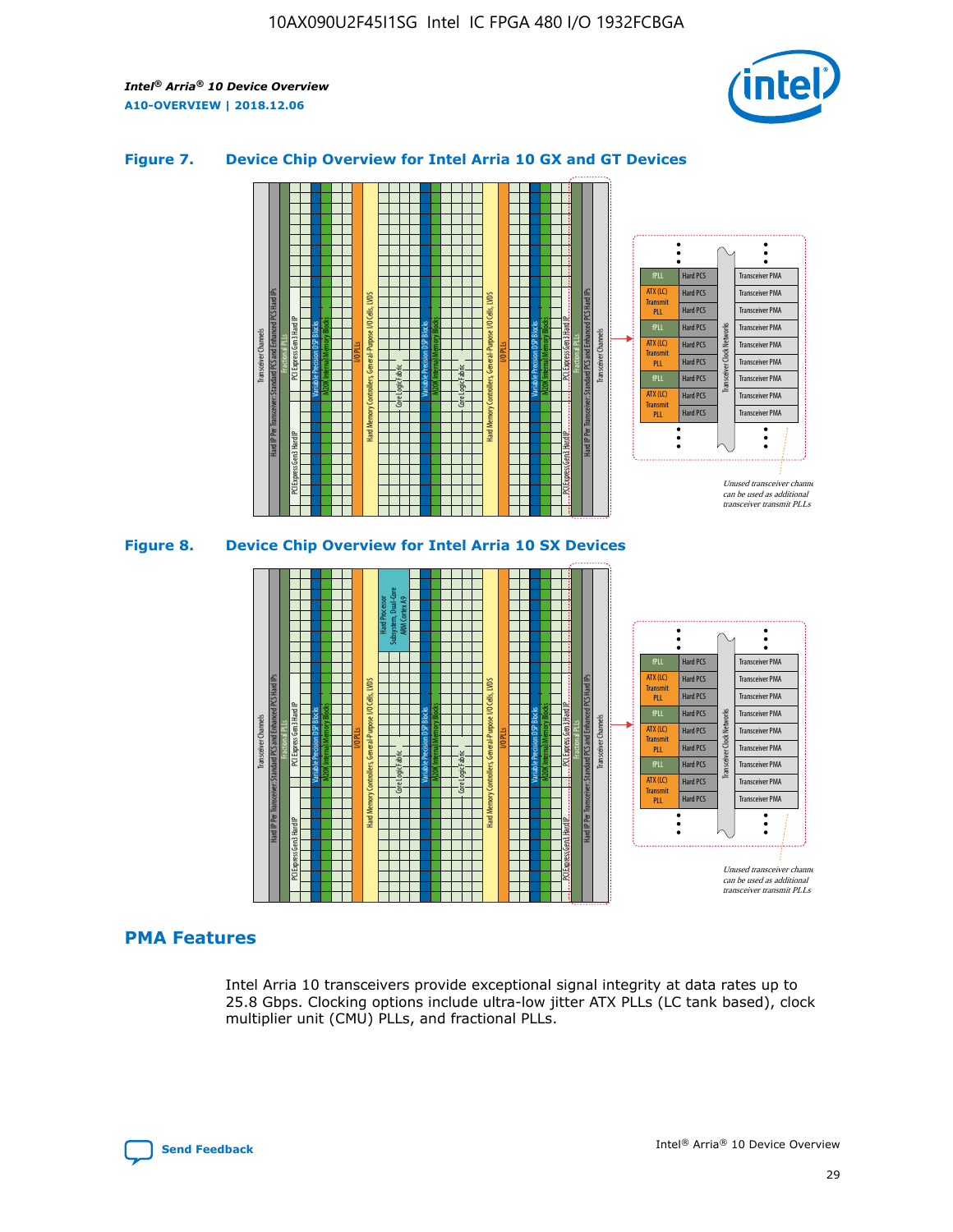

Each transceiver channel contains a channel PLL that can be used as the CMU PLL or clock data recovery (CDR) PLL. In CDR mode, the channel PLL recovers the receiver clock and data in the transceiver channel. Up to 80 independent data rates can be configured on a single Intel Arria 10 device.

#### **Table 23. PMA Features of the Transceivers in Intel Arria 10 Devices**

| <b>Feature</b>                                             | <b>Capability</b>                                                                                                                                                                                                             |
|------------------------------------------------------------|-------------------------------------------------------------------------------------------------------------------------------------------------------------------------------------------------------------------------------|
| Chip-to-Chip Data Rates                                    | 1 Gbps to 17.4 Gbps (Intel Arria 10 GX devices)<br>1 Gbps to 25.8 Gbps (Intel Arria 10 GT devices)                                                                                                                            |
| <b>Backplane Support</b>                                   | Drive backplanes at data rates up to 12.5 Gbps                                                                                                                                                                                |
| <b>Optical Module Support</b>                              | SFP+/SFP, XFP, CXP, QSFP/QSFP28, CFP/CFP2/CFP4                                                                                                                                                                                |
| Cable Driving Support                                      | SFP+ Direct Attach, PCI Express over cable, eSATA                                                                                                                                                                             |
| Transmit Pre-Emphasis                                      | 4-tap transmit pre-emphasis and de-emphasis to compensate for system channel loss                                                                                                                                             |
| Continuous Time Linear<br>Equalizer (CTLE)                 | Dual mode, high-gain, and high-data rate, linear receive equalization to compensate for<br>system channel loss                                                                                                                |
| Decision Feedback Equalizer<br>(DFE)                       | 7-fixed and 4-floating tap DFE to equalize backplane channel loss in the presence of<br>crosstalk and noisy environments                                                                                                      |
| Variable Gain Amplifier                                    | Optimizes the signal amplitude prior to the CDR sampling and operates in fixed and<br>adaptive modes                                                                                                                          |
| Altera Digital Adaptive<br>Parametric Tuning (ADAPT)       | Fully digital adaptation engine to automatically adjust all link equalization parameters-<br>including CTLE, DFE, and variable gain amplifier blocks—that provide optimal link margin<br>without intervention from user logic |
| Precision Signal Integrity<br>Calibration Engine (PreSICE) | Hardened calibration controller to quickly calibrate all transceiver control parameters on<br>power-up, which provides the optimal signal integrity and jitter performance                                                    |
| Advanced Transmit (ATX)<br><b>PLL</b>                      | Low jitter ATX (LC tank based) PLLs with continuous tuning range to cover a wide range of<br>standard and proprietary protocols                                                                                               |
| <b>Fractional PLLs</b>                                     | On-chip fractional frequency synthesizers to replace on-board crystal oscillators and reduce<br>system cost                                                                                                                   |
| Digitally Assisted Analog<br><b>CDR</b>                    | Superior jitter tolerance with fast lock time                                                                                                                                                                                 |
| Dynamic Partial<br>Reconfiguration                         | Allows independent control of the Avalon memory-mapped interface of each transceiver<br>channel for the highest transceiver flexibility                                                                                       |
| Multiple PCS-PMA and PCS-<br>PLD interface widths          | 8-, 10-, 16-, 20-, 32-, 40-, or 64-bit interface widths for flexibility of deserialization width,<br>encoding, and reduced latency                                                                                            |

## **PCS Features**

This table summarizes the Intel Arria 10 transceiver PCS features. You can use the transceiver PCS to support a wide range of protocols ranging from 1 Gbps to 25.8 Gbps.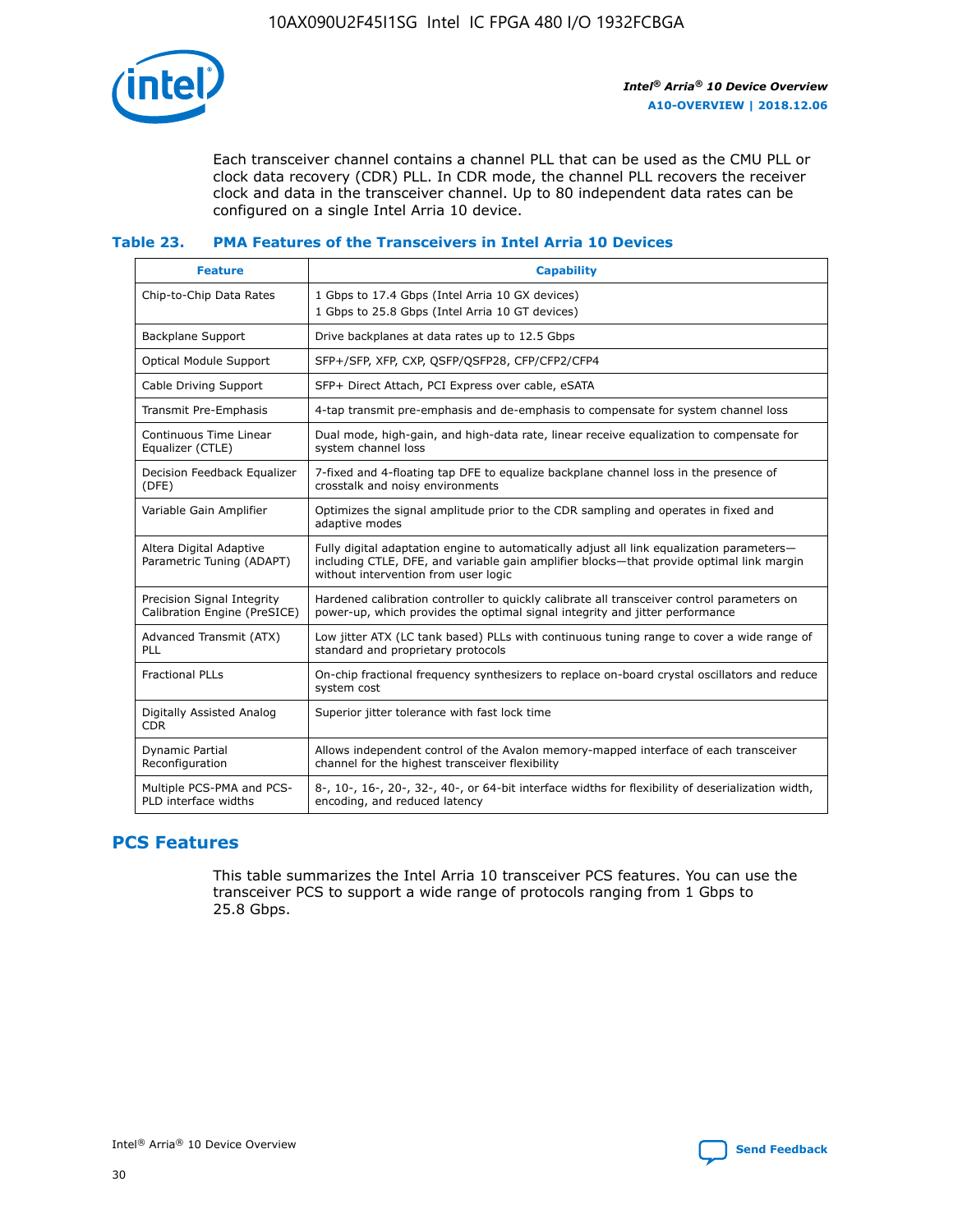

| <b>PCS</b>    | <b>Description</b>                                                                                                                                                                                                                                                                                                                                                                                             |
|---------------|----------------------------------------------------------------------------------------------------------------------------------------------------------------------------------------------------------------------------------------------------------------------------------------------------------------------------------------------------------------------------------------------------------------|
| Standard PCS  | Operates at a data rate up to 12 Gbps<br>Supports protocols such as PCI-Express, CPRI 4.2+, GigE, IEEE 1588 in Hard PCS<br>Implements other protocols using Basic/Custom (Standard PCS) transceiver<br>configuration rules.                                                                                                                                                                                    |
| Enhanced PCS  | Performs functions common to most serial data industry standards, such as word<br>alignment, encoding/decoding, and framing, before data is sent or received off-chip<br>through the PMA<br>• Handles data transfer to and from the FPGA fabric<br>Handles data transfer internally to and from the PMA<br>Provides frequency compensation<br>Performs channel bonding for multi-channel low skew applications |
| PCIe Gen3 PCS | Supports the seamless switching of Data and Clock between the Gen1, Gen2, and Gen3<br>data rates<br>Provides support for PIPE 3.0 features<br>Supports the PIPE interface with the Hard IP enabled, as well as with the Hard IP<br>bypassed                                                                                                                                                                    |

#### **Related Information**

- PCIe Gen1, Gen2, and Gen3 Hard IP on page 26
- Interlaken Support on page 26
- 10 Gbps Ethernet Support on page 26

## **PCS Protocol Support**

This table lists some of the protocols supported by the Intel Arria 10 transceiver PCS. For more information about the blocks in the transmitter and receiver data paths, refer to the related information.

| <b>Protocol</b>                                 | <b>Data Rate</b><br>(Gbps) | <b>Transceiver IP</b>       | <b>PCS Support</b>                      |
|-------------------------------------------------|----------------------------|-----------------------------|-----------------------------------------|
| PCIe Gen3 x1, x2, x4, x8                        | 8.0                        | Native PHY (PIPE)           | Standard PCS and PCIe<br>Gen3 PCS       |
| PCIe Gen2 x1, x2, x4, x8                        | 5.0                        | Native PHY (PIPE)           | <b>Standard PCS</b>                     |
| PCIe Gen1 x1, x2, x4, x8                        | 2.5                        | Native PHY (PIPE)           | Standard PCS                            |
| 1000BASE-X Gigabit Ethernet                     | 1.25                       | Native PHY                  | <b>Standard PCS</b>                     |
| 1000BASE-X Gigabit Ethernet with<br>IEEE 1588v2 | 1.25                       | Native PHY                  | Standard PCS                            |
| 10GBASE-R                                       | 10.3125                    | Native PHY                  | <b>Enhanced PCS</b>                     |
| 10GBASE-R with IEEE 1588v2                      | 10.3125                    | Native PHY                  | <b>Enhanced PCS</b>                     |
| 10GBASE-R with KR FEC                           | 10.3125                    | Native PHY                  | <b>Enhanced PCS</b>                     |
| 10GBASE-KR and 1000BASE-X                       | 10.3125                    | 1G/10GbE and 10GBASE-KR PHY | Standard PCS and<br><b>Enhanced PCS</b> |
| Interlaken (CEI-6G/11G)                         | 3.125 to 17.4              | Native PHY                  | <b>Enhanced PCS</b>                     |
| SFI-S/SFI-5.2                                   | 11.2                       | Native PHY                  | <b>Enhanced PCS</b>                     |
| $10G$ SDI                                       | 10.692                     | Native PHY                  | <b>Enhanced PCS</b>                     |
|                                                 |                            |                             | continued                               |

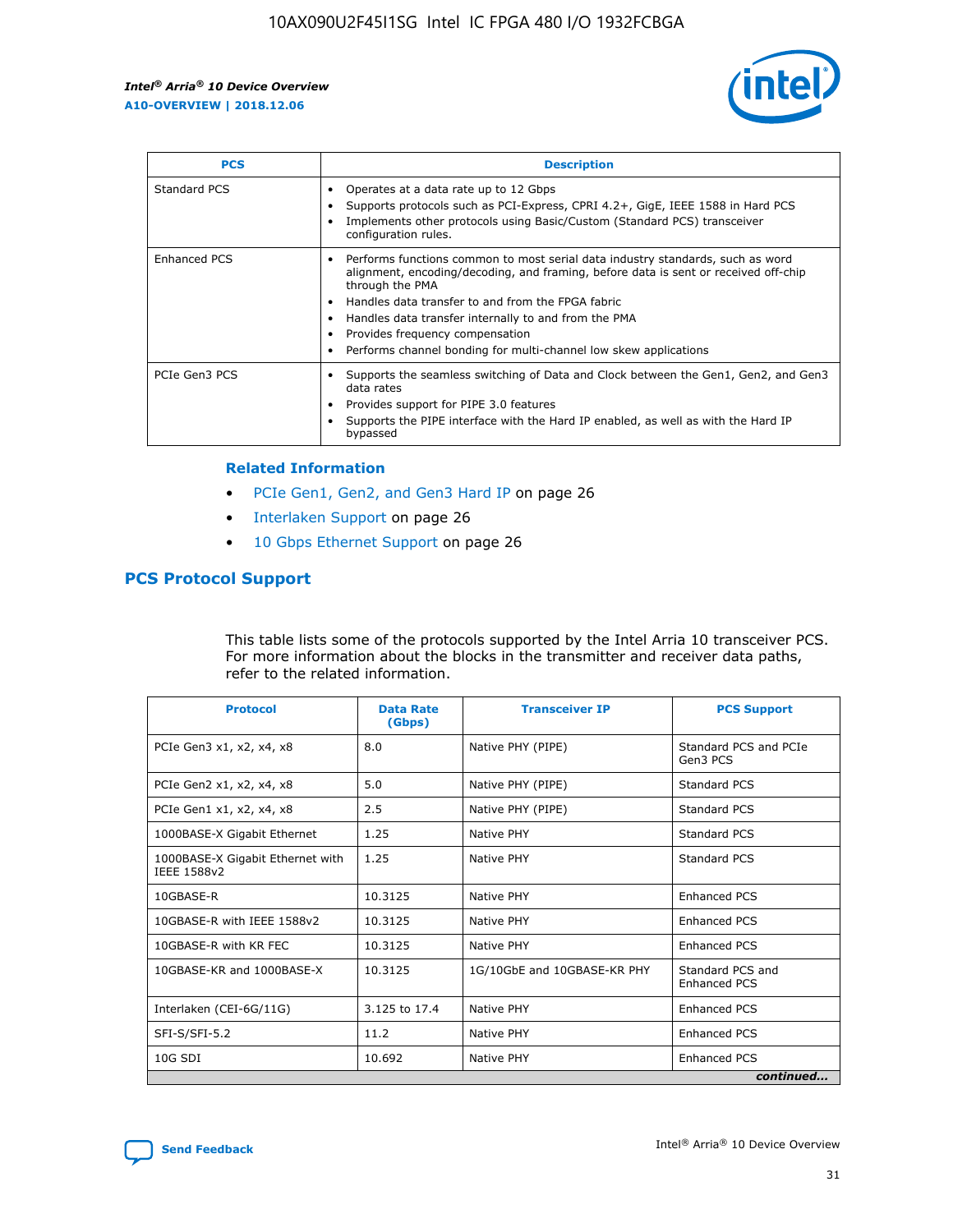

| <b>Protocol</b>      | <b>Data Rate</b><br>(Gbps) | <b>Transceiver IP</b> | <b>PCS Support</b> |
|----------------------|----------------------------|-----------------------|--------------------|
| CPRI 6.0 (64B/66B)   | 0.6144 to<br>10.1376       | Native PHY            | Enhanced PCS       |
| CPRI 4.2 (8B/10B)    | $0.6144$ to<br>9.8304      | Native PHY            | Standard PCS       |
| OBSAI RP3 v4.2       | 0.6144 to 6.144            | Native PHY            | Standard PCS       |
| SD-SDI/HD-SDI/3G-SDI | $0.143(12)$ to<br>2.97     | Native PHY            | Standard PCS       |

## **Related Information**

#### [Intel Arria 10 Transceiver PHY User Guide](https://www.intel.com/content/www/us/en/programmable/documentation/nik1398707230472.html#nik1398707091164)

Provides more information about the supported transceiver protocols and PHY IP, the PMA architecture, and the standard, enhanced, and PCIe Gen3 PCS architecture.

## **SoC with Hard Processor System**

Each SoC device combines an FPGA fabric and a hard processor system (HPS) in a single device. This combination delivers the flexibility of programmable logic with the power and cost savings of hard IP in these ways:

- Reduces board space, system power, and bill of materials cost by eliminating a discrete embedded processor
- Allows you to differentiate the end product in both hardware and software, and to support virtually any interface standard
- Extends the product life and revenue through in-field hardware and software updates

 $(12)$  The 0.143 Gbps data rate is supported using oversampling of user logic that you must implement in the FPGA fabric.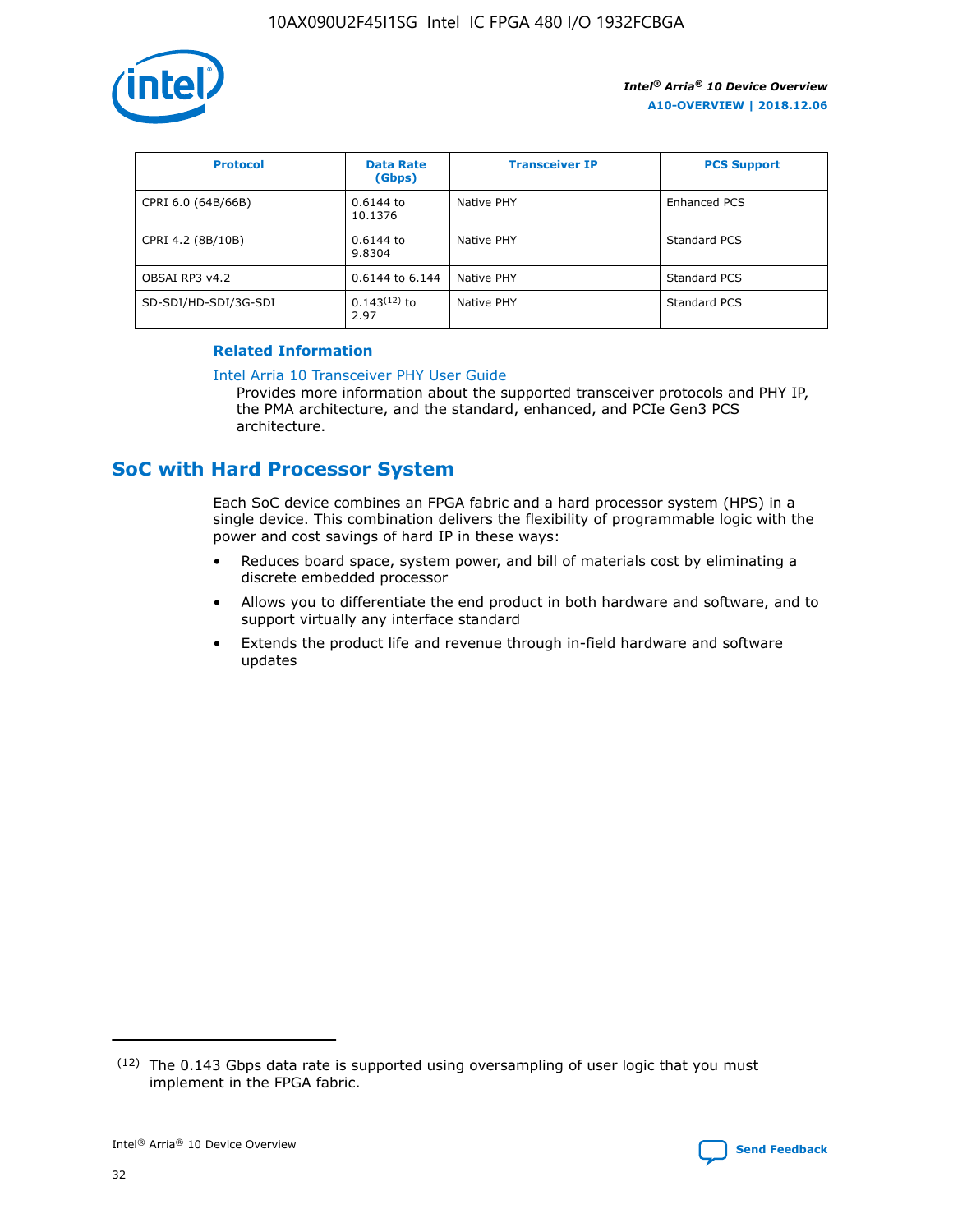

#### **Figure 9. HPS Block Diagram**

This figure shows a block diagram of the HPS with the dual ARM Cortex-A9 MPCore processor.



## **Key Advantages of 20-nm HPS**

The 20-nm HPS strikes a balance between enabling maximum software compatibility with 28-nm SoCs while still improving upon the 28-nm HPS architecture. These improvements address the requirements of the next generation target markets such as wireless and wireline communications, compute and storage equipment, broadcast and military in terms of performance, memory bandwidth, connectivity via backplane and security.

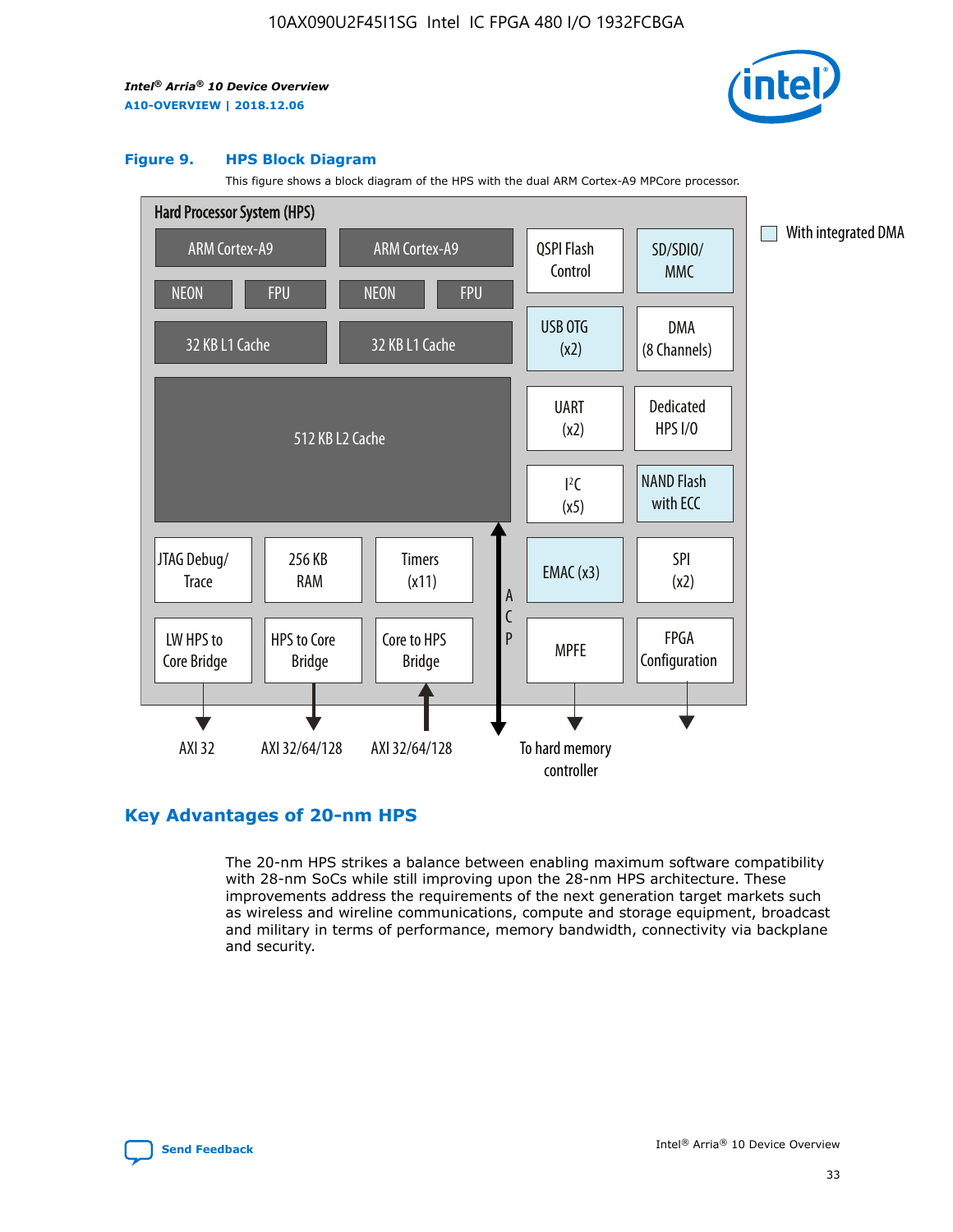

## **Table 24. Improvements in 20 nm HPS**

This table lists the key improvements of the 20 nm HPS compared to the 28 nm HPS.

| Advantages/<br><b>Improvements</b>                          | <b>Description</b>                                                                                                                                                                                                                                                                                                                                                                                                                                                                                                                                                                                                                                                                                                                                                                                                                                                                                                      |
|-------------------------------------------------------------|-------------------------------------------------------------------------------------------------------------------------------------------------------------------------------------------------------------------------------------------------------------------------------------------------------------------------------------------------------------------------------------------------------------------------------------------------------------------------------------------------------------------------------------------------------------------------------------------------------------------------------------------------------------------------------------------------------------------------------------------------------------------------------------------------------------------------------------------------------------------------------------------------------------------------|
| Increased performance and<br>overdrive capability           | While the nominal processor frequency is 1.2 GHz, the 20 nm HPS offers an "overdrive"<br>feature which enables a higher processor operating frequency. This requires a higher supply<br>voltage value that is unique to the HPS and may require a separate regulator.                                                                                                                                                                                                                                                                                                                                                                                                                                                                                                                                                                                                                                                   |
| Increased processor memory<br>bandwidth and DDR4<br>support | Up to 64-bit DDR4 memory at 2,400 Mbps support is available for the processor. The hard<br>memory controller for the HPS comprises a multi-port front end that manages connections<br>to a single port memory controller. The multi-port front end allows logic core and the HPS<br>to share ports and thereby the available bandwidth of the memory controller.                                                                                                                                                                                                                                                                                                                                                                                                                                                                                                                                                        |
| Flexible I/O sharing                                        | An advanced I/O pin muxing scheme allows improved sharing of I/O between the HPS and<br>the core logic. The following types of I/O are available for SoC:<br>17 dedicated I/Os-physically located inside the HPS block and are not accessible to<br>logic within the core. The 17 dedicated I/Os are used for HPS clock, resets, and<br>interfacing with boot devices, QSPI, and SD/MMC.<br>48 direct shared I/O-located closest to the HPS block and are ideal for high speed HPS<br>peripherals such as EMAC, USB, and others. There is one bank of 48 I/Os that supports<br>direct sharing where the 48 I/Os can be shared 12 I/Os at a time.<br>Standard (shared) I/O-all standard I/Os can be shared by the HPS peripherals and any<br>logic within the core. For designs where more than 48 I/Os are reguired to fully use all<br>the peripherals in the HPS, these I/Os can be connected through the core logic. |
| <b>EMAC</b> core                                            | Three EMAC cores are available in the HPS. The EMAC cores enable an application to<br>support two redundant Ethernet connections; for example, backplane, or two EMAC cores<br>for managing IEEE 1588 time stamp information while allowing a third EMAC core for debug<br>and configuration. All three EMACs can potentially share the same time stamps, simplifying<br>the 1588 time stamping implementation. A new serial time stamp interface allows core<br>logic to access and read the time stamp values. The integrated EMAC controllers can be<br>connected to external Ethernet PHY through the provided MDIO or I <sup>2</sup> C interface.                                                                                                                                                                                                                                                                  |
| On-chip memory                                              | The on-chip memory is updated to 256 KB support and can support larger data sets and<br>real time algorithms.                                                                                                                                                                                                                                                                                                                                                                                                                                                                                                                                                                                                                                                                                                                                                                                                           |
| <b>ECC</b> enhancements                                     | Improvements in L2 Cache ECC management allow identification of errors down to the<br>address level. ECC enhancements also enable improved error injection and status reporting<br>via the introduction of new memory mapped access to syndrome and data signals.                                                                                                                                                                                                                                                                                                                                                                                                                                                                                                                                                                                                                                                       |
| HPS to FPGA Interconnect<br>Backbone                        | Although the HPS and the Logic Core can operate independently, they are tightly coupled<br>via a high-bandwidth system interconnect built from high-performance ARM AMBA AXI bus<br>bridges. IP bus masters in the FPGA fabric have access to HPS bus slaves via the FPGA-to-<br>HPS interconnect. Similarly, HPS bus masters have access to bus slaves in the core fabric<br>via the HPS-to-FPGA bridge. Both bridges are AMBA AXI-3 compliant and support<br>simultaneous read and write transactions. Up to three masters within the core fabric can<br>share the HPS SDRAM controller with the processor. Additionally, the processor can be used<br>to configure the core fabric under program control via a dedicated 32-bit configuration port.                                                                                                                                                                  |
| FPGA configuration and HPS<br>booting                       | The FPGA fabric and HPS in the SoCs are powered independently. You can reduce the clock<br>frequencies or gate the clocks to reduce dynamic power.<br>You can configure the FPGA fabric and boot the HPS independently, in any order, providing<br>you with more design flexibility.                                                                                                                                                                                                                                                                                                                                                                                                                                                                                                                                                                                                                                    |
| Security                                                    | New security features have been introduced for anti-tamper management, secure boot,<br>encryption (AES), and authentication (SHA).                                                                                                                                                                                                                                                                                                                                                                                                                                                                                                                                                                                                                                                                                                                                                                                      |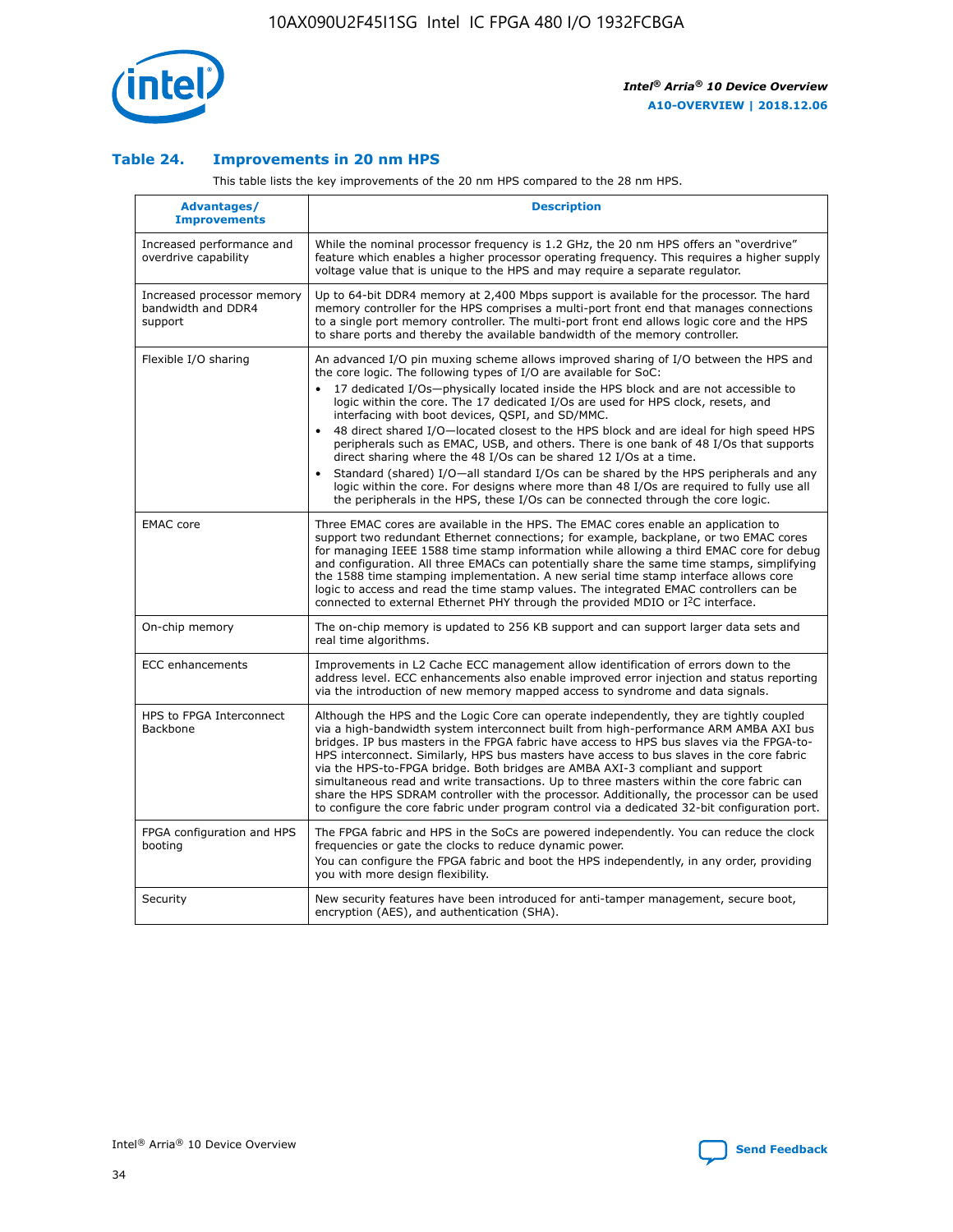

## **Features of the HPS**

The HPS has the following features:

- 1.2-GHz, dual-core ARM Cortex-A9 MPCore processor with up to 1.5-GHz via overdrive
	- ARMv7-A architecture that runs 32-bit ARM instructions, 16-bit and 32-bit Thumb instructions, and 8-bit Java byte codes in Jazelle style
	- Superscalar, variable length, out-of-order pipeline with dynamic branch prediction
	- Instruction Efficiency 2.5 MIPS/MHz, which provides total performance of 7500 MIPS at 1.5 GHz
- Each processor core includes:
	- 32 KB of L1 instruction cache, 32 KB of L1 data cache
	- Single- and double-precision floating-point unit and NEON media engine
	- CoreSight debug and trace technology
	- Snoop Control Unit (SCU) and Acceleration Coherency Port (ACP)
- 512 KB of shared L2 cache
- 256 KB of scratch RAM
- Hard memory controller with support for DDR3, DDR4 and optional error correction code (ECC) support
- Multiport Front End (MPFE) Scheduler interface to the hard memory controller
- 8-channel direct memory access (DMA) controller
- QSPI flash controller with SIO, DIO, QIO SPI Flash support
- NAND flash controller (ONFI 1.0 or later) with DMA and ECC support, updated to support 8 and 16-bit Flash devices and new command DMA to offload CPU for fast power down recovery
- Updated SD/SDIO/MMC controller to eMMC 4.5 with DMA with CE-ATA digital command support
- 3 10/100/1000 Ethernet media access control (MAC) with DMA
- 2 USB On-the-Go (OTG) controllers with DMA
- $\bullet$  5 I<sup>2</sup>C controllers (3 can be used by EMAC for MIO to external PHY)
- 2 UART 16550 Compatible controllers
- 4 serial peripheral interfaces (SPI) (2 Master, 2 Slaves)
- 62 programmable general-purpose I/Os, which includes 48 direct share I/Os that allows the HPS peripherals to connect directly to the FPGA I/Os
- 7 general-purpose timers
- 4 watchdog timers
- Anti-tamper, Secure Boot, Encryption (AES) and Authentication (SHA)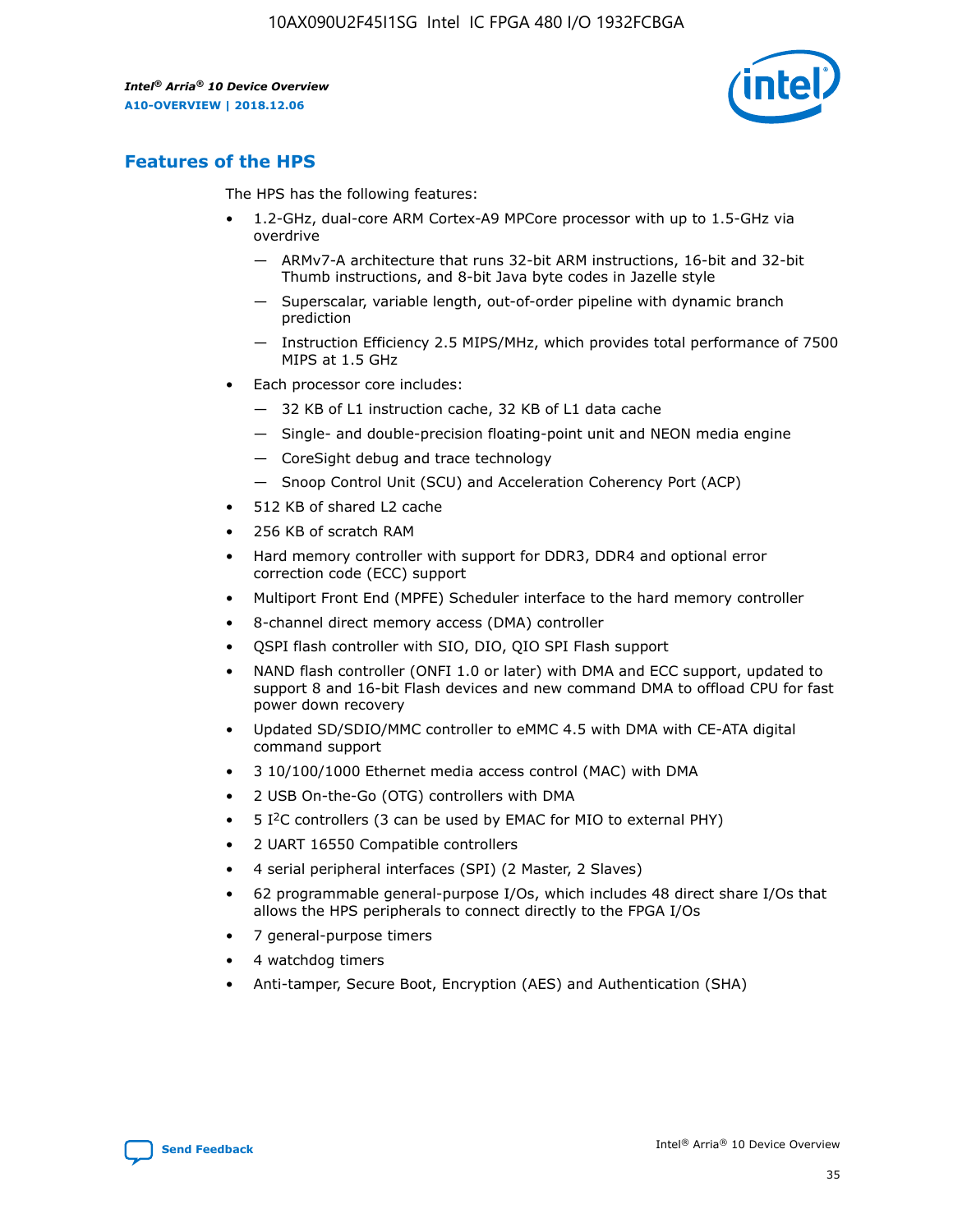

## **System Peripherals and Debug Access Port**

Each Ethernet MAC, USB OTG, NAND flash controller, and SD/MMC controller module has an integrated DMA controller. For modules without an integrated DMA controller, an additional DMA controller module provides up to eight channels of high-bandwidth data transfers. Peripherals that communicate off-chip are multiplexed with other peripherals at the HPS pin level. This allows you to choose which peripherals interface with other devices on your PCB.

The debug access port provides interfaces to industry standard JTAG debug probes and supports ARM CoreSight debug and core traces to facilitate software development.

## **HPS–FPGA AXI Bridges**

The HPS–FPGA bridges, which support the Advanced Microcontroller Bus Architecture (AMBA) Advanced eXtensible Interface (AXI™) specifications, consist of the following bridges:

- FPGA-to-HPS AMBA AXI bridge—a high-performance bus supporting 32, 64, and 128 bit data widths that allows the FPGA fabric to issue transactions to slaves in the HPS.
- HPS-to-FPGA Avalon/AMBA AXI bridge—a high-performance bus supporting 32, 64, and 128 bit data widths that allows the HPS to issue transactions to slaves in the FPGA fabric.
- Lightweight HPS-to-FPGA AXI bridge—a lower latency 32 bit width bus that allows the HPS to issue transactions to soft peripherals in the FPGA fabric. This bridge is primarily used for control and status register (CSR) accesses to peripherals in the FPGA fabric.

The HPS–FPGA AXI bridges allow masters in the FPGA fabric to communicate with slaves in the HPS logic, and vice versa. For example, the HPS-to-FPGA AXI bridge allows you to share memories instantiated in the FPGA fabric with one or both microprocessors in the HPS, while the FPGA-to-HPS AXI bridge allows logic in the FPGA fabric to access the memory and peripherals in the HPS.

Each HPS–FPGA bridge also provides asynchronous clock crossing for data transferred between the FPGA fabric and the HPS.

#### **HPS SDRAM Controller Subsystem**

The HPS SDRAM controller subsystem contains a multiport SDRAM controller and DDR PHY that are shared between the FPGA fabric (through the FPGA-to-HPS SDRAM interface), the level 2 (L2) cache, and the level 3 (L3) system interconnect. The FPGA-to-HPS SDRAM interface supports AMBA AXI and Avalon® Memory-Mapped (Avalon-MM) interface standards, and provides up to six individual ports for access by masters implemented in the FPGA fabric.

The HPS SDRAM controller supports up to 3 masters (command ports), 3x 64-bit read data ports and 3x 64-bit write data ports.

To maximize memory performance, the SDRAM controller subsystem supports command and data reordering, deficit round-robin arbitration with aging, and high-priority bypass features.

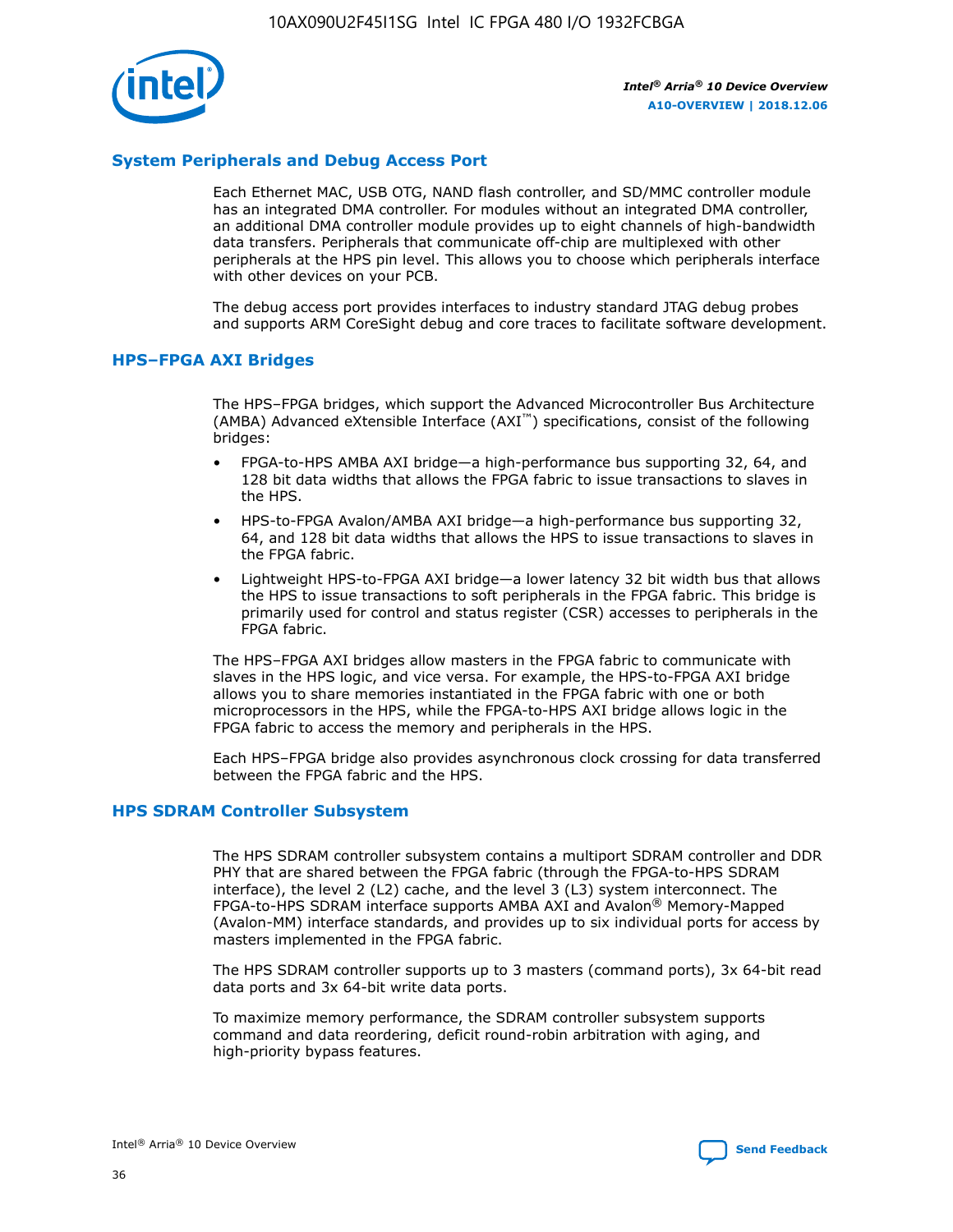

## **FPGA Configuration and HPS Booting**

The FPGA fabric and HPS in the SoC FPGA must be powered at the same time. You can reduce the clock frequencies or gate the clocks to reduce dynamic power.

Once powered, the FPGA fabric and HPS can be configured independently thus providing you with more design flexibility:

- You can boot the HPS independently. After the HPS is running, the HPS can fully or partially reconfigure the FPGA fabric at any time under software control. The HPS can also configure other FPGAs on the board through the FPGA configuration controller.
- Configure the FPGA fabric first, and then boot the HPS from memory accessible to the FPGA fabric.

## **Hardware and Software Development**

For hardware development, you can configure the HPS and connect your soft logic in the FPGA fabric to the HPS interfaces using the Platform Designer system integration tool in the Intel Quartus Prime software.

For software development, the ARM-based SoC FPGA devices inherit the rich software development ecosystem available for the ARM Cortex-A9 MPCore processor. The software development process for Intel SoC FPGAs follows the same steps as those for other SoC devices from other manufacturers. Support for Linux\*, VxWorks\*, and other operating systems are available for the SoC FPGAs. For more information on the operating systems support availability, contact the Intel FPGA sales team.

You can begin device-specific firmware and software development on the Intel SoC FPGA Virtual Target. The Virtual Target is a fast PC-based functional simulation of a target development system—a model of a complete development board. The Virtual Target enables the development of device-specific production software that can run unmodified on actual hardware.

## **Dynamic and Partial Reconfiguration**

The Intel Arria 10 devices support dynamic and partial reconfiguration. You can use dynamic and partial reconfiguration simultaneously to enable seamless reconfiguration of both the device core and transceivers.

## **Dynamic Reconfiguration**

You can reconfigure the PMA and PCS blocks while the device continues to operate. This feature allows you to change the data rates, protocol, and analog settings of a channel in a transceiver bank without affecting on-going data transfer in other transceiver banks. This feature is ideal for applications that require dynamic multiprotocol or multirate support.

## **Partial Reconfiguration**

Using partial reconfiguration, you can reconfigure some parts of the device while keeping the device in operation.

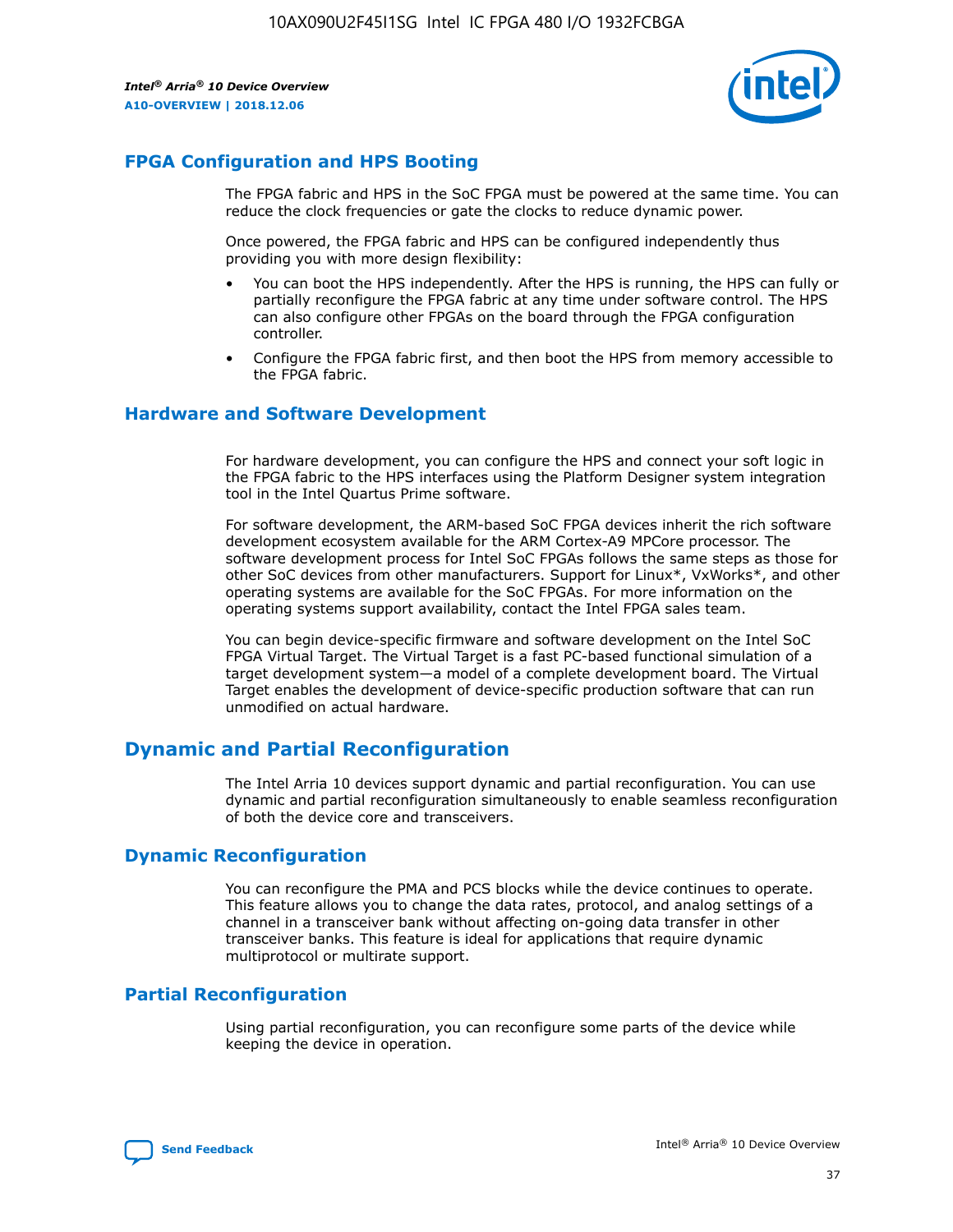

Instead of placing all device functions in the FPGA fabric, you can store some functions that do not run simultaneously in external memory and load them only when required. This capability increases the effective logic density of the device, and lowers cost and power consumption.

In the Intel solution, you do not have to worry about intricate device architecture to perform a partial reconfiguration. The partial reconfiguration capability is built into the Intel Quartus Prime design software, making such time-intensive task simple.

Intel Arria 10 devices support partial reconfiguration in the following configuration options:

- Using an internal host:
	- All supported configuration modes where the FPGA has access to external memory devices such as serial and parallel flash memory.
	- Configuration via Protocol [CvP (PCIe)]
- Using an external host—passive serial (PS), fast passive parallel (FPP) x8, FPP x16, and FPP x32 I/O interface.

# **Enhanced Configuration and Configuration via Protocol**

## **Table 25. Configuration Schemes and Features of Intel Arria 10 Devices**

Intel Arria 10 devices support 1.8 V programming voltage and several configuration schemes.

| <b>Scheme</b>                                                          | <b>Data</b><br><b>Width</b> | <b>Max Clock</b><br>Rate<br>(MHz) | <b>Max Data</b><br>Rate<br>(Mbps)<br>(13) | <b>Decompression</b> | <b>Design</b><br>Security <sup>(1</sup><br>4) | <b>Partial</b><br>Reconfiguration<br>(15) | <b>Remote</b><br><b>System</b><br><b>Update</b> |
|------------------------------------------------------------------------|-----------------------------|-----------------------------------|-------------------------------------------|----------------------|-----------------------------------------------|-------------------------------------------|-------------------------------------------------|
| <b>JTAG</b>                                                            | 1 bit                       | 33                                | 33                                        |                      |                                               | Yes(16)                                   |                                                 |
| Active Serial (AS)<br>through the<br>EPCO-L<br>configuration<br>device | 1 bit,<br>4 bits            | 100                               | 400                                       | Yes                  | Yes                                           | Yes(16)                                   | Yes                                             |
| Passive serial (PS)<br>through CPLD or<br>external<br>microcontroller  | 1 bit                       | 100                               | 100                                       | Yes                  | Yes                                           | Yes <sup>(16)</sup>                       | Parallel<br>Flash<br>Loader<br>(PFL) IP<br>core |
|                                                                        |                             |                                   |                                           |                      |                                               |                                           | continued                                       |

<sup>(13)</sup> Enabling either compression or design security features affects the maximum data rate. Refer to the Intel Arria 10 Device Datasheet for more information.

<sup>(14)</sup> Encryption and compression cannot be used simultaneously.

 $(15)$  Partial reconfiguration is an advanced feature of the device family. If you are interested in using partial reconfiguration, contact Intel for support.

 $(16)$  Partial configuration can be performed only when it is configured as internal host.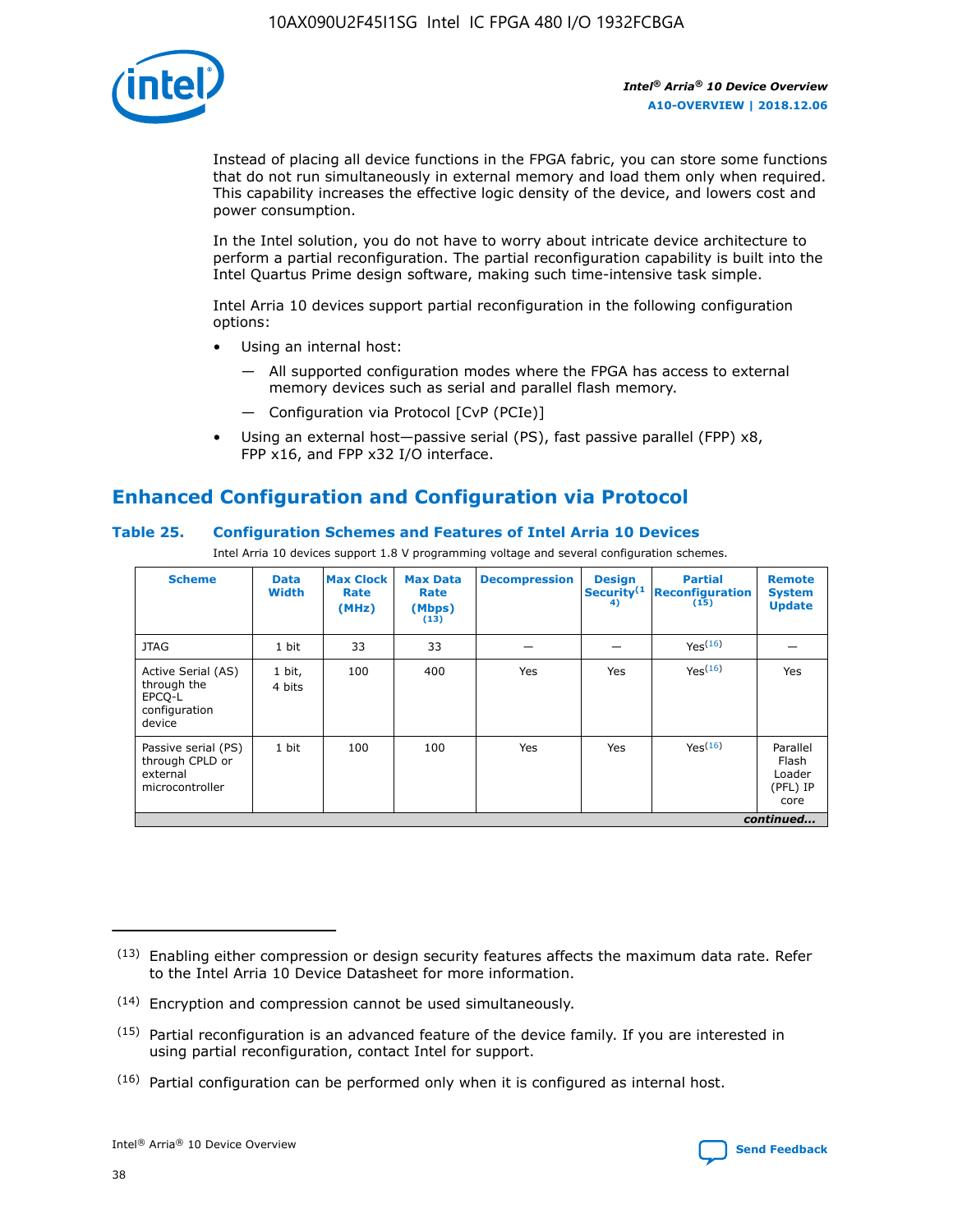

| <b>Scheme</b>                                   | <b>Data</b><br><b>Width</b> | <b>Max Clock</b><br>Rate<br>(MHz) | <b>Max Data</b><br>Rate<br>(Mbps)<br>(13) | <b>Decompression</b> | <b>Design</b><br>Security <sup>(1</sup><br>4) | <b>Partial</b><br><b>Reconfiguration</b><br>(15) | <b>Remote</b><br><b>System</b><br><b>Update</b> |
|-------------------------------------------------|-----------------------------|-----------------------------------|-------------------------------------------|----------------------|-----------------------------------------------|--------------------------------------------------|-------------------------------------------------|
| Fast passive                                    | 8 bits                      | 100                               | 3200                                      | Yes                  | Yes                                           | Yes <sup>(17)</sup>                              | PFL IP                                          |
| parallel (FPP)<br>through CPLD or               | 16 bits                     |                                   |                                           | Yes                  | Yes                                           |                                                  | core                                            |
| external<br>microcontroller                     | 32 bits                     |                                   |                                           | Yes                  | Yes                                           |                                                  |                                                 |
| Configuration via                               | 16 bits                     | 100                               | 3200                                      | Yes                  | Yes                                           | Yes <sup>(17)</sup>                              |                                                 |
| <b>HPS</b>                                      | 32 bits                     |                                   |                                           | Yes                  | Yes                                           |                                                  |                                                 |
| Configuration via<br>Protocol [CvP<br>$(PCIe*)$ | x1, x2,<br>x4, x8<br>lanes  |                                   | 8000                                      | Yes                  | Yes                                           | Yes <sup>(16)</sup>                              |                                                 |

You can configure Intel Arria 10 devices through PCIe using Configuration via Protocol (CvP). The Intel Arria 10 CvP implementation conforms to the PCIe 100 ms power-up-to-active time requirement.

#### **Related Information**

[Configuration via Protocol \(CvP\) Implementation in Intel FPGAs User Guide](https://www.intel.com/content/www/us/en/programmable/documentation/dsu1441819344145.html#dsu1442269728522) Provides more information about the CvP configuration scheme.

## **SEU Error Detection and Correction**

Intel Arria 10 devices offer robust and easy-to-use single-event upset (SEU) error detection and correction circuitry.

The detection and correction circuitry includes protection for Configuration RAM (CRAM) programming bits and user memories. The CRAM is protected by a continuously running CRC error detection circuit with integrated ECC that automatically corrects one or two errors and detects higher order multi-bit errors. When more than two errors occur, correction is available through reloading of the core programming file, providing a complete design refresh while the FPGA continues to operate.

The physical layout of the Intel Arria 10 CRAM array is optimized to make the majority of multi-bit upsets appear as independent single-bit or double-bit errors which are automatically corrected by the integrated CRAM ECC circuitry. In addition to the CRAM protection, the M20K memory blocks also include integrated ECC circuitry and are layout-optimized for error detection and correction. The MLAB does not have ECC.

<sup>(17)</sup> Supported at a maximum clock rate of 100 MHz.



 $(13)$  Enabling either compression or design security features affects the maximum data rate. Refer to the Intel Arria 10 Device Datasheet for more information.

<sup>(14)</sup> Encryption and compression cannot be used simultaneously.

 $(15)$  Partial reconfiguration is an advanced feature of the device family. If you are interested in using partial reconfiguration, contact Intel for support.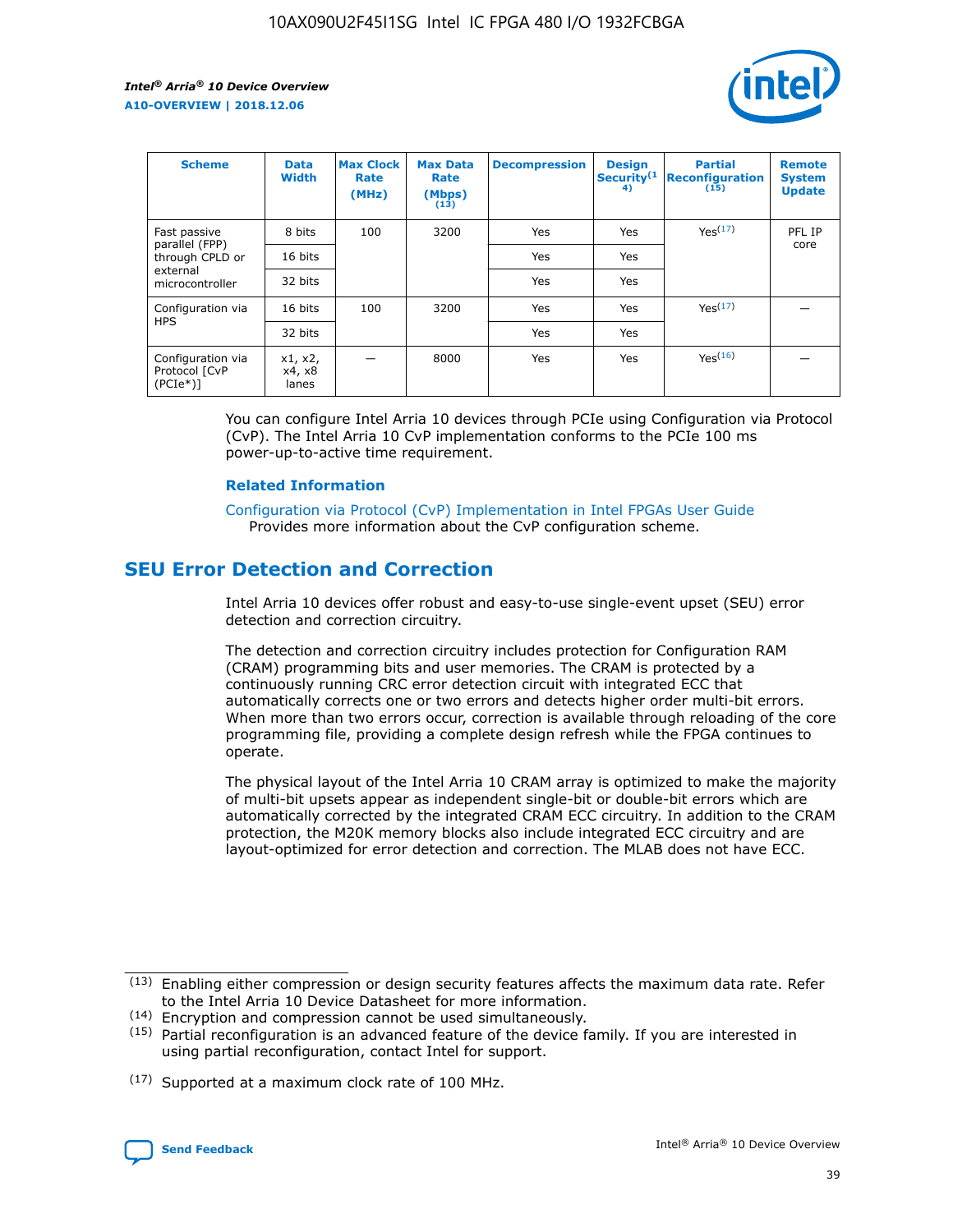

## **Power Management**

Intel Arria 10 devices leverage the advanced 20 nm process technology, a low 0.9 V core power supply, an enhanced core architecture, and several optional power reduction techniques to reduce total power consumption by as much as 40% compared to Arria V devices and as much as 60% compared to Stratix V devices.

The optional power reduction techniques in Intel Arria 10 devices include:

- **SmartVID**—a code is programmed into each device during manufacturing that allows a smart regulator to operate the device at lower core  $V_{CC}$  while maintaining performance
- **Programmable Power Technology**—non-critical timing paths are identified by the Intel Quartus Prime software and the logic in these paths is biased for low power instead of high performance
- **Low Static Power Options**—devices are available with either standard static power or low static power while maintaining performance

Furthermore, Intel Arria 10 devices feature Intel's industry-leading low power transceivers and include a number of hard IP blocks that not only reduce logic resources but also deliver substantial power savings compared to soft implementations. In general, hard IP blocks consume up to 90% less power than the equivalent soft logic implementations.

## **Incremental Compilation**

The Intel Quartus Prime software incremental compilation feature reduces compilation time and helps preserve performance to ease timing closure. The incremental compilation feature enables the partial reconfiguration flow for Intel Arria 10 devices.

Incremental compilation supports top-down, bottom-up, and team-based design flows. This feature facilitates modular, hierarchical, and team-based design flows where different designers compile their respective design sections in parallel. Furthermore, different designers or IP providers can develop and optimize different blocks of the design independently. These blocks can then be imported into the top level project.

## **Document Revision History for Intel Arria 10 Device Overview**

| <b>Document</b><br><b>Version</b> | <b>Changes</b>                                                                                                                                                                                                                                                              |
|-----------------------------------|-----------------------------------------------------------------------------------------------------------------------------------------------------------------------------------------------------------------------------------------------------------------------------|
| 2018.12.06                        | Added links to Intel Arria 10 device errata documents.<br>Removed automotive temperature option from the Intel Arria 10 GX devices.<br>Removed -3 fabric speed grade from the Intel Arria 10 GT devices.<br>Updated power options for the Intel Arria 10 GX and GT devices. |
| 2018.04.09                        | Updated the lowest $V_{CC}$ from 0.83 V to 0.82 V in the topic listing a summary of the device features.                                                                                                                                                                    |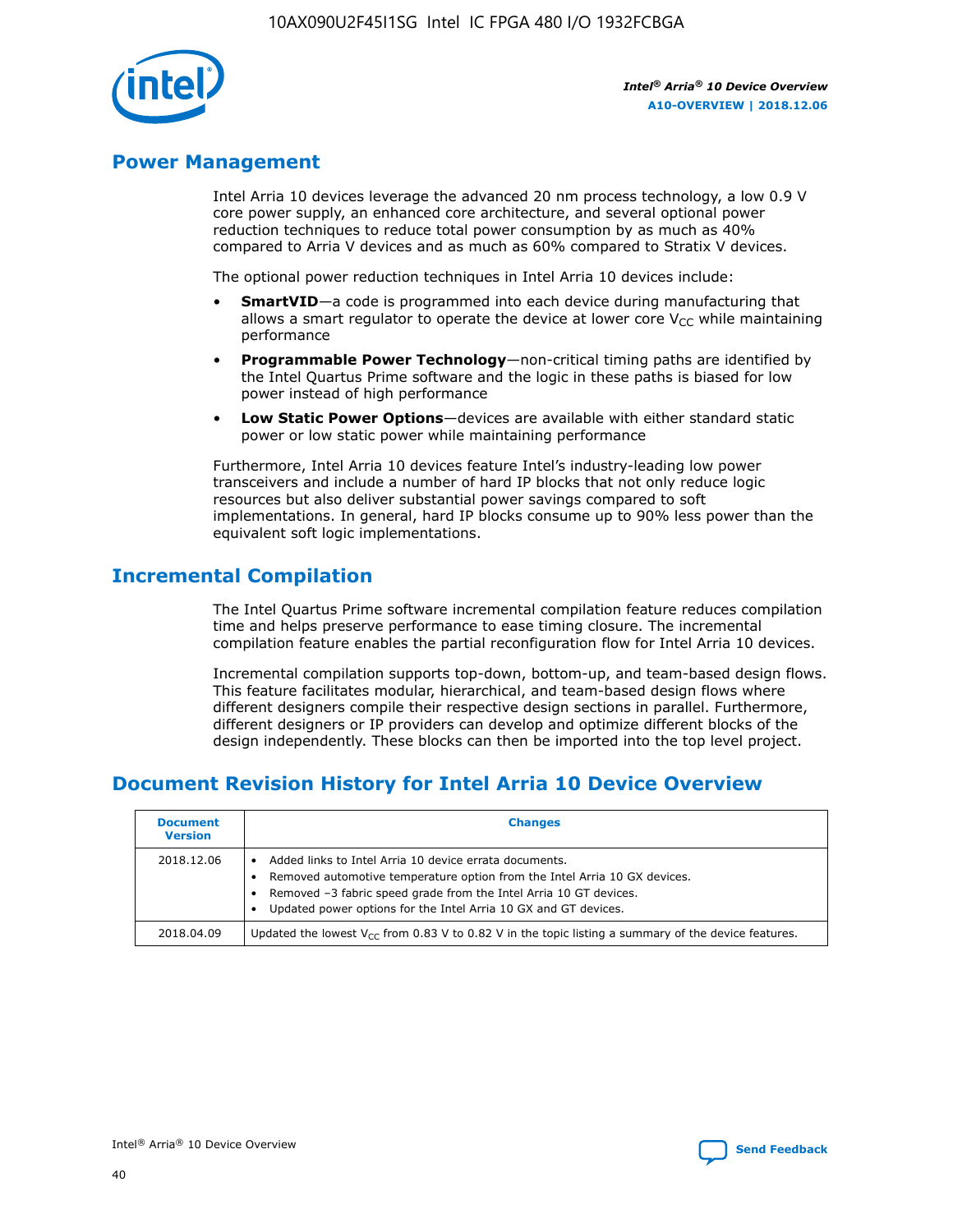*Intel® Arria® 10 Device Overview* **A10-OVERVIEW | 2018.12.06**



| <b>Date</b>    | <b>Version</b> | <b>Changes</b>                                                                                                                                                                                                                                                                                                                                                                                                                                                                                                                                                                                                                                                                                                                                                                                                                                                                                                                                                            |
|----------------|----------------|---------------------------------------------------------------------------------------------------------------------------------------------------------------------------------------------------------------------------------------------------------------------------------------------------------------------------------------------------------------------------------------------------------------------------------------------------------------------------------------------------------------------------------------------------------------------------------------------------------------------------------------------------------------------------------------------------------------------------------------------------------------------------------------------------------------------------------------------------------------------------------------------------------------------------------------------------------------------------|
| January 2018   | 2018.01.17     | Updated the maximum data rate for HPS (Intel Arria 10 SX devices<br>external memory interface DDR3 controller from 2,166 Mbps to 2,133<br>Mbps.<br>Updated maximum frequency supported for half rate QDRII and QDRII<br>+ SRAM to 633 MHz in Memory Standards Supported by the Soft<br>Memory Controller table.<br>Updated transceiver backplane capability to 12.5 Gbps.<br>$\bullet$<br>Removed transceiver speed grade 5 in Sample Ordering Core and<br>Available Options for Intel Arria 10 GX Devices figure.<br>Removed package code 40, low static power, SmartVID, industrial, and<br>military operating temperature support from Sample Ordering Core and<br>Available Options for Intel Arria 10 GT Devices figure.<br>Updated short reach transceiver rate for Intel Arria 10 GT devices to<br>25.8 Gbps.<br>Removed On-Die Instrumentation - EyeQ and Jitter Margin Tool<br>support from PMA Features of the Transceivers in Intel Arria 10 Devices<br>table. |
| September 2017 | 2017.09.20     | Updated the maximum speed of the DDR4 external memory interface from<br>1,333 MHz/2,666 Mbps to 1,200 MHz/2,400 Mbps.                                                                                                                                                                                                                                                                                                                                                                                                                                                                                                                                                                                                                                                                                                                                                                                                                                                     |
| July 2017      | 2017.07.13     | Corrected the automotive temperature range in the figure showing the<br>available options for the Intel Arria 10 GX devices from "-40°C to 100°C"<br>to "-40°C to 125°C".                                                                                                                                                                                                                                                                                                                                                                                                                                                                                                                                                                                                                                                                                                                                                                                                 |
| July 2017      | 2017.07.06     | Added automotive temperature option to Intel Arria 10 GX device family.                                                                                                                                                                                                                                                                                                                                                                                                                                                                                                                                                                                                                                                                                                                                                                                                                                                                                                   |
| May 2017       | 2017.05.08     | Corrected protocol names with "1588" to "IEEE 1588v2".<br>Updated the vertical migration table to remove vertical migration<br>between Intel Arria 10 GX and Intel Arria 10 SX device variants.<br>Removed all "Preliminary" marks.                                                                                                                                                                                                                                                                                                                                                                                                                                                                                                                                                                                                                                                                                                                                       |
| March 2017     | 2017.03.15     | Removed the topic about migration from Intel Arria 10 to Intel Stratix<br>10 devices.<br>Rebranded as Intel.<br>$\bullet$                                                                                                                                                                                                                                                                                                                                                                                                                                                                                                                                                                                                                                                                                                                                                                                                                                                 |
| October 2016   | 2016.10.31     | Removed package F36 from Intel Arria 10 GX devices.<br>Updated Intel Arria 10 GT sample ordering code and maximum GX<br>$\bullet$<br>transceiver count. Intel Arria 10 GT devices are available only in the<br>SF45 package option with a maximum of 72 transceivers.                                                                                                                                                                                                                                                                                                                                                                                                                                                                                                                                                                                                                                                                                                     |
| May 2016       | 2016.05.02     | Updated the FPGA Configuration and HPS Booting topic.<br>Remove V <sub>CC</sub> PowerManager from the Summary of Features, Power<br>Management and Arria 10 Device Variants and packages topics. This<br>feature is no longer supported in Arria 10 devices.<br>Removed LPDDR3 from the Memory Standards Supported by the HPS<br>Hard Memory Controller table in the Memory Standards Supported by<br>Intel Arria 10 Devices topic. This standard is only supported by the<br>FPGA.<br>Removed transceiver speed grade 5 from the Device Variants and<br>Packages topic for Arria 10 GX and SX devices.                                                                                                                                                                                                                                                                                                                                                                   |
| February 2016  | 2016.02.11     | Changed the maximum Arria 10 GT datarate to 25.8 Gbps and the<br>minimum datarate to 1 Gbps globally.<br>Revised the state for Core clock networks in the Summary of Features<br>$\bullet$<br>topic.<br>Changed the transceiver parameters in the "Summary of Features for<br>Arria 10 Devices" table.<br>• Changed the transceiver parameters in the "Maximum Resource Counts<br>for Arria 10 GT Devices" table.<br>• Changed the package availability for GT devices in the "Package Plan<br>for Arria 10 GT Devices" table.<br>Changed the package configurations for GT devices in the "Migration"<br>Capability Across Arria 10 Product Lines" figure.<br>continued                                                                                                                                                                                                                                                                                                  |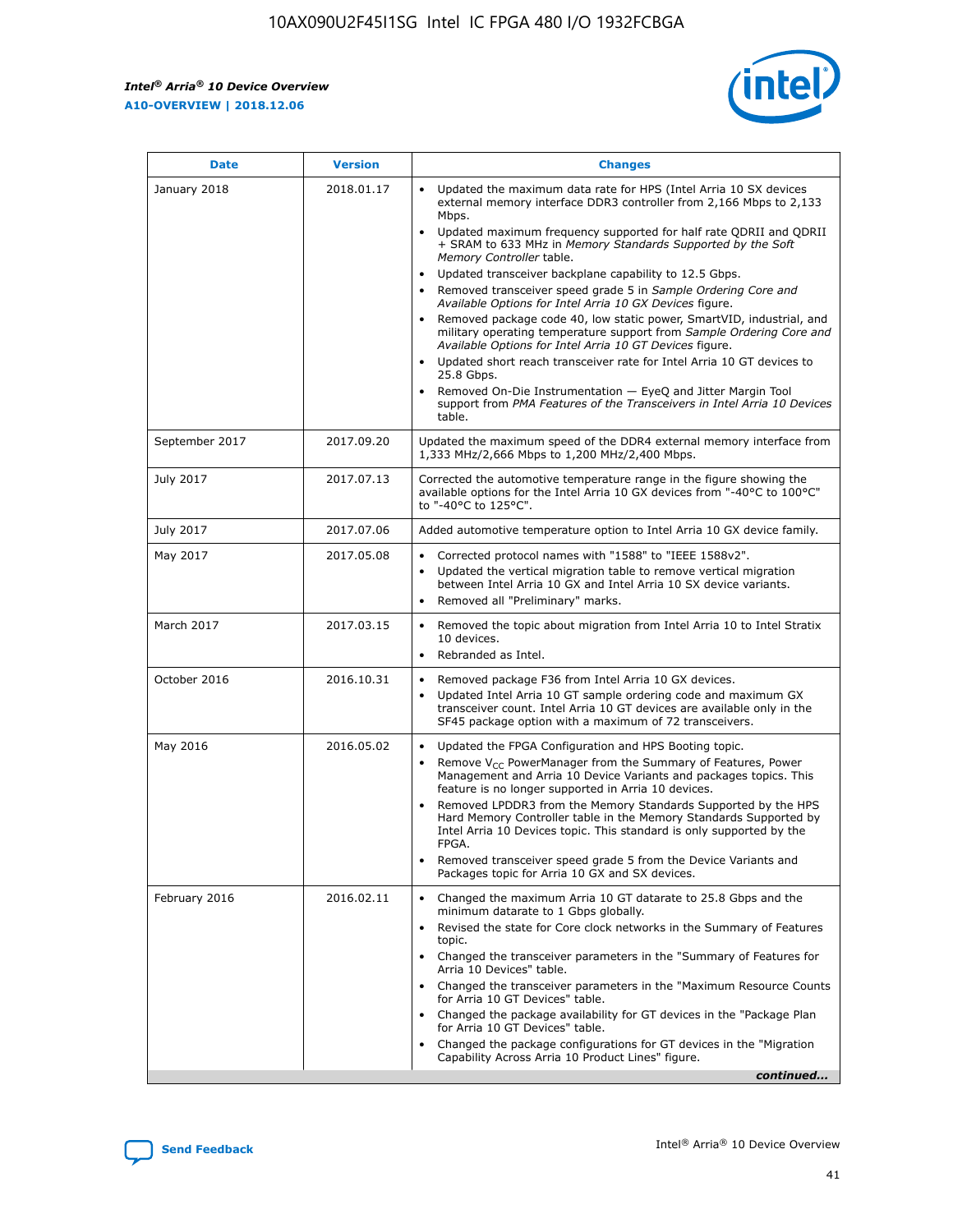

| <b>Date</b>   | <b>Version</b> | <b>Changes</b>                                                                                                                                                               |
|---------------|----------------|------------------------------------------------------------------------------------------------------------------------------------------------------------------------------|
|               |                | • Changed transceiver parameters in the "Low Power Serial Transceivers"<br>section.                                                                                          |
|               |                | • Changed the transceiver descriptions in the "Device Variants for the<br>Arria 10 Device Family" table.                                                                     |
|               |                | Changed the "Sample Ordering Code and Available Options for Arria 10<br>$\bullet$<br>GT Devices" figure.                                                                     |
|               |                | Changed the datarates for GT devices in the "PMA Features" section.                                                                                                          |
|               |                | Changed the datarates for GT devices in the "PCS Features" section.<br>$\bullet$                                                                                             |
| December 2015 | 2015.12.14     | Updated the number of M20K memory blocks for Arria 10 GX 660 from<br>2133 to 2131 and corrected the total RAM bit from 48,448 Kb to<br>48,408 Kb.                            |
|               |                | Corrected the number of DSP blocks for Arria 10 GX 660 from 1688 to<br>1687 in the table listing floating-point arithmetic resources.                                        |
| November 2015 | 2015.11.02     | Updated the maximum resources for Arria 10 GX 220, GX 320, GX 480,<br>$\bullet$<br>GX 660, SX 220, SX 320, SX 480, and SX 660.                                               |
|               |                | • Updated resource count for Arria 10 GX 320, GX 480, GX 660, SX 320,<br>SX 480, a SX 660 devices in Number of Multipliers in Intel Arria 10<br><b>Devices</b> table.        |
|               |                | Updated the available options for Arria 10 GX, GT, and SX.                                                                                                                   |
|               |                | Changed instances of Quartus II to Quartus Prime.<br>$\bullet$                                                                                                               |
| June 2015     | 2015.06.15     | Corrected label for Intel Arria 10 GT product lines in the vertical migration<br>figure.                                                                                     |
| May 2015      | 2015.05.15     | Corrected the DDR3 half rate and quarter rate maximum frequencies in the<br>table that lists the memory standards supported by the Intel Arria 10 hard<br>memory controller. |
| May 2015      | 2015.05.04     | • Added support for 13.5G JESD204b in the Summary of Features table.<br>• Added a link to Arria 10 GT Channel Usage in the Arria 10 GT Package<br>Plan topic.                |
|               |                | • Added a note to the table, Maximum Resource Counts for Arria 10 GT<br>devices.                                                                                             |
|               |                | • Updated the power requirements of the transceivers in the Low Power<br>Serial Transceivers topic.                                                                          |
| January 2015  | 2015.01.23     | • Added floating point arithmetic features in the Summary of Features<br>table.                                                                                              |
|               |                | • Updated the total embedded memory from 38.38 megabits (Mb) to<br>65.6 Mb.                                                                                                  |
|               |                | • Updated the table that lists the memory standards supported by Intel<br>Arria 10 devices.                                                                                  |
|               |                | Removed support for DDR3U, LPDDR3 SDRAM, RLDRAM 2, and DDR2.                                                                                                                 |
|               |                | Moved RLDRAM 3 support from hard memory controller to soft memory<br>controller. RLDRAM 3 support uses hard PHY with soft memory<br>controller.                              |
|               |                | Added soft memory controller support for QDR IV.<br>٠                                                                                                                        |
|               |                | Updated the maximum resource count table to include the number of<br>hard memory controllers available in each device variant.                                               |
|               |                | Updated the transceiver PCS data rate from 12.5 Gbps to 12 Gbps.<br>$\bullet$                                                                                                |
|               |                | Updated the max clock rate of PS, FPP x8, FPP x16, and Configuration<br>via HPS from 125 MHz to 100 MHz.                                                                     |
|               |                | Added a feature for fractional synthesis PLLs: PLL cascading.                                                                                                                |
|               |                | Updated the HPS programmable general-purpose I/Os from 54 to 62.<br>$\bullet$<br>continued                                                                                   |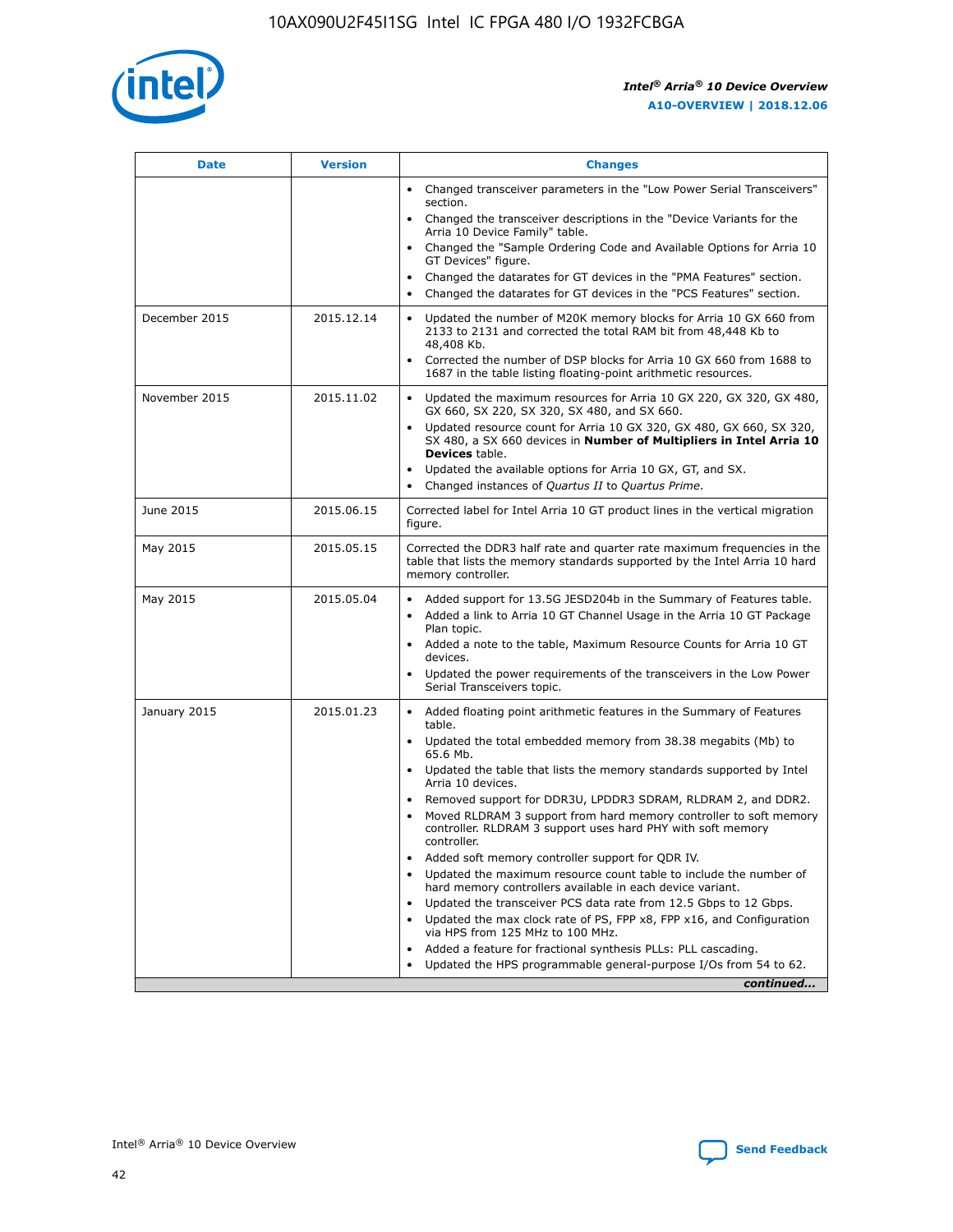r



| <b>Date</b>    | <b>Version</b> | <b>Changes</b>                                                                                                                                                                                                                                                                                                                                                                                                                                                                                                                                      |
|----------------|----------------|-----------------------------------------------------------------------------------------------------------------------------------------------------------------------------------------------------------------------------------------------------------------------------------------------------------------------------------------------------------------------------------------------------------------------------------------------------------------------------------------------------------------------------------------------------|
| September 2014 | 2014.09.30     | Corrected the 3 V I/O and LVDS I/O counts for F35 and F36 packages<br>$\bullet$<br>of Arria 10 GX.<br>Corrected the 3 V I/O, LVDS I/O, and transceiver counts for the NF40<br>$\bullet$<br>package of the Arria GX 570 and 660.<br>Removed 3 V I/O, LVDS I/O, and transceiver counts for the NF40<br>$\bullet$<br>package of the Arria GX 900 and 1150. The NF40 package is not<br>available for Arria 10 GX 900 and 1150.                                                                                                                          |
| August 2014    | 2014.08.18     | Updated Memory (Kb) M20K maximum resources for Arria 10 GX 660<br>devices from 42,660 to 42,620.<br>Added GPIO columns consisting of LVDS I/O Bank and 3V I/O Bank in<br>$\bullet$<br>the Package Plan table.<br>Added how to use memory interface clock frequency higher than 533<br>$\bullet$<br>MHz in the I/O vertical migration.<br>Added information to clarify that RLDRAM3 support uses hard PHY with<br>$\bullet$<br>soft memory controller.<br>Added variable precision DSP blocks support for floating-point<br>$\bullet$<br>arithmetic. |
| June 2014      | 2014.06.19     | Updated number of dedicated I/Os in the HPS block to 17.                                                                                                                                                                                                                                                                                                                                                                                                                                                                                            |
| February 2014  | 2014.02.21     | Updated transceiver speed grade options for GT devices in Figure 2.                                                                                                                                                                                                                                                                                                                                                                                                                                                                                 |
| February 2014  | 2014.02.06     | Updated data rate for Arria 10 GT devices from 28.1 Gbps to 28.3 Gbps.                                                                                                                                                                                                                                                                                                                                                                                                                                                                              |
| December 2013  | 2013.12.10     | Updated the HPS memory standards support from LPDDR2 to LPDDR3.<br>Updated HPS block diagram to include dedicated HPS I/O and FPGA<br>$\bullet$<br>Configuration blocks as well as repositioned SD/SDIO/MMC, DMA, SPI<br>and NAND Flash with ECC blocks.                                                                                                                                                                                                                                                                                            |
| December 2013  | 2013.12.02     | Initial release.                                                                                                                                                                                                                                                                                                                                                                                                                                                                                                                                    |